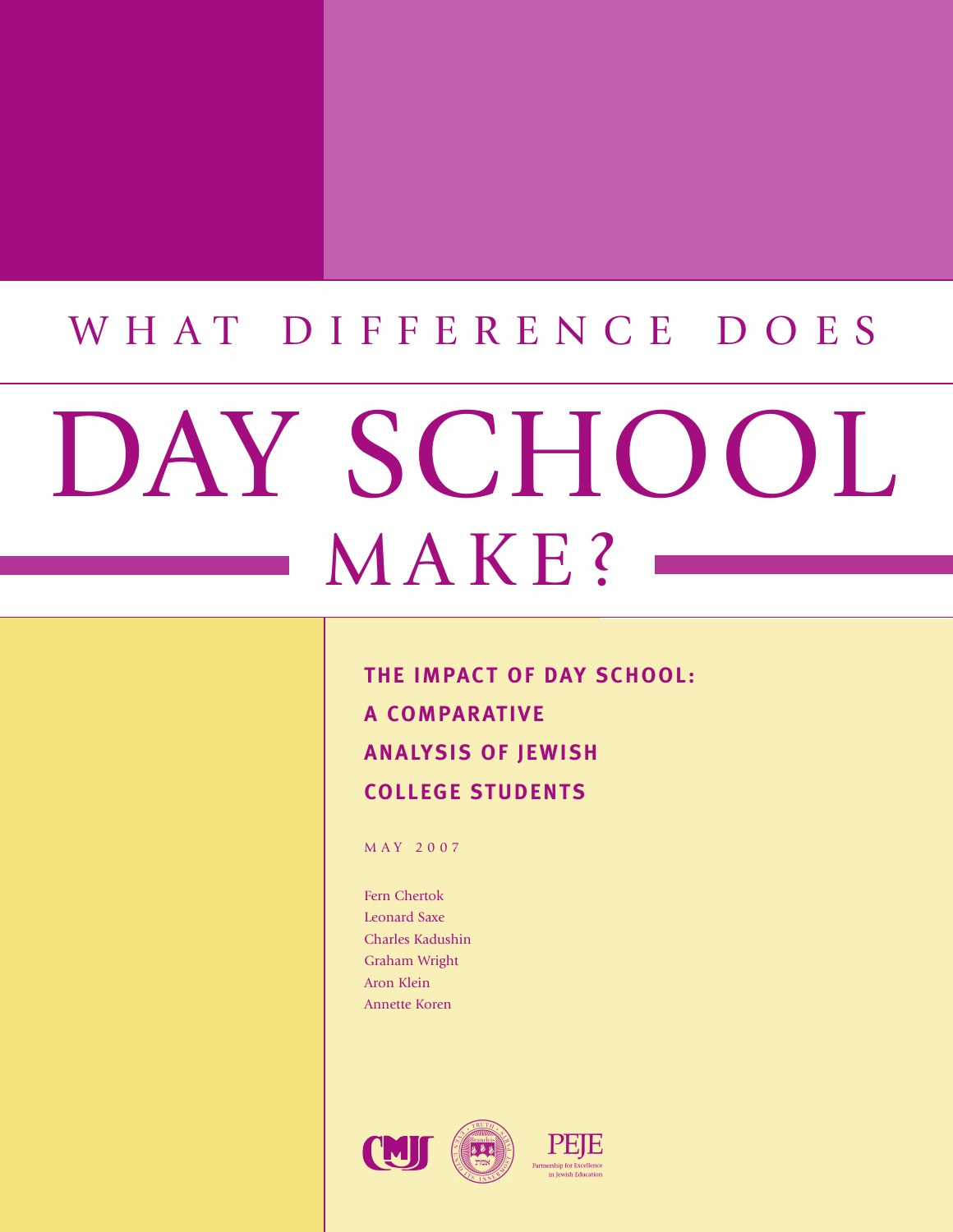Version 1.2 (May 17, 2007) For revision history and list of corrections from preliminary version, please visit www.brandeis.edu/cmjs/files/PEJErevisions.pdf

© 2007 Brandeis University Maurice and Marilyn Cohen Center for Modern Jewish Studies

Electronic and print copies available from: The Partnership for Excellence in Jewish Education 88 Broad Street 6th Floor Boston, MA 02110 617-367-0001 www.peje.org

Electronic copies available from: Maurice and Marilyn Cohen Center for Modern Jewish Studies Brandeis University Mailstop 014 415 South Street Waltham, MA 02454 781-736-2060 www.brandeis.edu/cmjs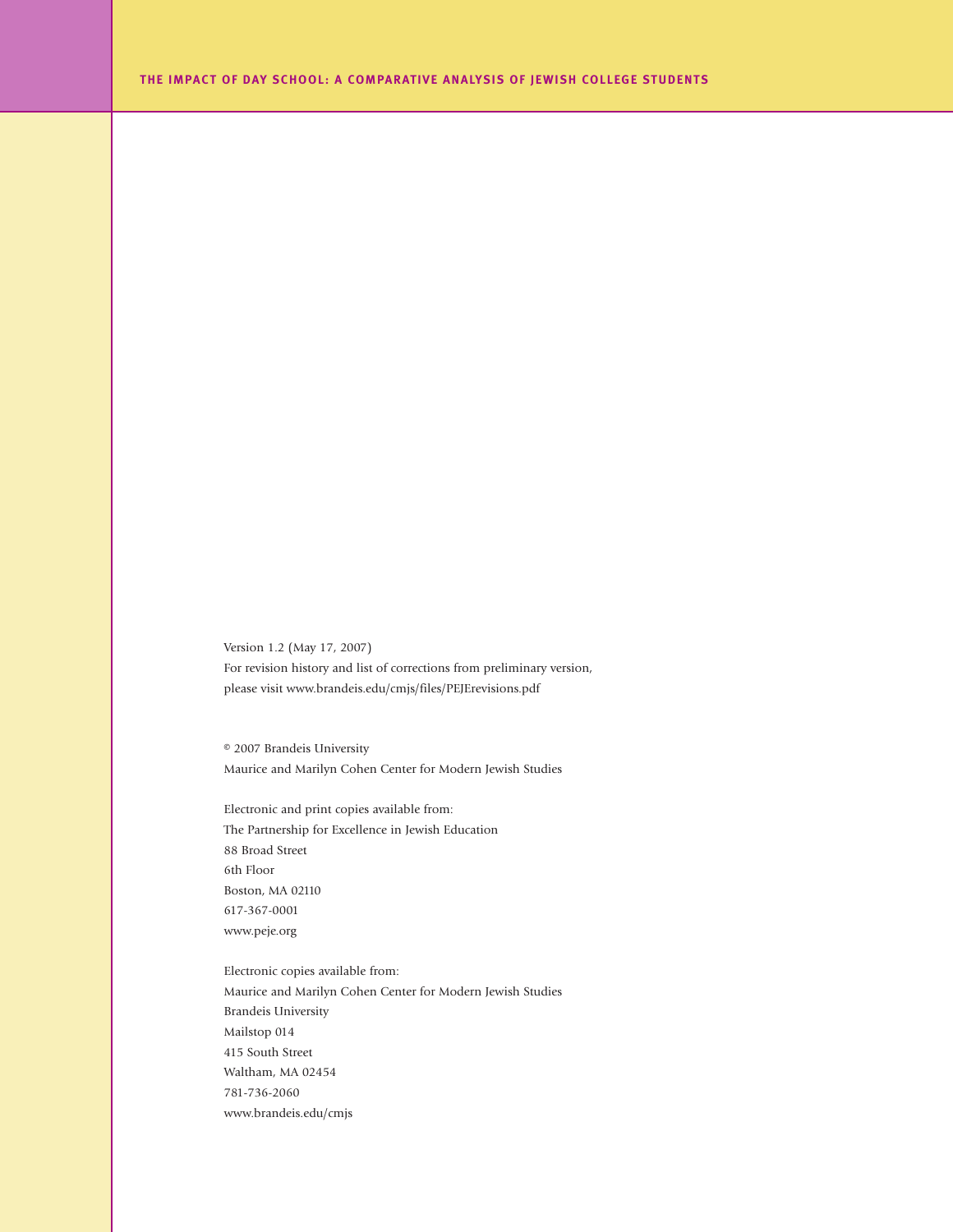## DAY SCHOOL MAKE? WHAT DIFFERENCE DOES

**THE IMPACT OF DAY SCHOOL: A COMPARATIVE ANALYSIS OF JEWISH COLLEGE STUDENTS**

M A Y 2007

Fern Chertok Leonard Saxe Charles Kadushin Graham Wright Aron Klein Annette Koren

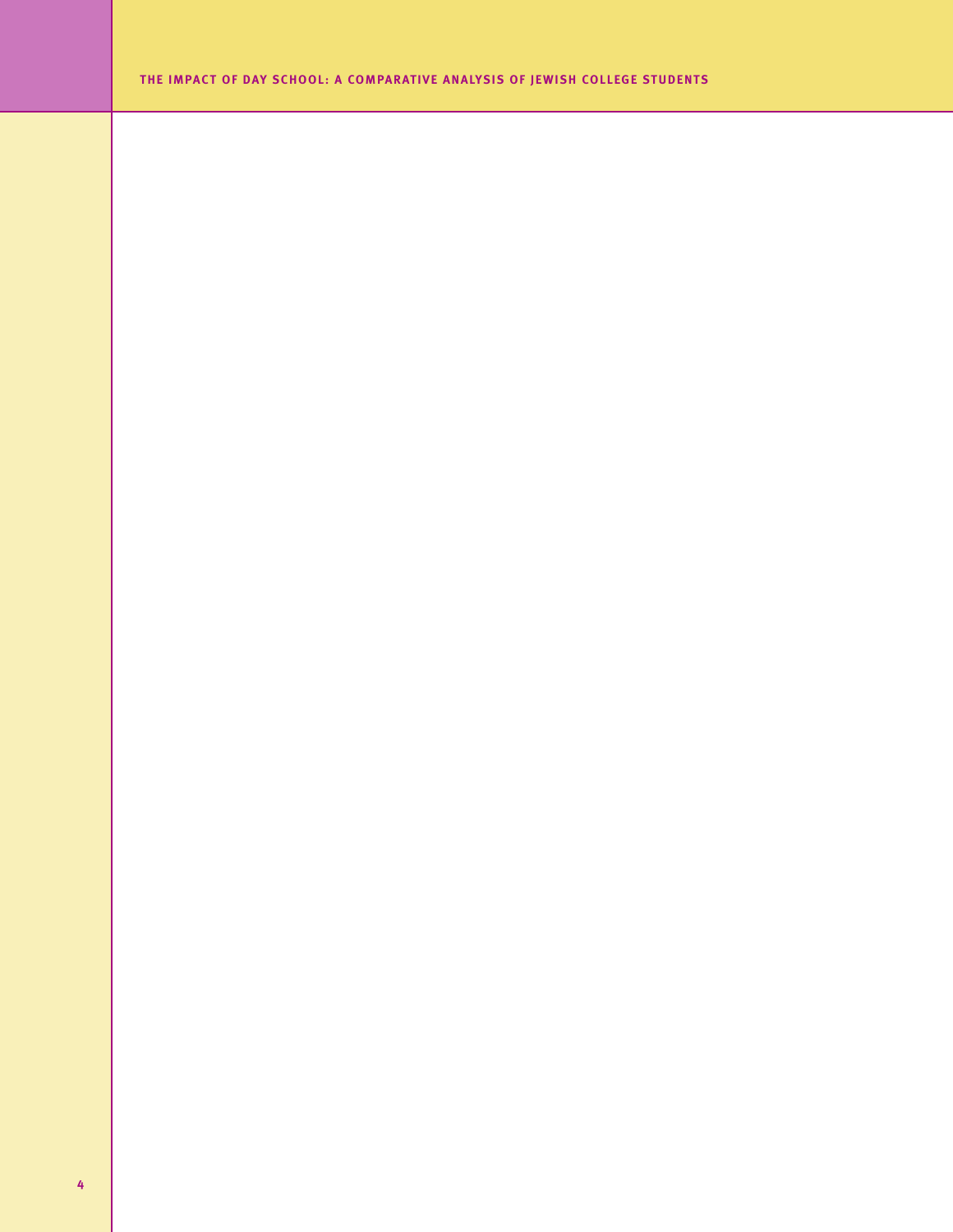#### **PREFACE**

In the ten years since PEJE was founded, the day school field has celebrated numerous achievements: more new schools, more major donors, more accessing of expertise, and, perhaps most importantly, more parents choosing day school for their children. Day school education is having tremendous impact on increasing numbers of children, families, and communities.

In order to maintain the current momentum and expand greatly the number of Jewish families considering day school education, the field demands quantifiable evidence to substantiate the anecdotal testimony. To that end, PEJE is very pleased to release the findings of this study conducted by Brandeis University's Maurice and Marilyn Cohen Center for Modern Jewish Studies.

This study reflects the highest standard of research and provides us with essential information for sustaining and nurturing day school excellence. From the rigorous design of this comparative study, findings have emerged that demonstrate the power of day schools to prepare students well academically, to enable them to move forward with a sense of civic responsibility into new and larger social communities, and to provide them with a solid grounding in Judaism, such that they are much more involved in campus Jewish life. We are especially gratified to see evidence that the day school emphasis on Jewish values appears to inoculate and protect graduates from a wide range of dysfunctional behaviors so prevalent on college campuses today.

Our hope is that these findings, including those that point to areas for improvement, will stimulate informed dialogue on day school impact among day school leaders and philanthropic sponsors and will guide future research. One of PEJE's key strategies is to suffuse the day school field with knowledge. As we widely disseminate this substantial body of research, we enlist all readers to use the knowledge contained in this study to promote day school education ever more widely.

I want to thank Alan Slifka and his foundation staff for challenging PEJE and for working with us to support and help shape this study. Indeed, the original idea for the study was suggested by Alan. His idea catalyzed the work of PEJE's Bonnie Hausman together with Len Saxe and Fern Chertok of the Cohen Center. I offer my thanks to them, as well as to the study's other funders.

Joshua Ele

Rabbi Joshua Elkin, Ed.D. *PEJE Executive Director* May 2007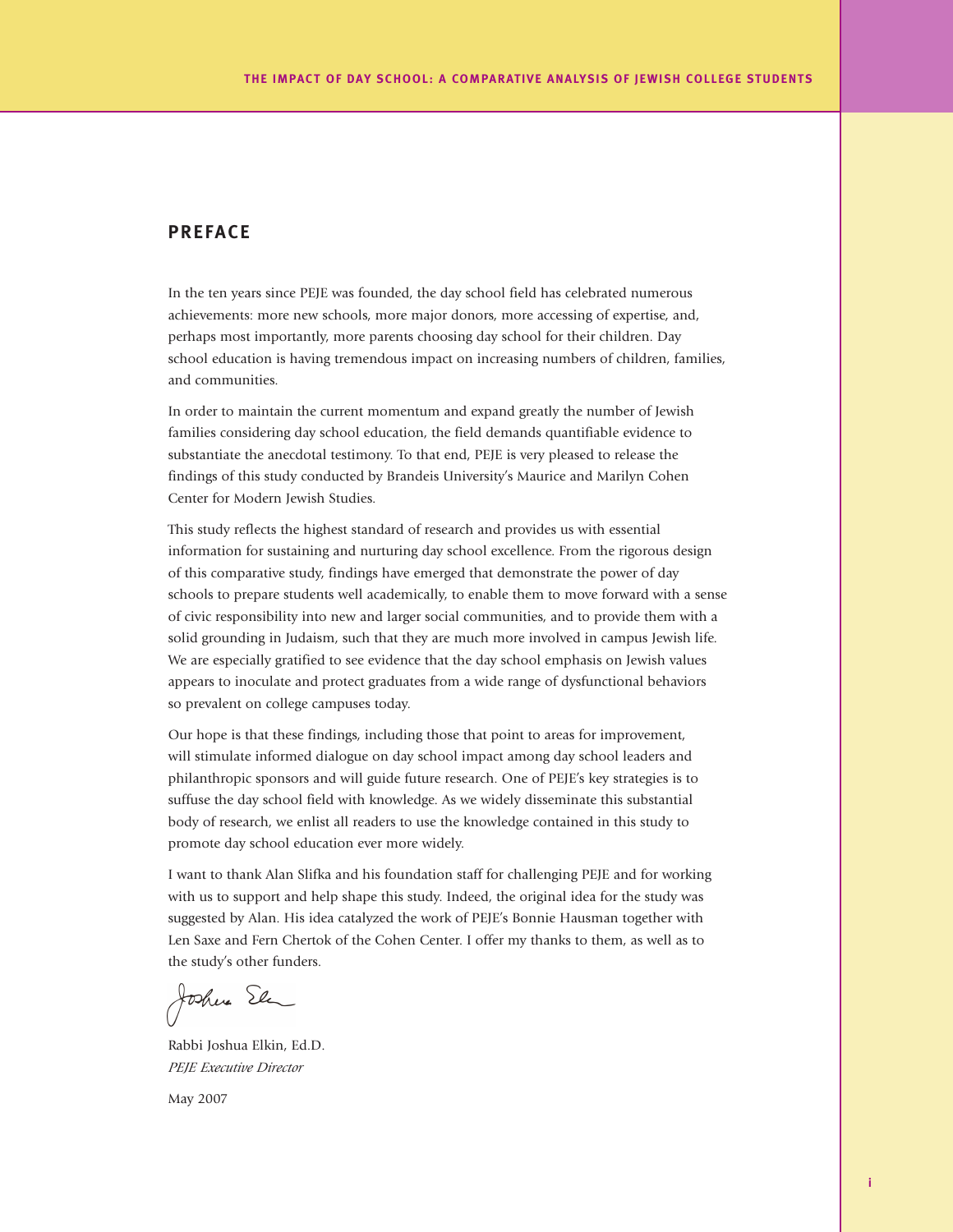#### **ACKNOWLEDGEMENTS**

Support for the conduct of the study was provided by the Partnership for Excellence in Jewish Education (PEJE) and a matching grant from the Alan B. Slifka Foundation, along with contributions from the Arie & Ida Crown Memorial, Alisa and Dan Doctoroff, the Jewish Community Foundation of Los Angeles, Naomi and Mark Ramer, Pamela and George Rohr, and an anonymous donor.

The authors express their profound appreciation to Rabbi Joshua Elkin, PEJE Executive Director, and Dr. Bonnie Hausman, Program Officer for Research and Evaluation at PEJE, for proposing that this study be conducted, as well as for their support and advice throughout. We also thank Amy Katz, Suzanne Kling, Herb Tobin, and Colin Codner at PEJE for their assistance.

The report benefited substantially from the comments of reviewers who shared reactions to earlier drafts. The reviewers included Drs. Bethamie Horowitz and Bill Robinson and Yossi Prager.

We are particularly appreciative of the many ways in which our work was made possible by the assistance of our colleagues and students at the Cohen Center at Brandeis, including Christie Cohen, Marissa Colon-Margolies, Deborah Grant, Daniel Havivi, MeLena Hessel, Daniel Hoffman, Ben Phillips, Nina Robinson, Mark Rosen, Dana Selinger-Abutbul, Dave Tobey, and Gail Wright.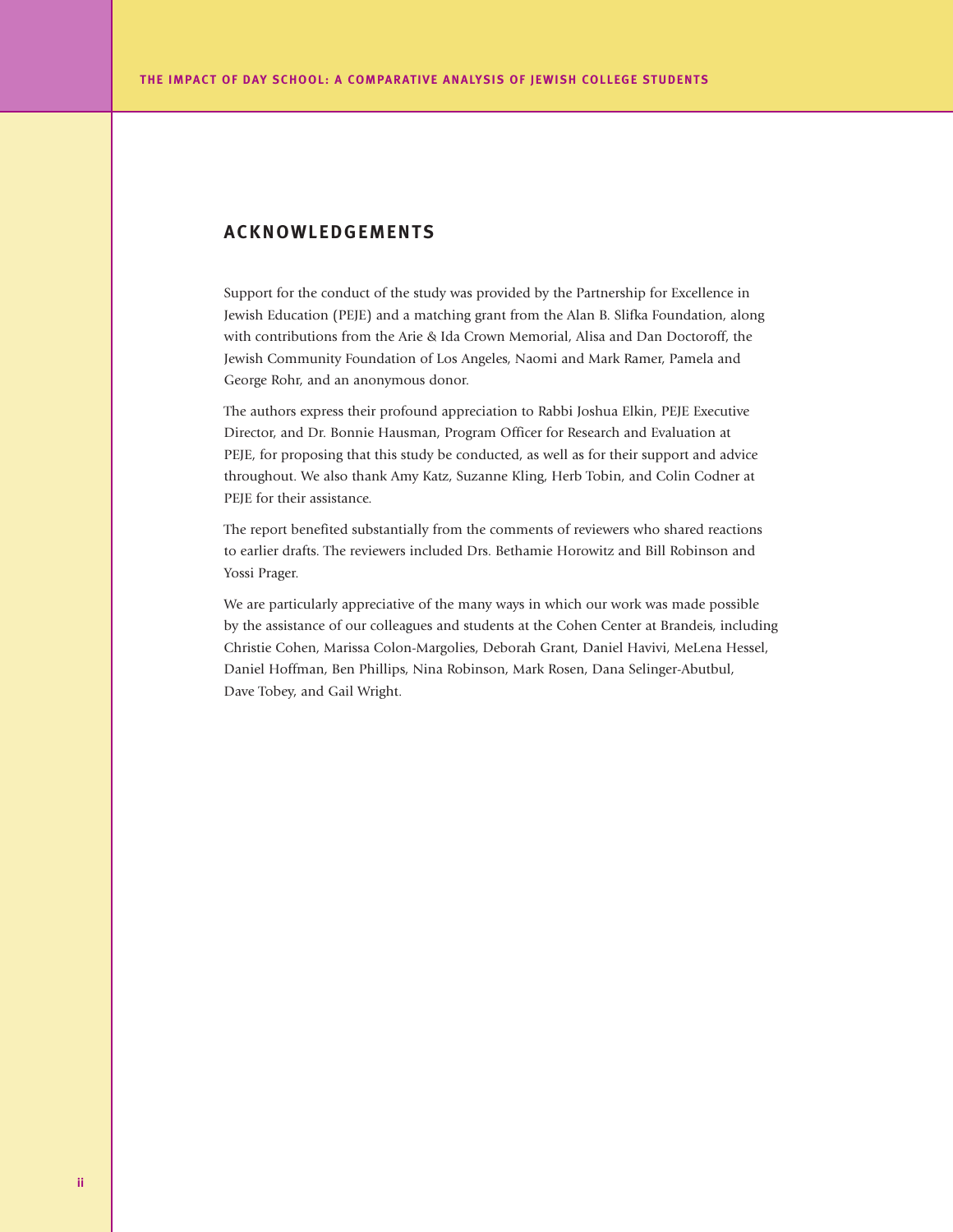#### **TABLE OF CONTENTS**

| Preface |  |  |
|---------|--|--|
|         |  |  |
|         |  |  |
|         |  |  |
|         |  |  |
|         |  |  |
|         |  |  |
|         |  |  |
|         |  |  |
|         |  |  |
|         |  |  |
|         |  |  |
|         |  |  |
|         |  |  |
|         |  |  |
|         |  |  |
|         |  |  |
|         |  |  |
|         |  |  |
|         |  |  |
|         |  |  |
|         |  |  |
|         |  |  |
|         |  |  |
|         |  |  |
|         |  |  |
|         |  |  |
|         |  |  |
|         |  |  |
|         |  |  |
|         |  |  |
|         |  |  |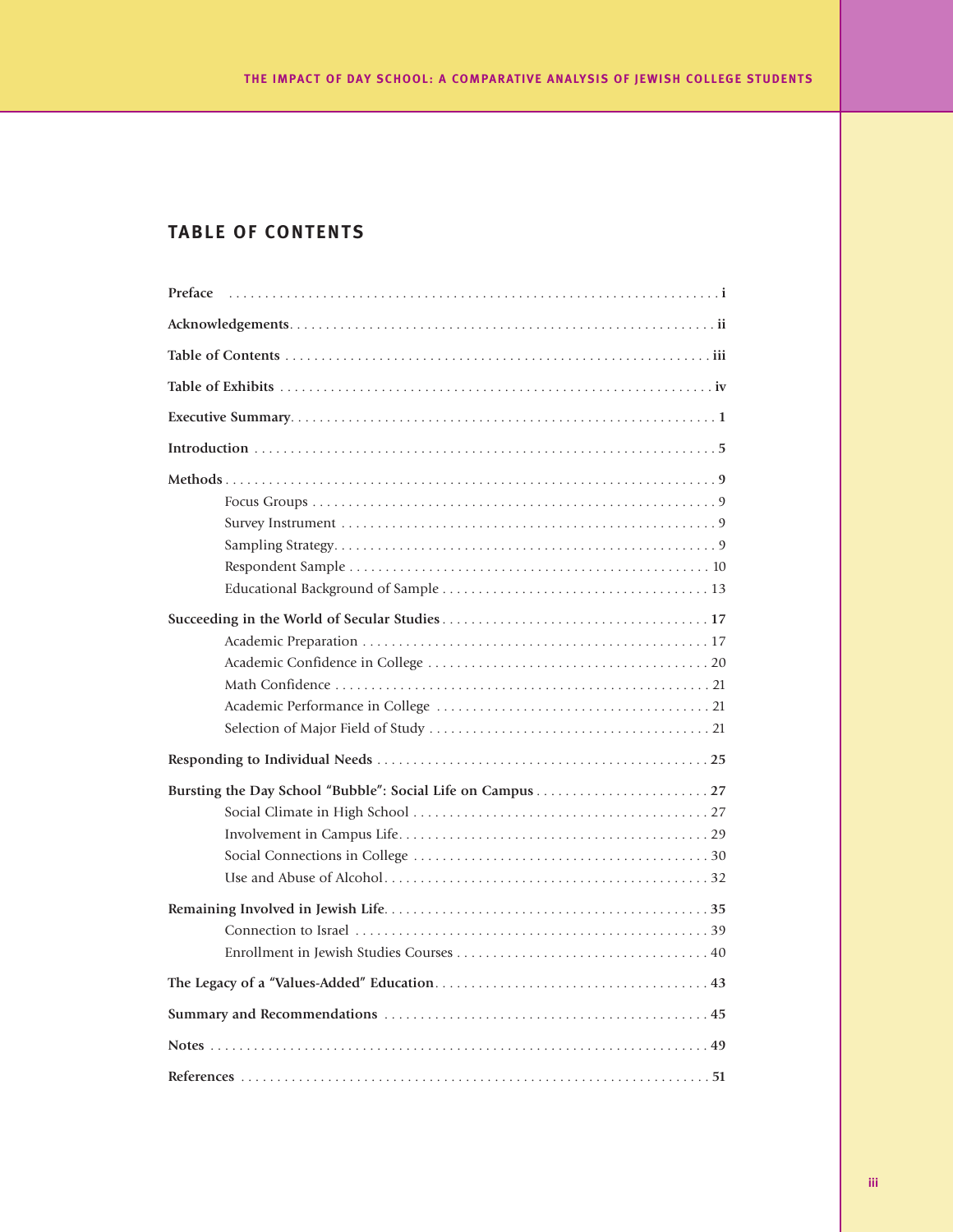#### **TABLE OF EXHIBITS**

|  | Figure 1: Regional Breakdown of Undergraduate Sample Compared to            |
|--|-----------------------------------------------------------------------------|
|  | Figure 2: Day School Attendance by Denomination Raised  13                  |
|  | Figure 3: Number of Years of Day School Attendance for Students with        |
|  |                                                                             |
|  |                                                                             |
|  |                                                                             |
|  |                                                                             |
|  |                                                                             |
|  |                                                                             |
|  |                                                                             |
|  |                                                                             |
|  |                                                                             |
|  |                                                                             |
|  |                                                                             |
|  | Figure 15: Percentage Dating "All" or "Mostly" Jewish Peers 32              |
|  |                                                                             |
|  |                                                                             |
|  |                                                                             |
|  |                                                                             |
|  | Figure 20: Percentage Who Have Taken at Least One Jewish Studies Course. 40 |
|  | Figure 21: Percentage Strongly Considering a Jewish Communal Career. 44     |
|  |                                                                             |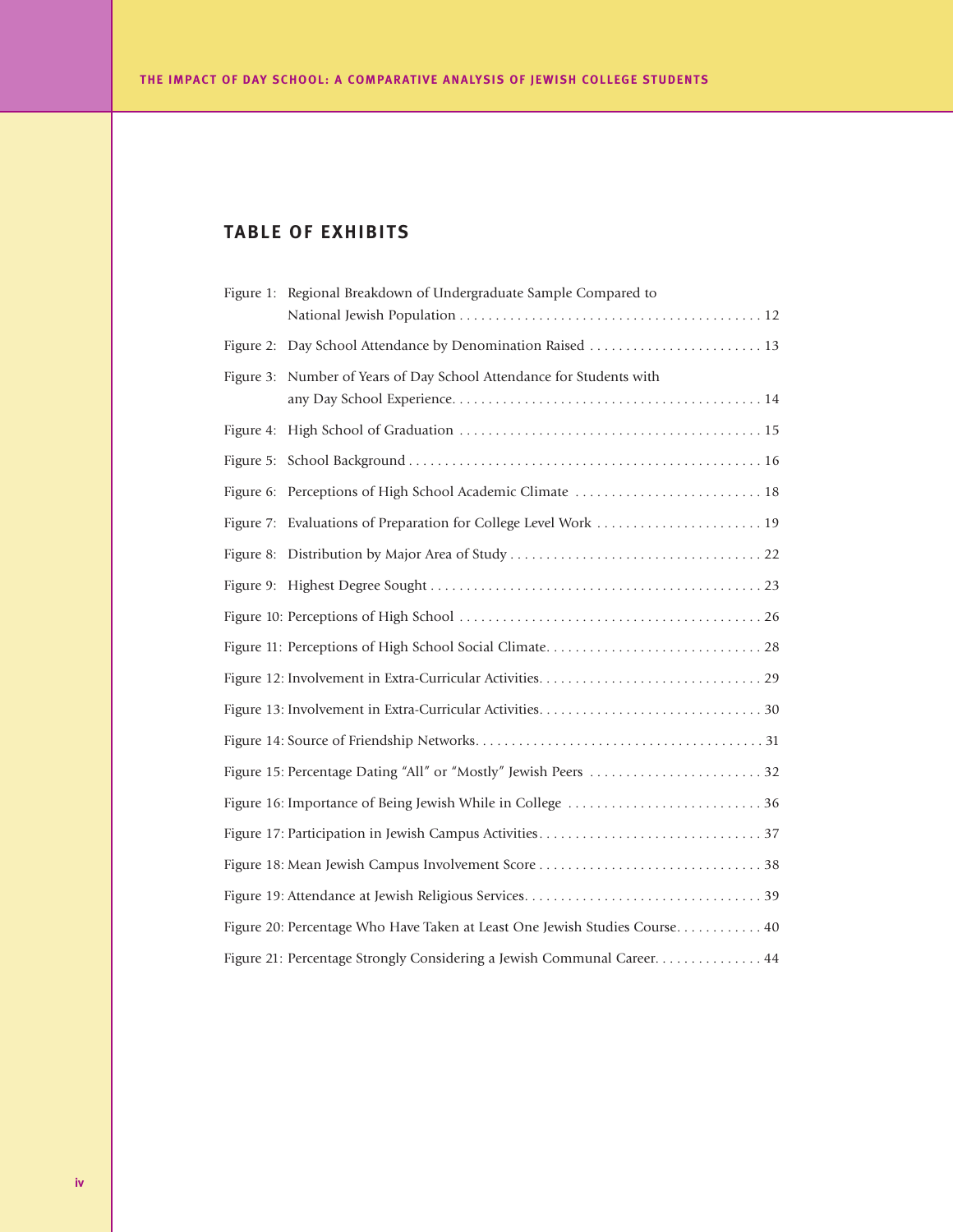#### **EXECUTIVE SUMMARY**

In recent years, there has been a dramatic expansion of Jewish day school enrollment and capacity, driven by an increase in the number of non-Orthodox schools. Yet, despite their impressive growth, and high expectations for day schools as a strategy to ensure Jewish engagement, they are selected by only a small percentage of eligible families. Non-Orthodox parents are inhibited from selecting Jewish day schools by concerns regarding the quality of the secular education that these schools provide and their ability to address individual learning needs. Parents also worry that the lack of diversity in day schools will leave their children unable to function in a pluralistic society.

The present report describes the first national study specifically designed to determine the near-term effects of day schools on the academic, social, and Jewish trajectories of former students during their college years. The study considers the impact of day schooling in a variety of areas including Jewish identity and connections to Jewish communal life, as well as social and academic integration into college. Second, the study contextualizes the experiences of students from day schools through comparison with Jewish undergraduates from private and public school backgrounds.

The design of the on-line survey used in the project was informed by the results of focus groups with Jewish college students. The survey assesses undergraduates' perceptions of their educational and social experiences prior to college, the capacity of their previous education to address their individual learning styles and needs, their academic preparedness for secondary school and college level work, their social competence and academic selfconfidence as they transitioned from high school to college campus, and their sense of individual responsibility for addressing social problems.

A two-frame sampling strategy allowed access to a large group of college-age alumni of Jewish day schools, as well as Jewish undergraduates from other pre-college educational choices. The primary sampling strategy entailed use of email lists obtained from twelve campus Hillel organizations. The supplementary sampling strategy involved the use of lists of college-age alumni from 16 Jewish day schools. Contact was attempted with more than 9,000 email addresses, and 3,312 Jewish undergraduates completed the survey.

Respondents represent a diversity of educational backgrounds. More than one-third attended a Jewish day school at some point during grades one through twelve. Over half graduated from a public high school, about a fifth graduated from a Jewish high school, and 15% from a non-Jewish independent school. The sample reflects the broad sociodemographic range of the population. The sample is relatively balanced for gender and features virtually equal representation from students in all four years of college. Comparison of the communities in which students graduated high school with the geographic distribution of the total U.S. Jewish population indicates that the obtained sample closely mirrors patterns of residence for American Jews.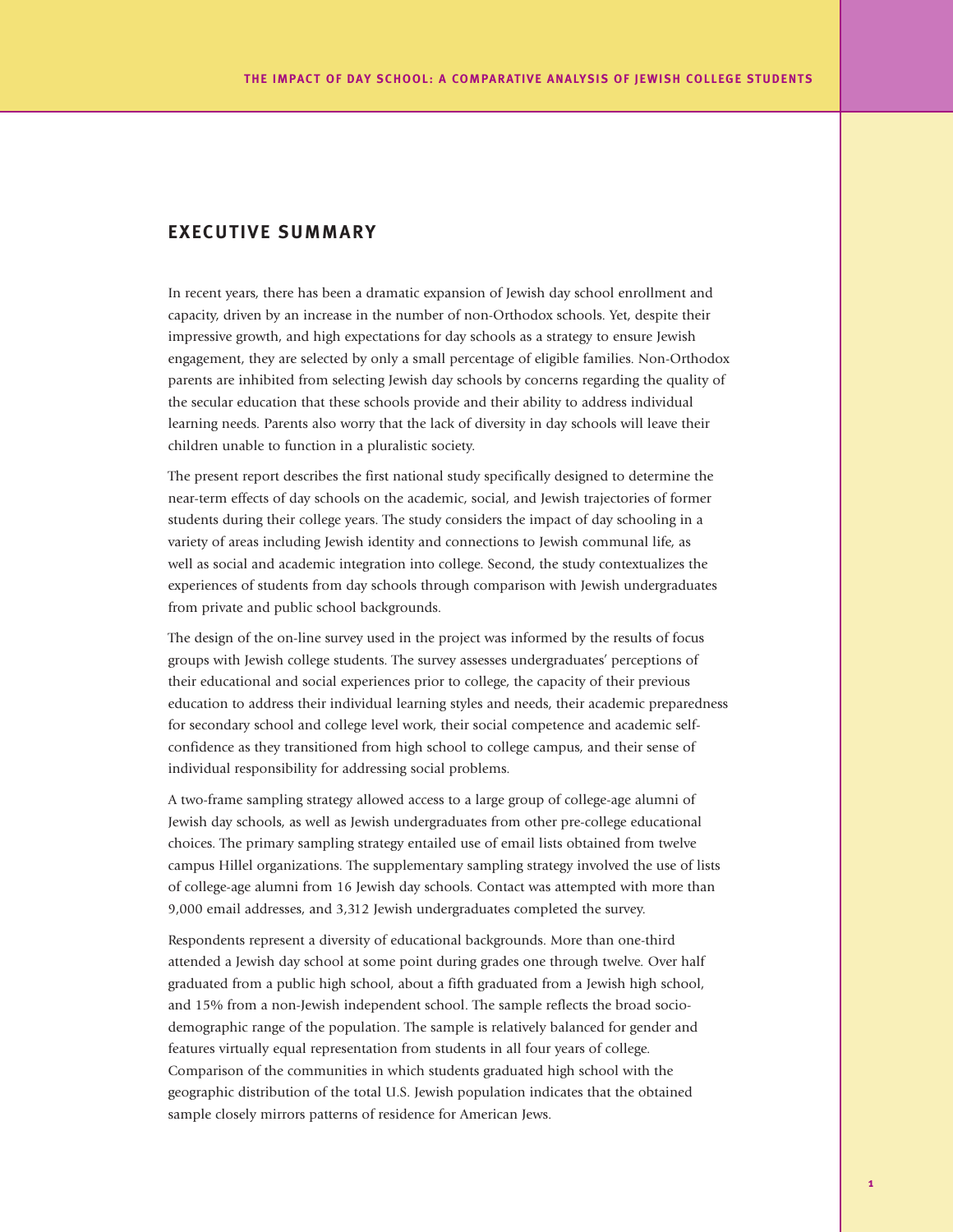#### **RESULTS**

Alumni of Jewish high schools gain admittance to colleges and universities that represent the full spectrum of institutions of higher education including the most highly selective. In fact, the majority of the respondents to the present survey attend colleges and universities in the top quartile of ranked schools. For purposes of testing the adequacy of day school preparation for college, and the impact of day school education on the ability of students to function in both Jewish and non-Jewish settings, the responses of day school graduates (Orthodox and non-Orthodox) were compared with those of public and private school respondents.

#### **Academic Preparation in High School**

Jewish high school alumni from a non-Orthodox background are the most positive about the level of intellectual challenge and engagement fostered by teachers in classes. This group's ratings of its preparation in the areas of history, writing, and study skills are on par with the ratings of alumni from private high schools and significantly higher than those of either Orthodox raised alumni of Jewish high schools or alumni of public schools. However, in math, science, and computer literacy, Jewish high school alumni from both Orthodox and non-Orthodox backgrounds perceive that they were significantly less well prepared as compared with both public and private high school peers.

#### **Academic Performance in College**

There are no significant differences in the self-reported GPAs of those who attended public, private, or day schools. Students from non-Orthodox backgrounds with six or more years of day school demonstrate the highest academic self-confidence. While day school students from an Orthodox background experience lower math confidence, they like other students who attended day schools, do not appear to experience any skill deficits that limit their willingness to select major fields of study that are dependent on skills related to math and science. Nor are they any more likely than other students to feel the need for tutoring or remedial work in math or science.

#### **Response to Individual Learning Needs**

Jewish high school alumni from non-Orthodox backgrounds are the most positive about the encouragement and support received from teachers, and are second only to private high school peers when it comes to their evaluations of the availability of extra help or attention to individual learning needs. By contrast, Jewish high school alumni from Orthodox backgrounds are consistently the least positive in their evaluations of their school's response to their individual learning needs and the availability of supplementary help. At both ends of the spectrum of ability, day schools appear to be less able to serve the needs of diverse learners, both those who are academically gifted and those who need additional or specialized educational supports.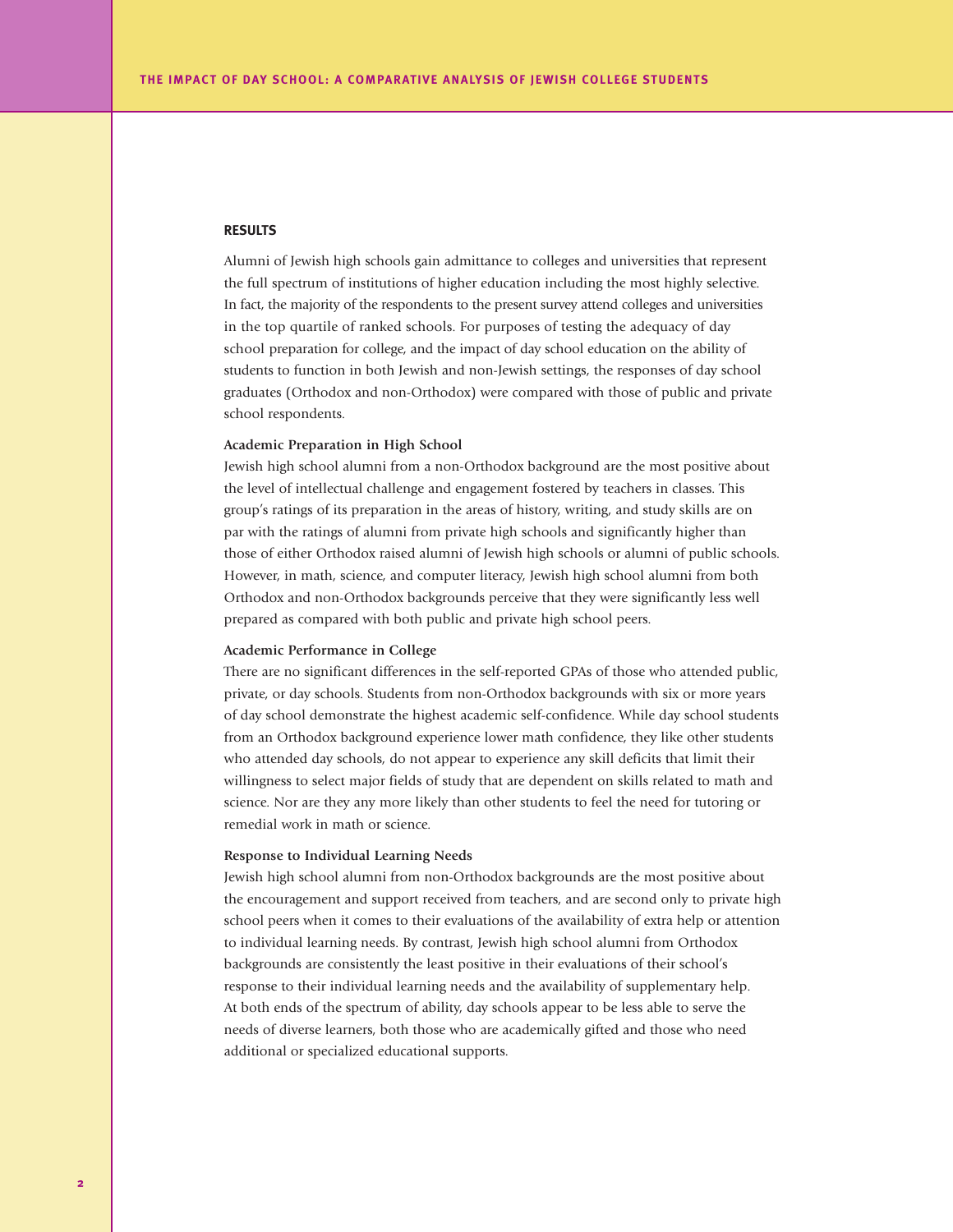#### **Integration into College Life**

Like other undergraduates, students who attended day schools participate in all aspects of undergraduate life and are well represented in the ranks of student leaders. Even as they maintain strong connections to their day school friends, the social networks of Jewish high school alumni are overwhelmingly comprised of new friends they have met in their dorms, in classes, and through the clubs and organizations in which they participate. At the same time, former day school students, especially those with extensive day school experience, have shown themselves to be more resistant than their public school peers to social pressures for the type of heavy drinking that leads to other risky situations and behaviors. The most striking feature of the social networks of those who attended day schools is the density of their connections with Jewish peers. Those with extensive day school experience are also more likely to restrict their dating to Jewish peers.

#### **Jewish Campus Involvement**

Whether the criterion is involvement in formal Jewish learning, enrollment in Jewish studies courses, observance of holidays, programs on the Holocaust, Israel and Jewish culture, opportunities to do community service sponsored by a Jewish organization, knowledge or Israel or informal celebrations of Jewish holidays with friends, those who have attended day schools are more involved compared with those who did not attend. In terms of most aspects of Jewish campus life and ritual observance, former day school attendees from Orthodox homes are far and away the most involved. But perhaps even more striking is the demonstrated power of day schools to build strong Jewish identities and connections among students who come from non-Orthodox backgrounds.

#### **Civic Responsibility**

Day schools, especially those that attract students from non-Orthodox backgrounds, succeed at imparting an orientation of civic and social responsibility to their students. Former day school students express a stronger sense of responsibility towards addressing the needs of the larger society by influencing social values, helping those in need, volunteering their time to social change efforts, and finding careers that allow them to be of service to the larger community as compared with their public and private school peers. Students with day school experience, especially those from Orthodox backgrounds, also express a greater commitment to the Jewish community, as reflected in their intent to pursue Jewish communal careers.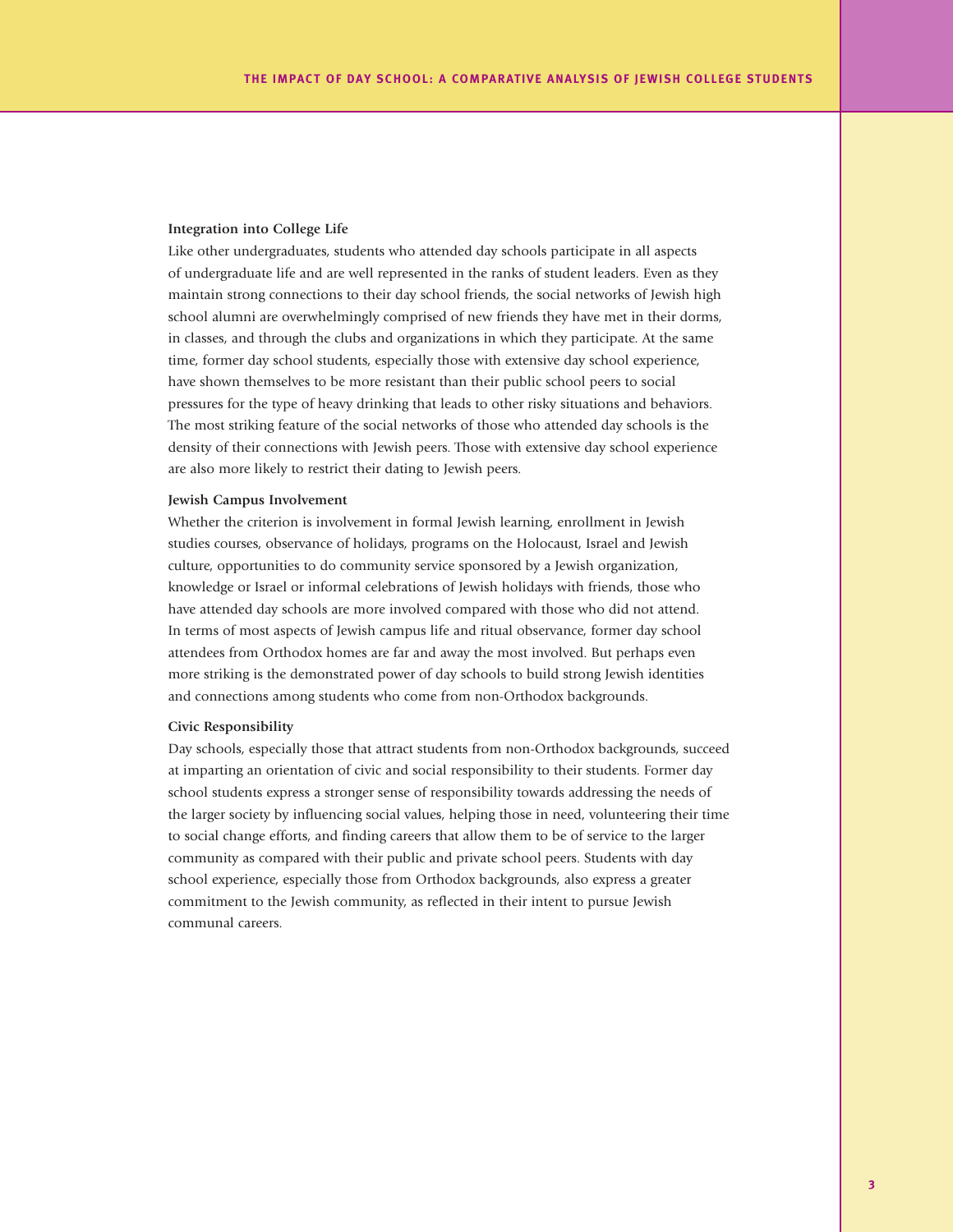#### **CONCLUSIONS**

The results of the present study provide a very positive portrait of the successes of day school students, both in terms of the ways they are similar to and the ways they do better than their public and private school peers. Nevertheless, the finding that day school alumni, compared to other Jewish students, perceive themselves as less well prepared in math, science, and computer literacy suggests an area ripe for improvement. The present results also suggest that day schools need to attend to the individual learning needs of all their students, including those who may need greater challenge and enrichment as well as those who may require extra educational supports. Neither parents nor students should feel that educational needs are compromised.

Along with drawing attention to these areas for change, this report reveals areas of success and presents a substantial opportunity to communicate that success to a wider audience of parents. Although the present findings suggest that day schools can do more to improve math and science learning and to address the needs of diverse learners, the report also validates that day schools provide top-notch preparation for a broad range of colleges and universities, including those that are the most selective.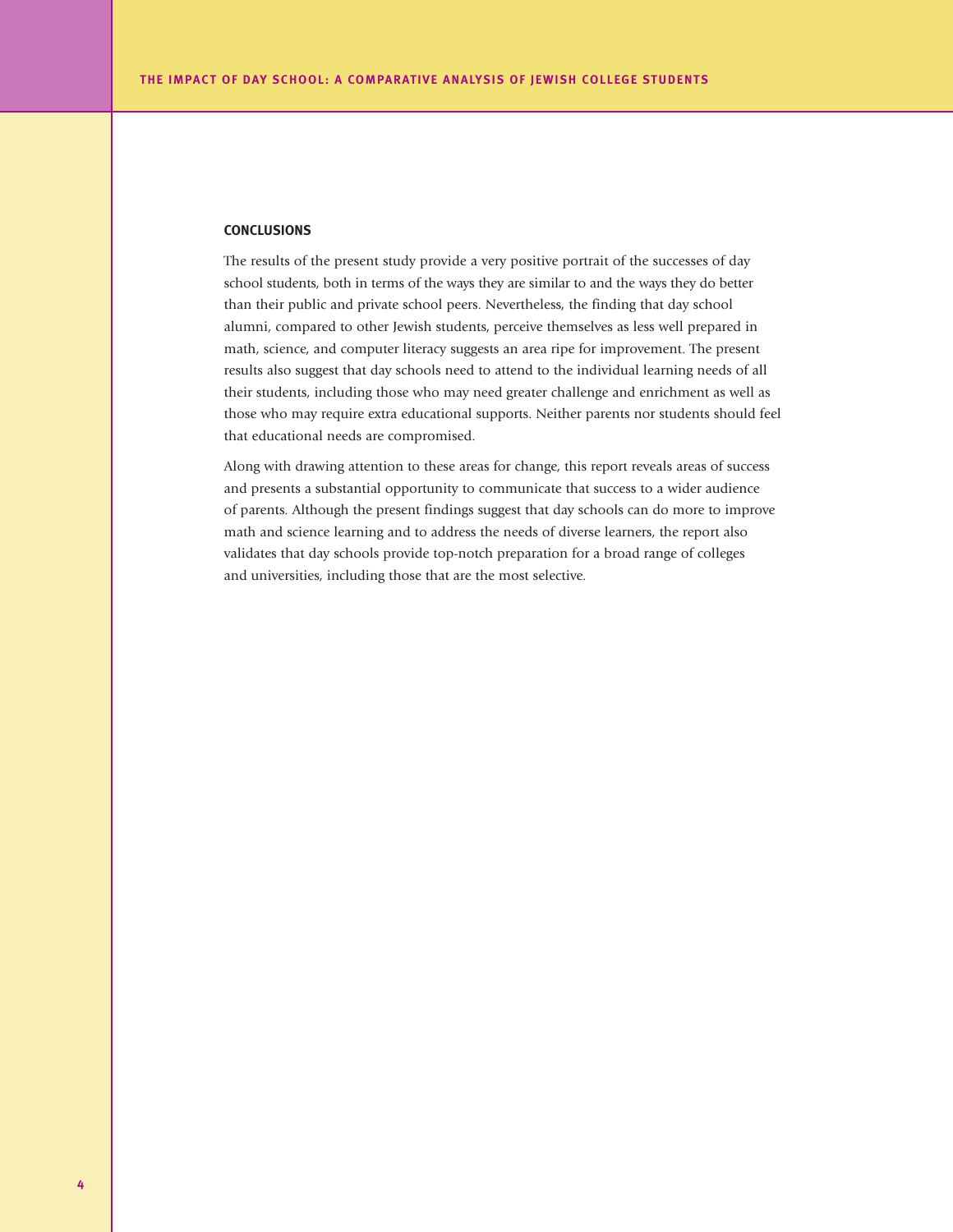#### **INTRODUCTION**

The last decade has witnessed a dramatic expansion of Jewish day school enrollment and capacity. The number of students attending Jewish day schools in North America has more than doubled since the 1960s. According to a 2003-4 Jewish day school census (Schick, 2005), there are over 170,000 students in first through twelfth grade.<sup>1</sup> Growth in enrollment has been coupled with substantial increases in the number of Jewish day schools available to students and a dramatic rise in non-Orthodox day schools. Communal leaders, both non-Orthodox and Orthodox, as well as researchers have lauded day schools as a key strategy to encourage the Jewish engagement of the next generation (AJC, 1999; Cohen & Kotler-Berkowitz, 2004).

Despite the impressive growth of Jewish day schools and high expectations that communal leaders hold for graduates, the fact remains that day schools are selected by only a small percentage of eligible families.2 Although twelve years of day school education is the norm for Orthodox families, enrollment in non-Orthodox day schools peaks in the preschool and early elementary grades and continues to decline from that point with the sharpest drops occurring prior to high school (Schick, 2005). The number of students enrolled in non-Orthodox high schools have increased dramatically in the last decade; nevertheless, these schools enroll only a small fraction of Jewish teens.

The decision to enroll a child in a Jewish day school is a significant choice for parents. Educational decisions invoke and embody parental hopes and aspirations, as well as concerns for the emotional well-being and growth of their children. Several studies (Chertok & Saxe, 2004; Lieberman Research Worldwide, 2004; Saxe, Kelner, Rosen & Kadushin, 2001) converge in their conclusion that, to a great extent, non-Orthodox parents are inhibited from selecting Jewish day schools by concerns regarding the quality of the secular education that these schools provide. Parents are concerned that Jewish day schools will short-change their children's academic preparation for higher education. They are also concerned that the lack of diversity in day schools will leave their children with less experience of how to function in a pluralistic society. Moving non-Orthodox parents toward the "tipping point" with regard to day school selection demands that these central concerns be addressed.

The present report describes the first national study specifically designed to determine the near-term effects of day schools on the academic, social, and Jewish trajectories of former students during their college years. The study is unique in at least two ways. First, it considers the impact of day schooling on a wide range of outcomes important to students and parents, including Jewish identity and connections to Jewish communal life, as well as academic skills and college preparation. Like other educational settings, day schools exert influence in multiple ways, affecting students' intellectual development, as well as their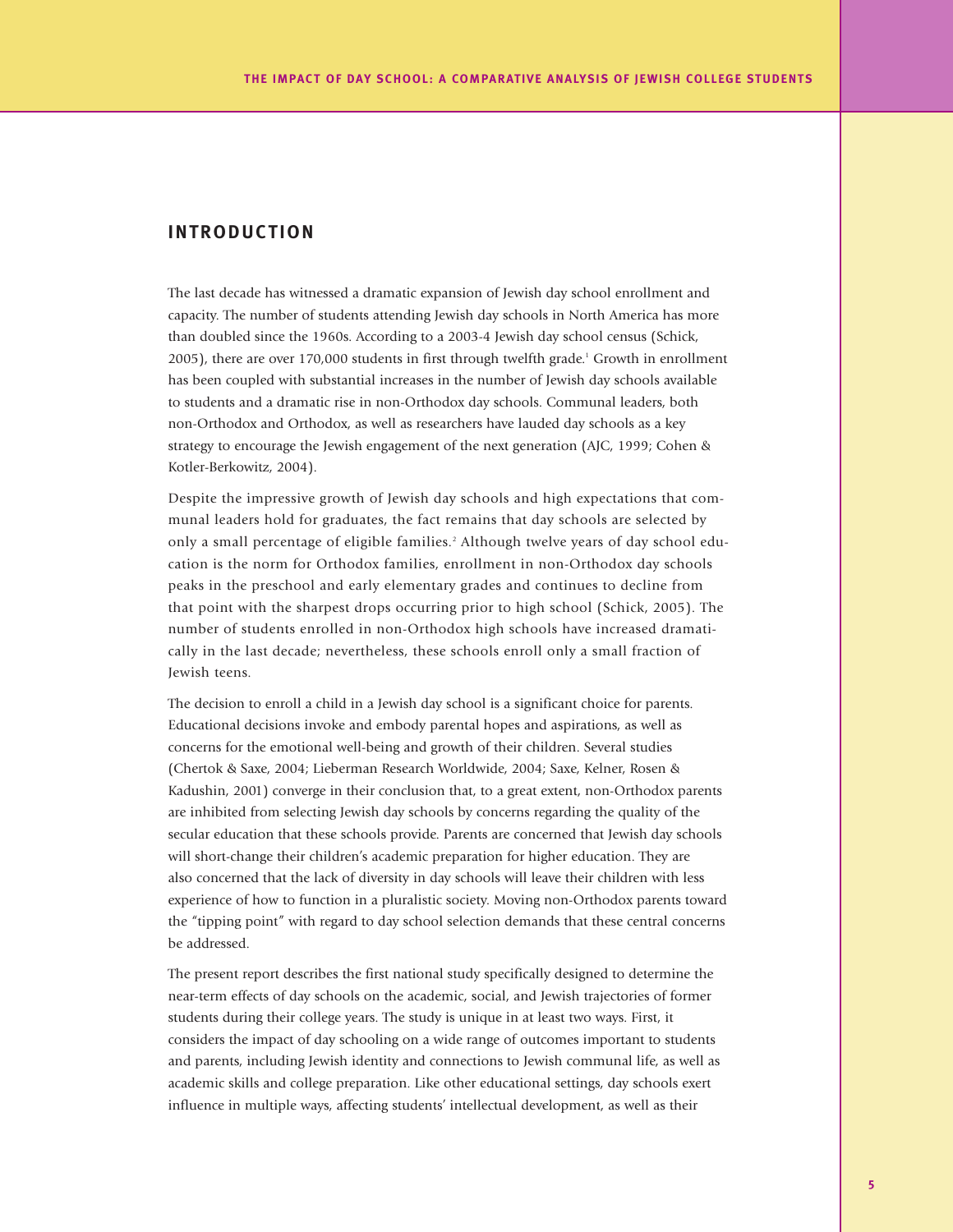individual and communal identities, and their interpersonal relationships and perspectives. If day schools are going to be a desirable setting for a broad range of Jewish students, it is important to understand how they succeed across secular and non-secular domains. A particular focus of the study is how well a day school education will prepare students to enter and succeed in the academic and social arenas of higher education.

The present study is also unique because it examines the experiences of college students who have come from day schools and compares them to the experiences of undergraduate peers from private and public schools. The study is, thus, contextualized. Previous research on day school education has assessed the experiences of those who attended day school either without comparison to peers who did not attend this educational option or with comparisons to groups such as "all public school students," predominantly comprised of individuals from vastly different cultural and socio-economic backgrounds (Schick, 2000). Although such research documents positive perceptions of day school education, the comparison groups differ on too many dimensions and make it difficult to differentiate the influence of the schools themselves from the impact of various religious, cultural and socio-demographic characteristics. The present study takes a different approach and collects information exclusively from Jewish college undergraduates who represent a broad range of denominational backgrounds as well as the full spectrum of pre-college educational options including day schools, public schools, and non-Jewish private schools. The present study thus allows examination of the experience of those who attended day schools within a comparative framework and provides data to tease apart the role played by denominational background and educational history.

In the ideal research scenario, one would identify the entire population of college-age students who have attended day schools and then select a sample from this group to compare with peers from the population who did not attend a day school. Such population data are, unfortunately, not available. Even among Jewish high schools, contact information for college-age alumni is unavailable, incomplete, or out of date. Most day schools lack systematic means to gather and update alumni information. The approach taken in the present study focuses on sampling Jewish students enrolled in a sample of universities. The goal is to compare the impact of day school on academic, interpersonal, and religious/cultural dimensions.

In the following sections, the study design and methods are described and a summary of the characteristics of the sample in terms of their geographic, educational, and Jewish denominational history are presented. The report then considers the trajectories of former day school attendees and their Jewish peers on several broad areas including perceptions of academic preparation and attention to individual learning needs at the secondary school level, academic confidence and performance in college, integration and involvement in campus social and extra-curricular activities, participation in Jewish cam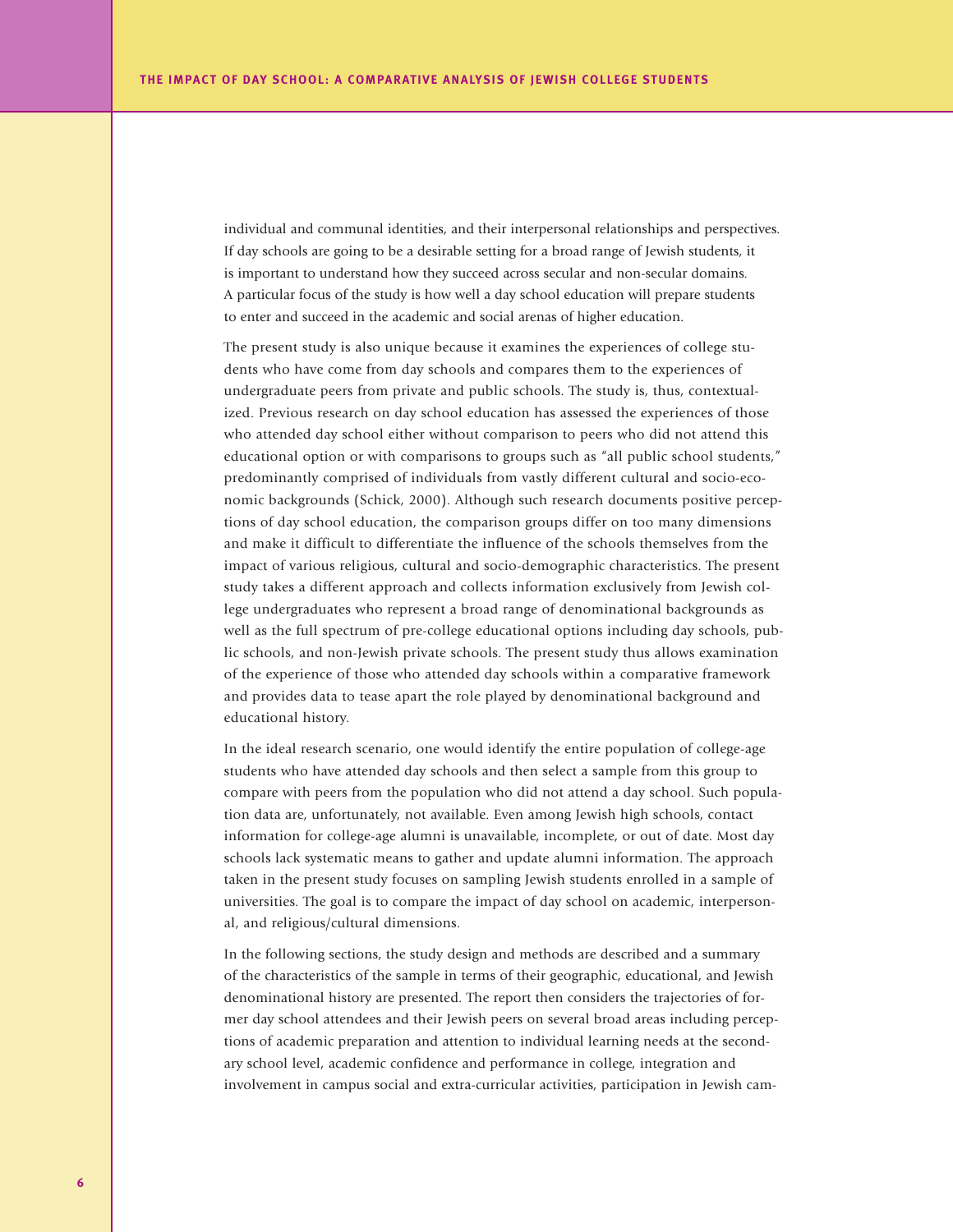pus life, and development of civic responsibility. Following this detailed description of the data, the report concludes by considering the implications of the findings both for the continued development of day school education and for reaching a broader population of potential day school students.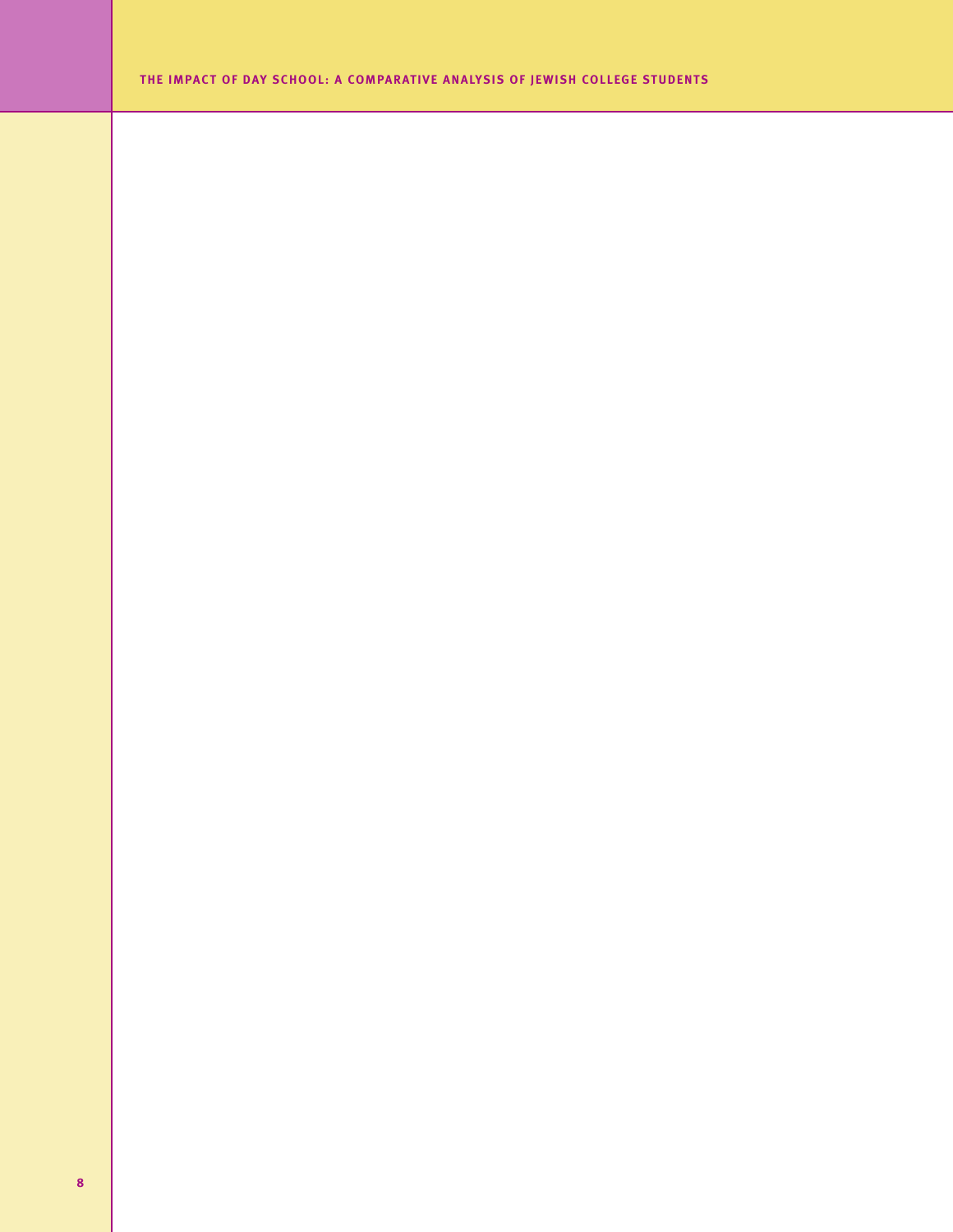#### **METHODS3**

#### **FOCUS GROUPS**

As part of the initial exploration of the experiences and issues relevant to former day school students, four focus groups were conducted with undergraduates who had attended day schools for at least one year. A total of 32 students participated in focus groups. Three of these groups were conducted at college campuses and one at a local Jewish Community Center (JCC). At each campus, the local Hillel organization assisted in the recruitment of focus group participants. The fourth group was held at a JCC in a metropolitan area with several day schools and was attended by students home for summer break. Undergraduates were recruited for this group with the cooperation of the five major day schools in the area, two of which were high schools.

Focus group participants were asked to reflect on their educational experiences in day school and in college and to share their thoughts about the lasting impact of having a day school education. Their responses were used in the development of survey items and are reflected in vignettes throughout this report.

#### **SURVEY INSTRUMENT**

An on-line survey was designed to assess college undergraduates' perceptions of their educational and social experiences prior to college, the capacity of their previous education to address their individual learning styles and needs, their academic preparedness for secondary school and college-level work, their social competence and academic selfconfidence as they transitioned from high school to college campus, and their sense of individual responsibility for addressing social problems. The survey also included questions about social life at college, participation in extra-curricular activities including Jewish campus life and programming, perspectives on Israel, future degree and career plans and Jewish background and upbringing. The majority of the items were drawn from existing surveys of school social climate, civic responsibility, Jewish involvement, academic selfconfidence, and drug and alcohol use that had been used extensively with adolescents and young adults.

#### **SAMPLING STRATEGY**

A two-frame sampling strategy was used to reach both a large group of college-age alumni of Jewish day schools, as well as Jewish undergraduates representing the full spectrum of pre-college educational choices. The primary sampling strategy was college based and entailed the use of contact information for Jewish undergraduates obtained through campus Hillel organizations. The study also employed a supplementary sampling strategy designed to ensure that sufficient numbers of day school alumni were reached. This oversample involved the use of lists of college-age alumni from Jewish day schools.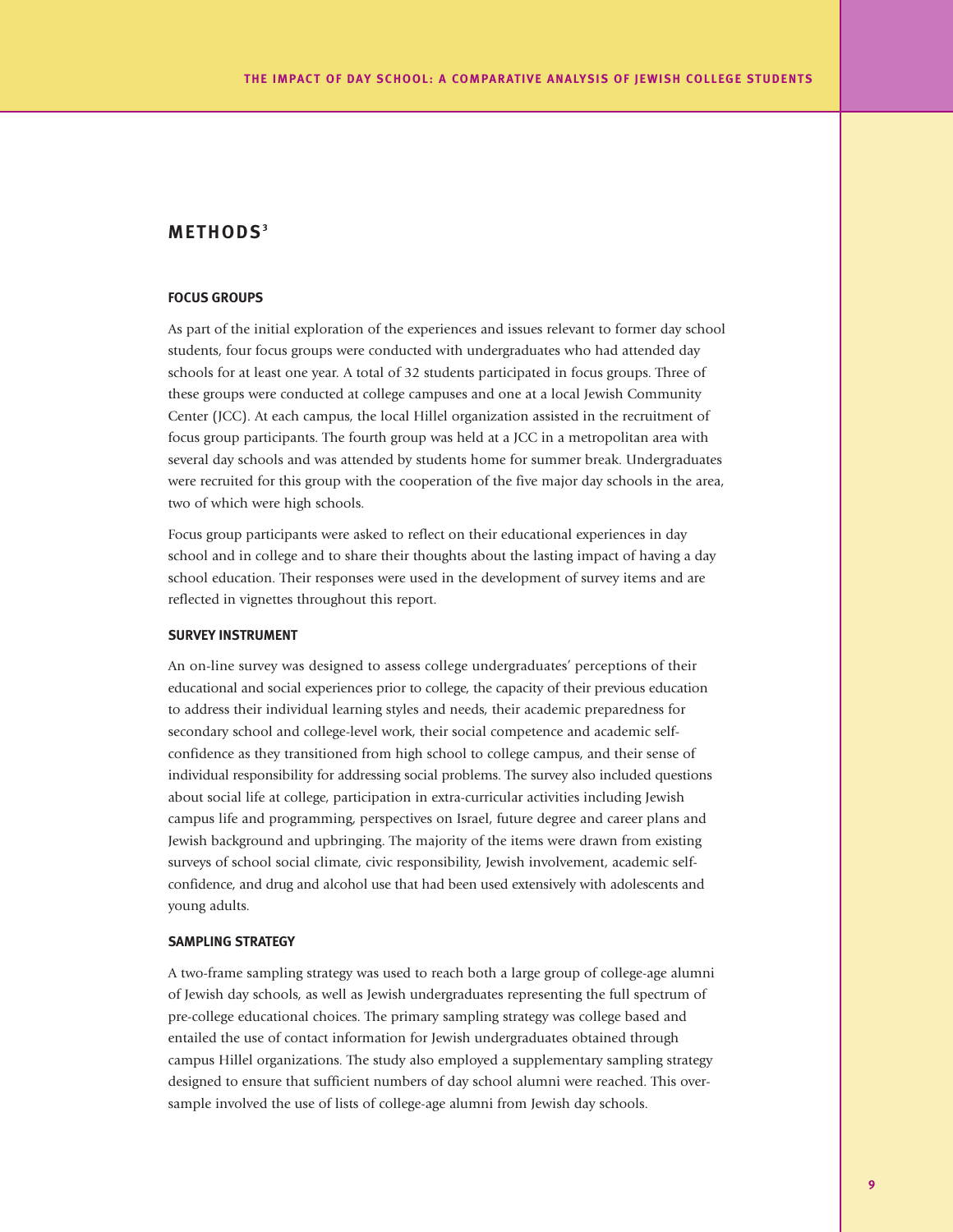The Hillel organizations at fourteen colleges agreed to share their contact information and twelve of these lists proved to have sufficient information for use in this study. These colleges were selected because they represent a geographically diverse sample of schools that are known to have large Jewish populations and have been demonstrated to be academic destinations for Jewish high school alumni (PEJE, 2006). Previous research with college undergraduates suggests that although the students whose names appear on Hillel contact lists tend as a group to have stronger Jewish identities and to be more involved in Jewish campus activities, these lists are not limited to those who actively participate in Jewish campus life (Sales & Saxe, 2006).

Contact lists of college-age alumni were also received from 21 Jewish high schools. In addition, two primary/middle level day schools provided lists of their college-age alumni for inclusion.4 Of these, the lists from 16 schools provided sufficient information to contact alumni.5 Ten of these day schools are either non-denominational or pluralistic, three are Orthodox, two are Conservative and one is Reform.

Using a "snowball" sampling strategy, day school alumni who participated in the survey were asked to pass on a URL and/or a toll free telephone number to day school peers for survey registration. Forty-five additional day school attendees registered for the survey using this method. As each new list was obtained through any of the sampling strategies, names were checked against previously received lists and duplicate entries were eliminated.<sup>6</sup>

#### **RESPONDENT SAMPLE**

Of the 3,978 individuals who responded to an e-mail invitation to participate in the study, 3,312 were Jewish undergraduates and therefore eligible to complete the survey. The majority (82%) of the sample was derived through Hillel contact lists ensuring that comparison group information was available not only from students who had attended day schools but also from peers who did not have day school experience and currently attend the same colleges and universities.

The quality of the contact lists and the response rates for individual colleges or day schools varies widely, with an overall response rate of 33.2% and a raw response rate for the Hillel sample of 32.7% (once known bounced e-mails are eliminated). This is a conservative estimate for several reasons. First, an unknown number of e-mail invitations were blocked by spam filters and/or placed in "junk" mailboxes. There is also no way to know how many of the names on the Hillel contact lists corresponded with graduate students, faculty, staff, or community members all of whom would not be eligible to complete the survey. Thus, it is likely that the actual response rate is significantly higher. A response rate of one-third is also in line with the outcomes of other survey research conducted with the college population. For example, Sax et al. (2003) reports response rates of 17%-24% in a study comparing the efficacy of various survey methods among a sample of college students, and Porter and Umbach (2006) find an average response rate of 43% across 321 colleges with substantial variation among schools.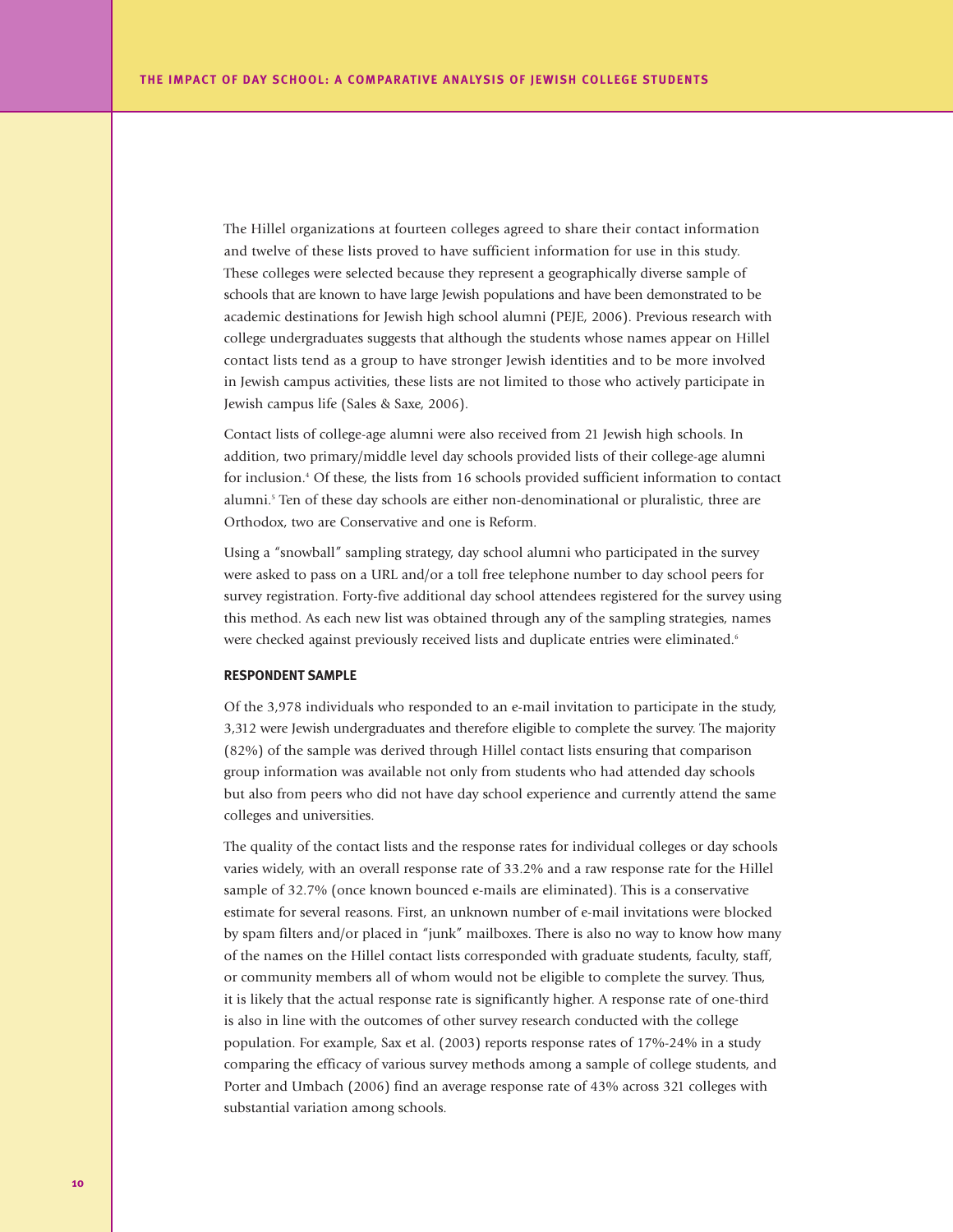Although the response rate obtained in this study is in line with other research conducted with college undergraduates, it does raise concerns about how representative the resulting sample is of the larger population of Jewish undergraduates. Previous research has shown that when the focus is comparison across samples, rather than on developing point estimates of specific outcomes (e.g., GPA), representativeness is not essential (Kadushin, Phillips, & Saxe, 2005; Pew Research Center, 2004). A key question, however, is whether members of any particular group of potential respondents were either disproportionately attracted to or deterred from participation in the survey. For example, did the survey draw an over or under representative group of students with particularly positive or negative attitudes toward one type of schooling? To avoid this possibility, initial communications with potential respondents described the study using neutral language: "pre-college and college-level educational and social experiences." Although it is possible that students with the most negative high school experiences would not be drawn to the study, there is no reason to believe that this bias was expressed in only one of the comparison groups. Since all potential respondents received the same invitation within the same time frame, it is assumed that whatever biases exist in the sample are not restricted to one particular group but instead affect all comparison groups equally.

In terms of representativeness, although it is unlikely that the study sample is fully representative of Jewish college students, on some dimensions the sample reflects the broad socio-demographic range of the population. Thus, for example, the sample is relatively balanced for gender with females comprising just over half (57%) and features virtually equal representation from all four years of undergraduate standing. Almost universally (99%) respondents are full time students. Comparison of the communities in which students graduated high school with the geographic distribution of the total U.S. Jewish population, as measured by NJPS 2000-01, also suggests that the obtained sample closely mirrors patterns of residence for American Jews (Figure 1). The largest concentrations of respondents come from the Middle Atlantic and Pacific regions.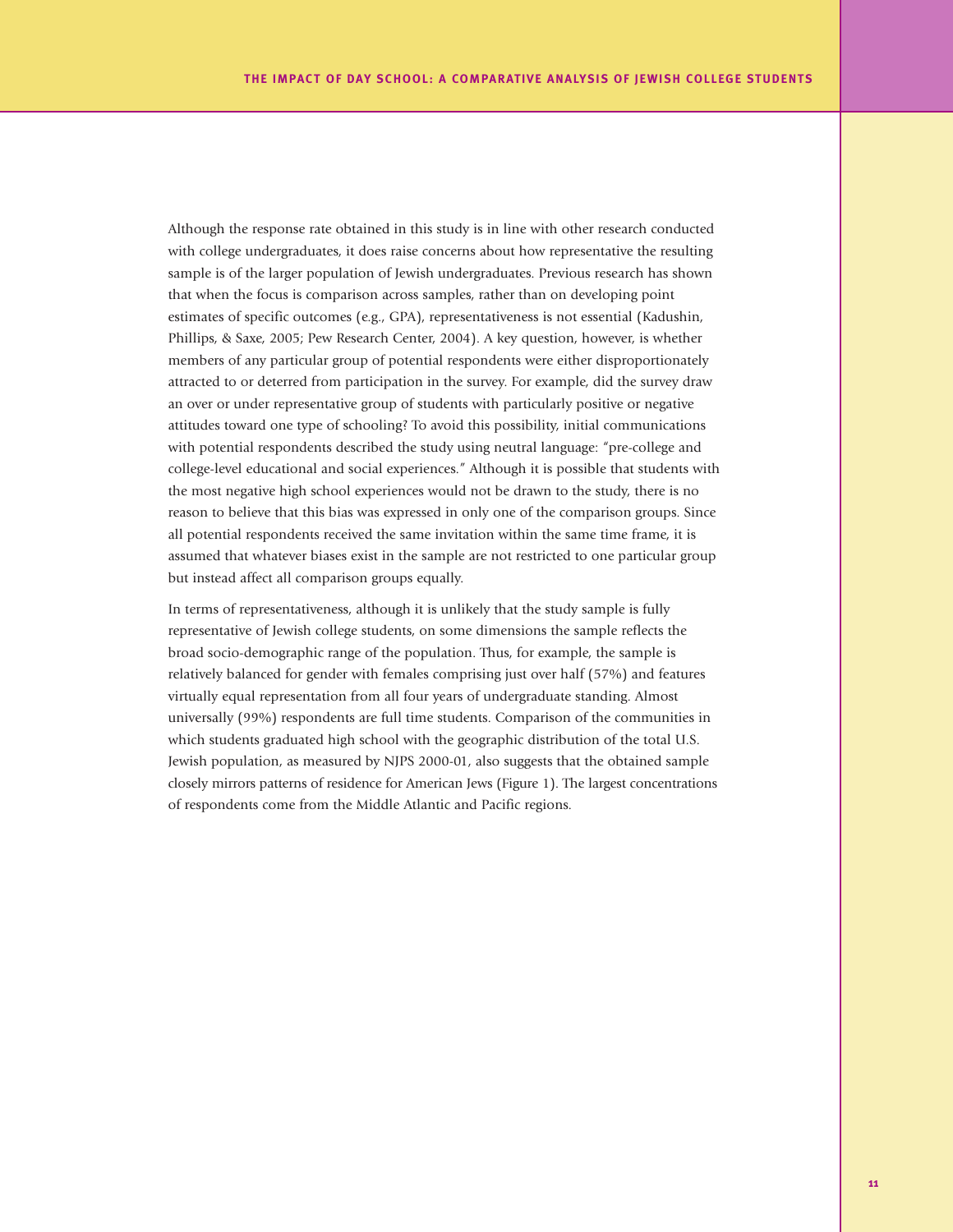

**Figure 1: Regional Breakdown of Undergraduate Sample Compared to National Jewish Population**

Respondents not only represent the full spectrum of Jewish denominational affiliations and identities, but the distribution of denominational identities in which students were raised is in line with population data on denominational identification: 9% Orthodox, 35% Reform, and 38% Conservative. Seven percent indicate that either "Secular" or "Just Jewish" was their only Jewish identity growing up.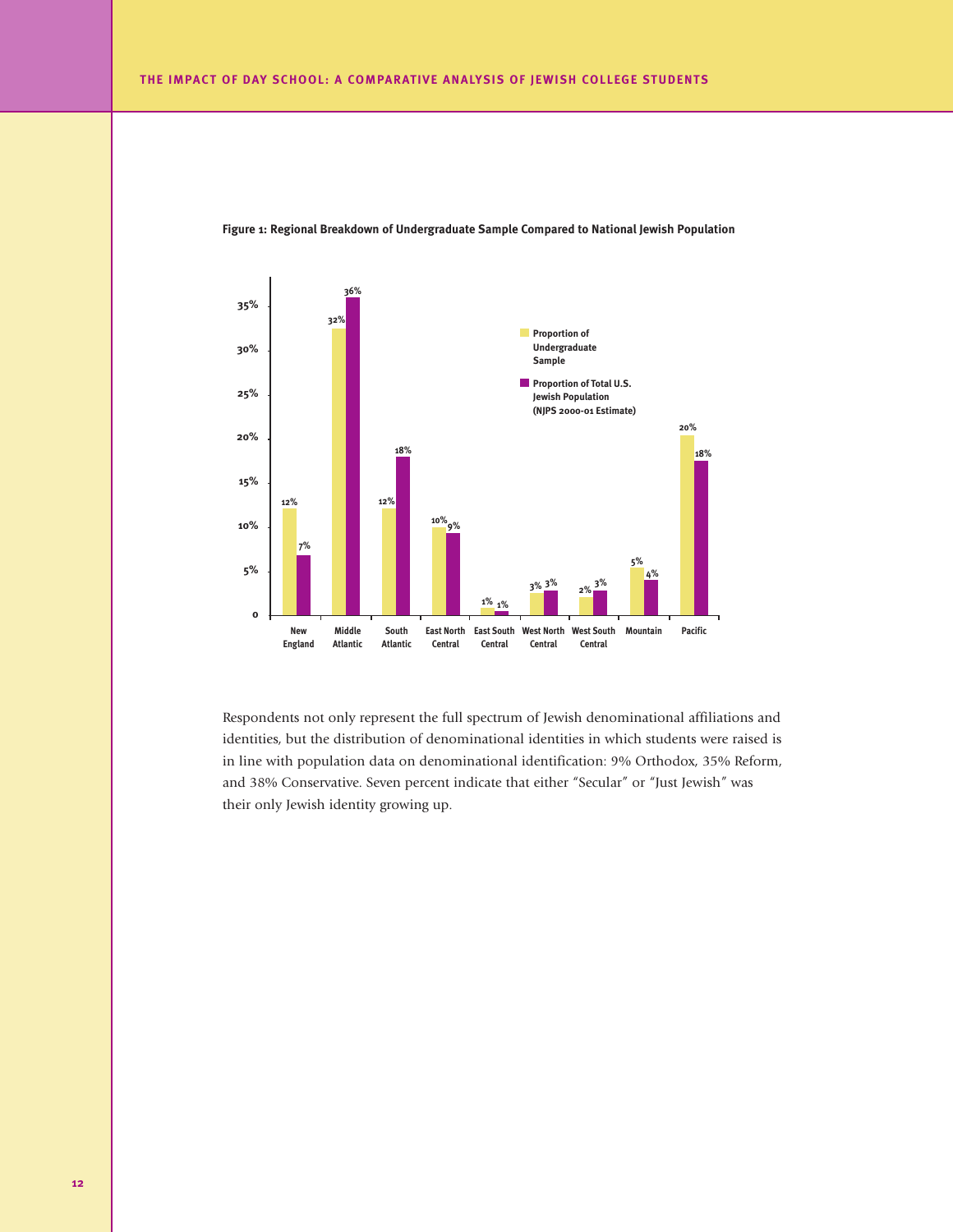#### **EDUCATIONAL BACKGROUND OF SAMPLE**

Overall, more than one-third of the sample (35%) attended a Jewish day school at some point in time during grades one through twelve. For two-thirds of this group (66%) their most recent day school experience was a Jewish high school and for another fifth (20%) their most recent experience was in Jewish middle school. As shown in Figure 2 among those raised in Orthodox or traditional homes day school education was almost universal (91%).





Respondents also range from one year through twelve years of day school experience, with every possible variation represented (Figure 3). Almost two-tenths (16%) of those who ever attended a day school did so for nine years with the largest percentage (43%) having attended for all twelve years of pre-college education.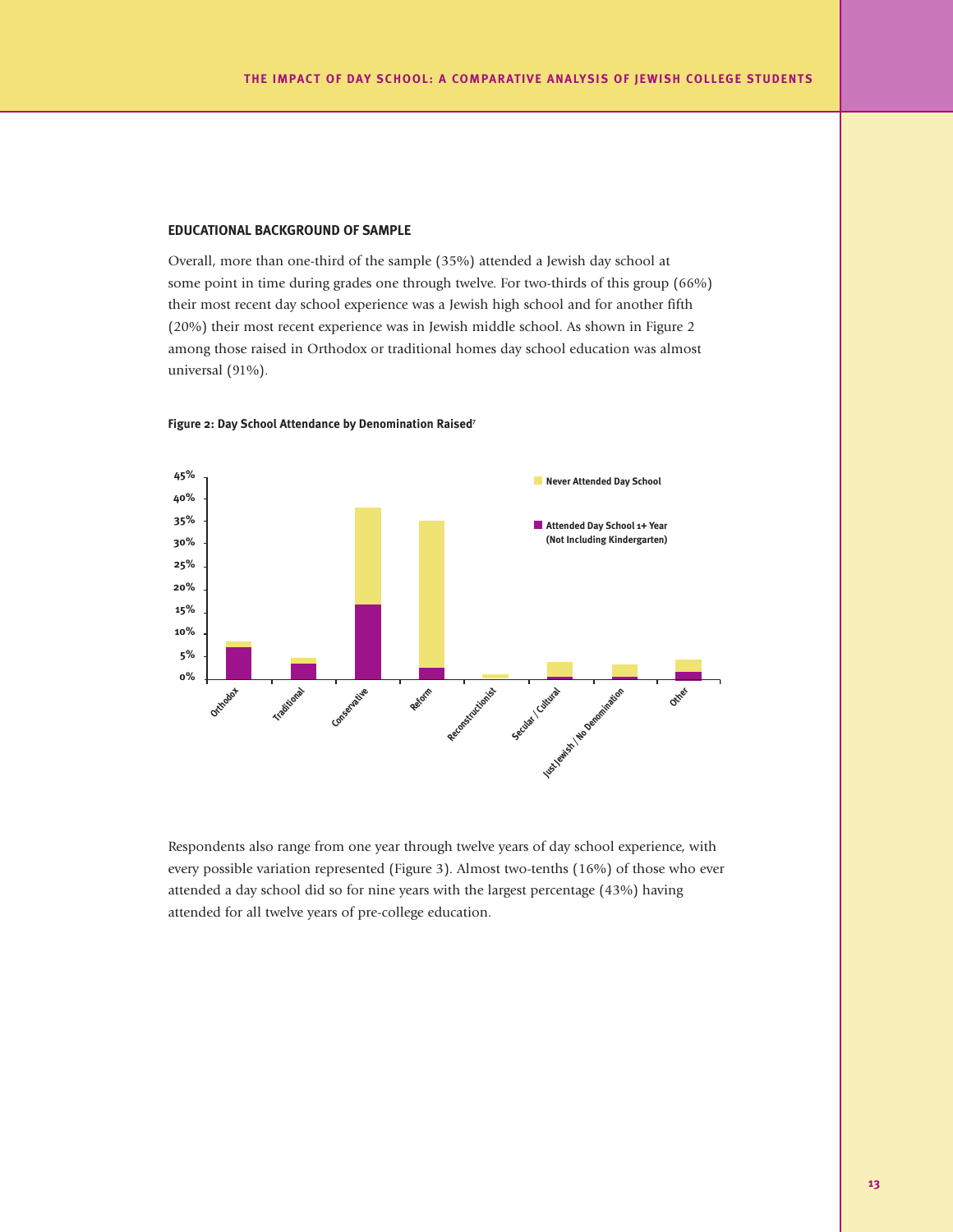

**Figure 3: Number of Years of Day School Attendance for Students with any Day School Experience**

Students in the respondent sample also represent a diversity of educational backgrounds. When asked from what type of high school they graduated, the largest percentage indicated a public school, with a small sub-group saying they attended a publicly funded charter or magnet school (Figure 4).<sup>8</sup> About a fifth graduated from a Jewish high school and 15% from a non-Jewish independent school. Most of this latter group graduated from secular, private schools with a very small portion having graduated from religiously affiliated but non-Jewish schools such as a Lutheran or Quaker Friends high school.9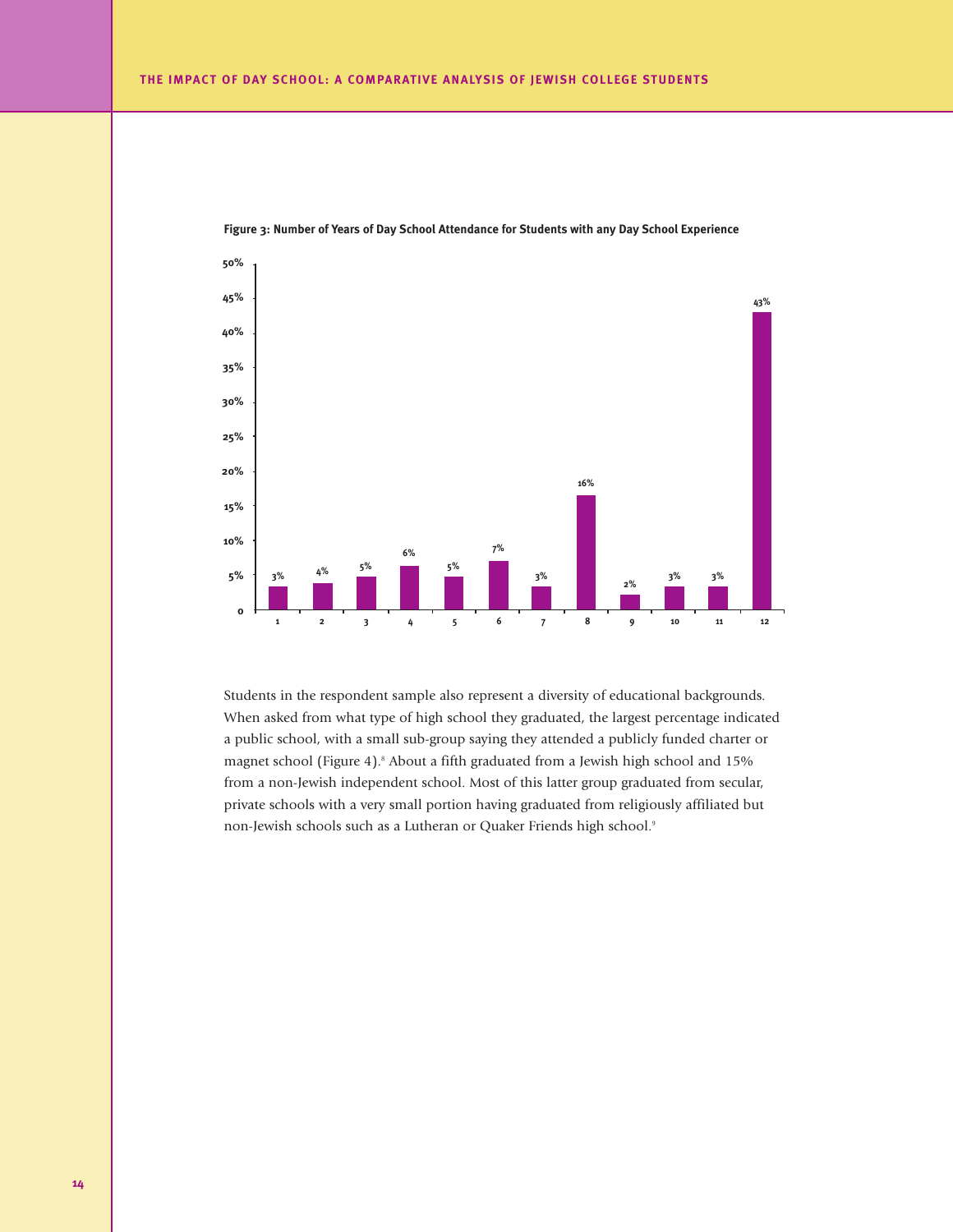

**Figure 4: High School of Graduation**

The present study contextualizes the impact of day school through comparisons between those who attended day schools, and Jewish peers who came from different educational backgrounds. In order to make valid comparisons, it is necessary to ensure that groups do not systematically differ on other dimensions that may impact the findings. The most obvious of these is denominational family background. As previously described, being Orthodox is highly correlated with going to day school, and for this reason the experiences of those raised in Orthodox homes are analyzed separately from those raised in non-Orthodox homes. This categorization is based on the denominational identity with which the students were raised and does not describe the affiliation of the day school(s) they attended.

In addition, the length of attendance at a day school is also considered. Students who attended day schools and were raised in non-Orthodox homes are divided into two categories; those with less than six years and those with six or more years of day school education. Six years was chosen as the criteria because it captures whether or not the student spent the majority of their pre-college education in a day school. This distinction refers to the total number of years of day school attendance and not to the number of consecutive years or to attendance at a particular grade level. Since over nine-tenths (92%) of day school alumni raised Orthodox attended day schools for nine years or more, the analyses do not further subdivide this category.<sup>10</sup>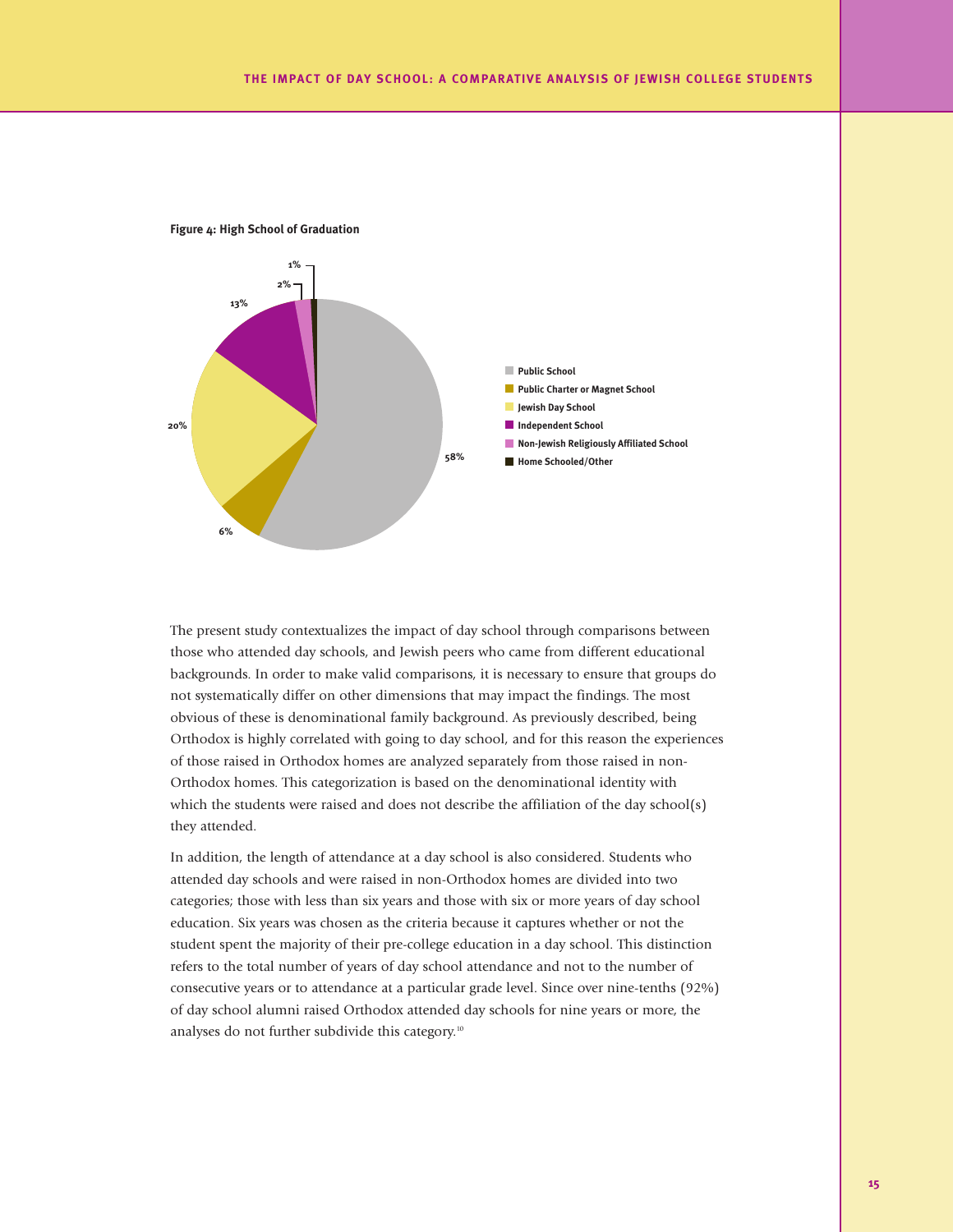Using these categories, just over one half (54%) of the sample primarily attended some form of public school, with another 10% attending private, non-Jewish schools (Figure 5). Among those with a day school history, the largest group (21%), were raised non-Orthodox and attended for six or more years. Just under one-tenth (7%) were raised non-Orthodox and attended for less than six years, and a very similar portion (8%) were raised Orthodox and attended day school.



The previous discussion suggests that, in terms of gender, current year in school, denominational identity, and geographic distribution, the survey succeeded in reaching a diverse group of Jewish undergraduates who resemble the larger Jewish and college populations. The sample also includes large numbers of students whose pre-college educational careers occurred in public, day school, and non-Jewish private schools. The size and diversity of the sample also allows examination of the influence of denomination and length of school tenure on the outcomes of day school education.

The analyses described in the remaining sections of the report make use of two frameworks for categorizing and comparing respondents. When the focus is on experiences or evaluations of preparation specifically at the high school level, the groups being compared are those who graduated from public, private, and Jewish high schools and within the latter category a distinction is made between Jewish high school graduates who were raised in Orthodox or non-Orthodox homes. When the focus is on perceptions, attitudes and behaviors related to current college experience or to intended future goals, the groups compared are those described in Figure 5: respondents who primarily attended public or private school (with no day school experience), respondents from a non-Orthodox background who attended day schools for either six or more years or for less than six years, and respondents from an Orthodox background who attended day school.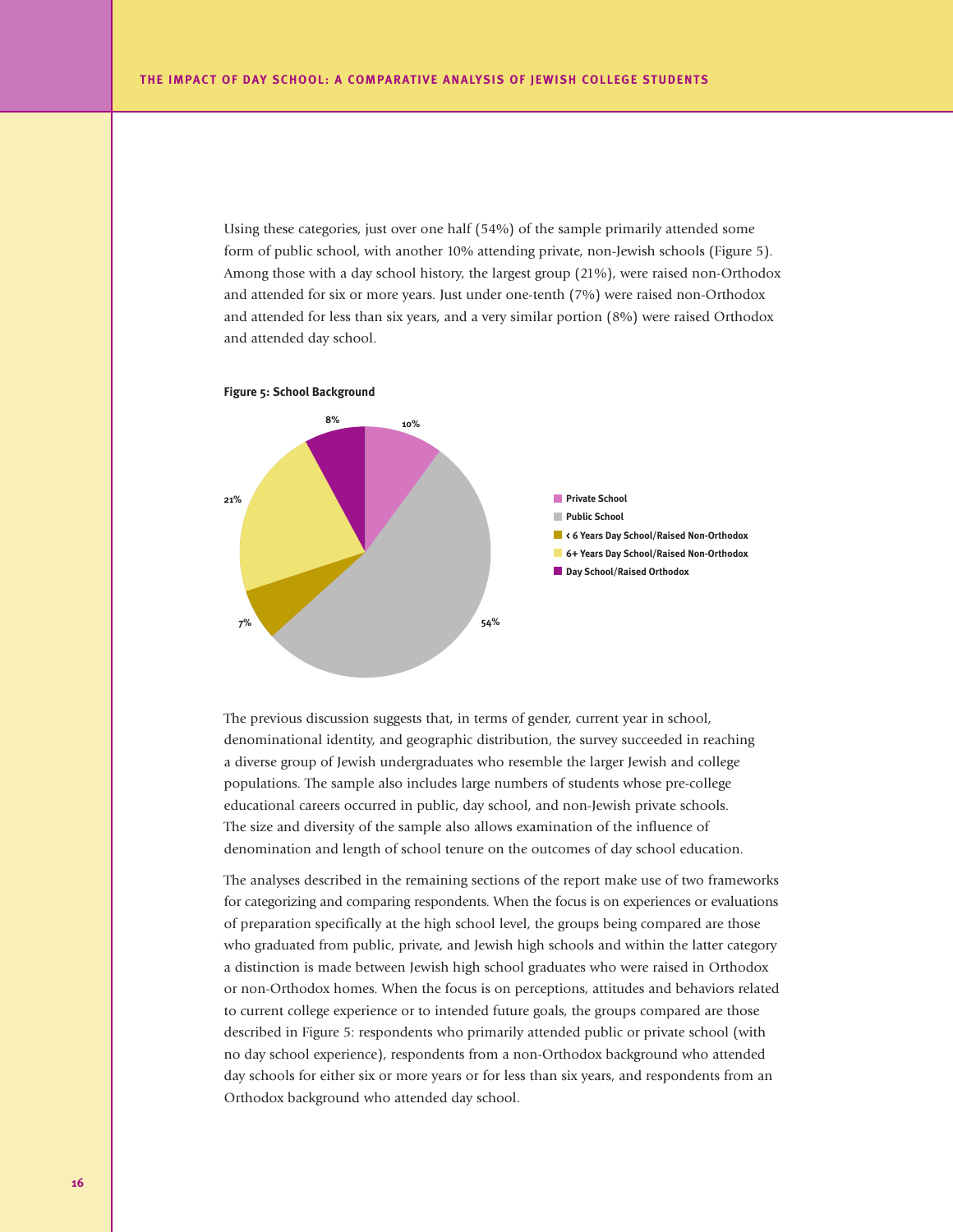#### **SUCCEEDING IN THE WORLD OF SECULAR STUDIES**

*Rebecca11 is an energetic and forthright freshman, who currently attends a prestigious women's college. She attended Orthodox day schools from first through twelfth grade and is proud to describe her Jewish high school as "rigorously over-programmed and over-organized. Just because we were a day school didn't mean we didn't hold to the highest educational standards." When asked how well she felt her Jewish high school prepared her for college she bursts out laughing and tells us "In high school I took 12 subjects—and had to do homework for all of them. Now in college, four classes are not such a big deal. Four classes and the work that goes with them are totally manageable." It is very clear to Rebecca that she is doing well in her freshman year of college largely due to the intellectual discipline and academic skills she learned in her Jewish high school. In fact she feels that she has a distinct advantage over peers who did not attend a day school: "From high school I know how to participate in seminars and a lot of other first year students do not."*

High schools differ on many factors including social climate and pedagogical approach, but a key evaluative dimension is the degree to which they prepare students for the next level of education. This section examines the extent to which undergraduates feel their education prepared them for college and how well they have faced the academic challenges of higher education. Analyses focus not only on perceptions of high school preparation in specific subject areas but also on confidence in the ability to learn and academic performance in college.

#### **ACADEMIC PREPARATION**

Like Rebecca, whose story is presented above, students who attended Jewish high schools recall classes characterized by academic challenge and engagement (Figure 6). Regardless of their denominational background, Jewish high school alumni are significantly less likely to recall being bored in classes as compared to peers who attended public high schools, and on this dimension they recall an educational milieu similar to that reported by private high school alumni. In addition, Jewish high school alumni from non-Orthodox backgrounds are significantly more positive than any of the other groups, including Jewish high school alumni from Orthodox backgrounds, about the level of intellectual challenge they experienced and the efforts of teachers to engage them in classes.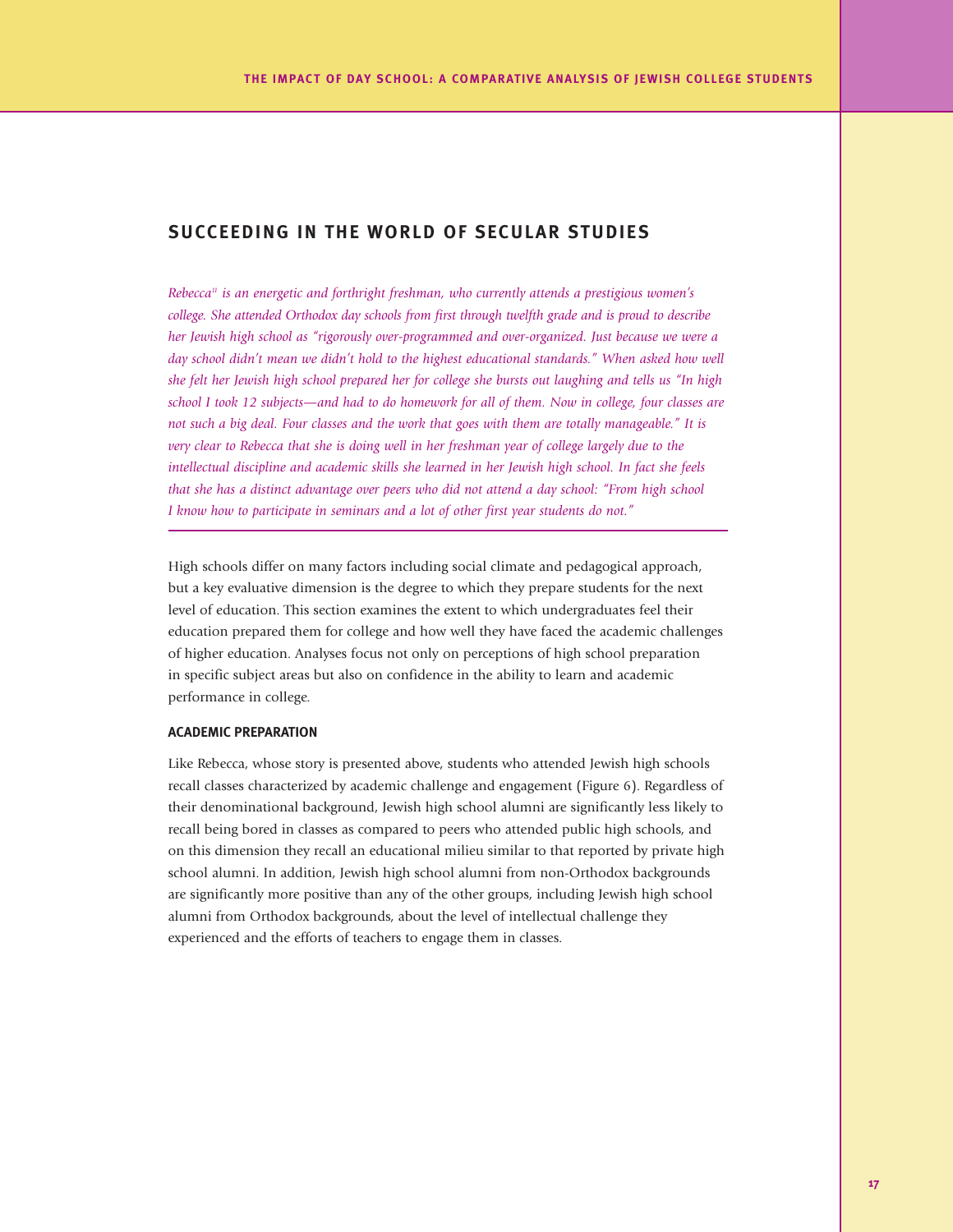

Figure 6: Perceptions of High School Academic Climate<sup>12</sup>

Analysis of respondents' judgments about high school preparation in specific curriculum and skill areas indicates that the ratings of Jewish high school alumni from non-Orthodox backgrounds concerning their preparation in the areas of history, writing, and study skills are on par with the ratings of alumni from private high schools and significantly higher than those of either Orthodox raised alumni of Jewish high schools or alumni of public schools (Figure 7). The story, however, is quite different with regard to preparation in the areas of math, science, or computer literacy. In these three areas of college preparatory work, Jewish high school alumni from both Orthodox and non-Orthodox backgrounds perceive their preparation in the areas of math, science, and computer literacy less favorably than do their public and private high school peers. The evaluations of preparation in these three areas are consistently and significantly lower among Jewish high school alumni from Orthodox backgrounds. Students' perceptions of academic climate and preparation provide a window into their understanding of their educational experiences in high school. Although it is not clear the extent to which these perceptions are grounded in accurate and objective assessments of classroom reality, their consistency among Jewish high school alumni indicates that they represent a widely held set of beliefs.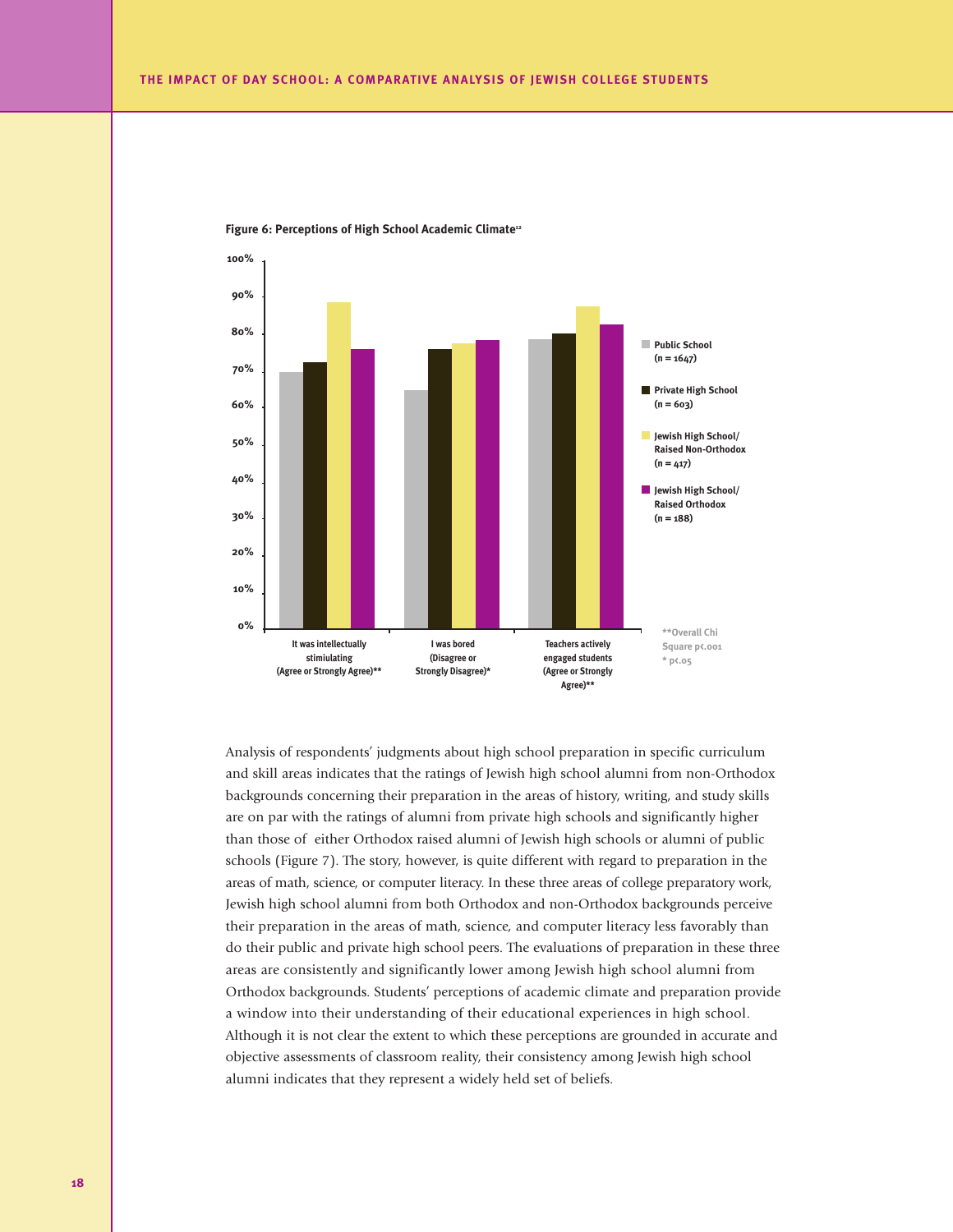

**Figure 7: Evaluations of Preparation for College Level Work**

A more objective measure of high school preparation is the ability of students to gain admittance to the college and universities at the top of their personal rankings. The majority (67%) of Jewish high school graduates in the sample, both from Orthodox and non-Orthodox backgrounds, report that the college they currently attend was their first choice. There are no significant differences between alumni of Jewish high schools and alumni of either public or private high schools in terms of the likelihood of attending one's first choice of college. This data, in combination with the finding that nearly one-half (42%) of respondents in the day school alumni sample and 72% of respondents from the Hillel sample are enrolled in colleges and universities in the top quartile of all ranked schools (U.S. News and World Report, 2007a; U.S. News and World Report, 2007b), strongly suggests that Jewish high school alumni gain admittance to colleges and universities that they find very desirable and that these schools represent the full spectrum of institutions of higher education including the most highly selective.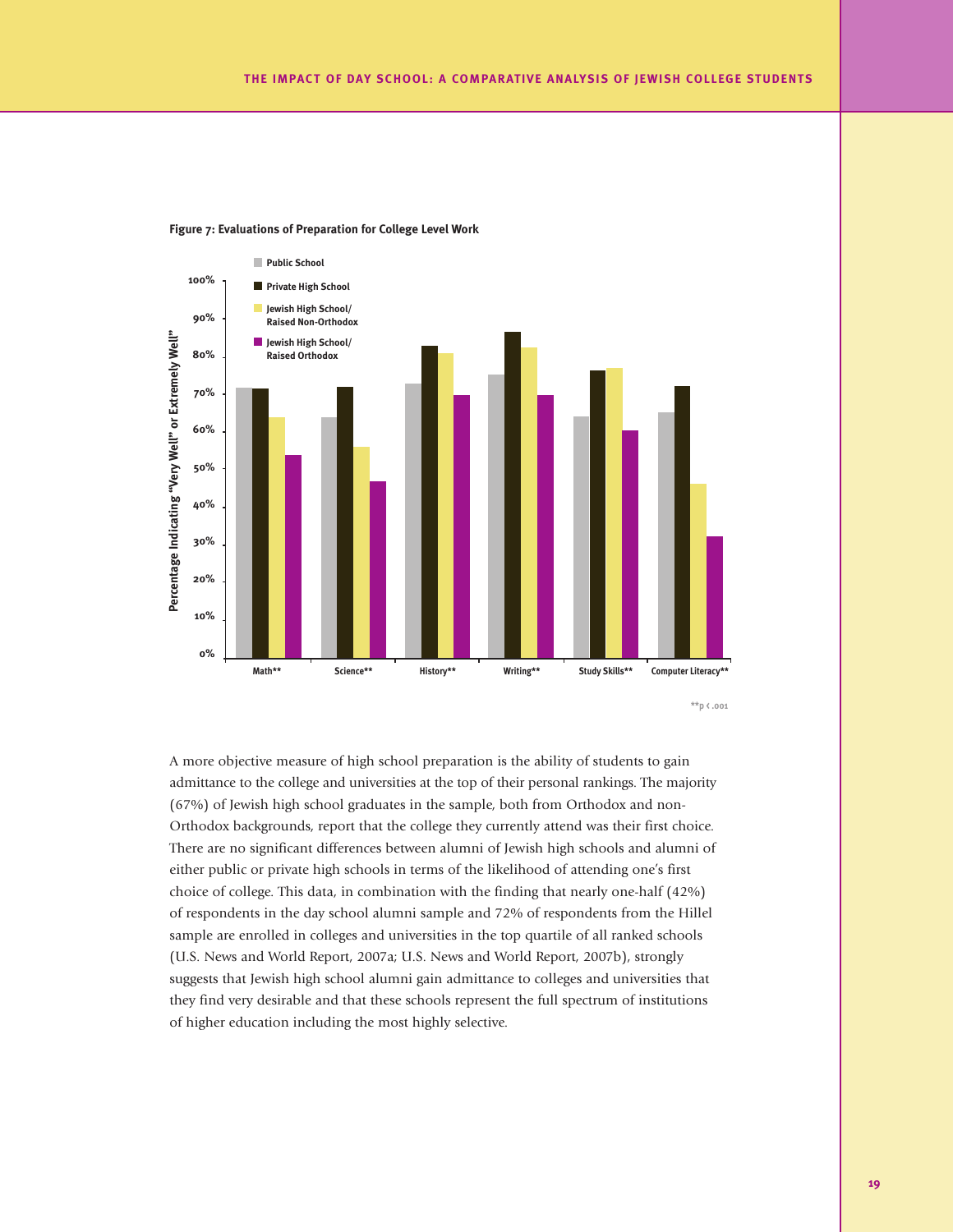#### **ACADEMIC CONFIDENCE IN COLLEGE**

One of the compelling elements of Rebecca's story is the sense of confidence she exudes in her ability to master both course content and the course load of an academically demanding college. Educational self-efficacy is the belief that one can complete tasks needed to be successful in the academic arena (Bandura, 1997). Academic self-confidence has been demonstrated to relate positively to a variety of measures of success in college including GPA (Wood & Locke, 1987), persistence within a selected major (Elias & Loomis, 2000), and active engagement in classes (Warkentin & Griffin, 1994). Students with high academic confidence report that they approach the college experience as an exciting challenge and not as a threat to their self esteem (Chemers, Hu, & Garcia, 2001).

Student respondents in the present study were asked about their confidence regarding a variety of specific academic tasks including researching and writing term papers, doing well on different types of exams, managing time effectively, comprehending material presented in class or in textbooks, and participating in class discussions.13 Analysis of the data confirmed that all of these items could be collapsed into a single scale of confidence in one's academic abilities.14 Confidence in one's ability to master the material in a math course appears to be distinct from this global scale of academic self-confidence and was examined separately using a one-item scale.

The statistically significant<sup>15</sup> predictors of academic self-confidence are gender, self reported GPA, and tenure in day school. Male undergraduates and those with higher GPAs report more confidence in their ability to perform well on academic tasks in the college setting. Students from non-Orthodox backgrounds who attended day schools for six or more years also demonstrate higher academic self-confidence as compared with their private and public schools peers and also as compared with day school peers who either were raised Orthodox or attended day school for less than six years.

The finding that female undergraduates, in contrast to male peers, report significantly less confidence in their ability to successfully accomplish tasks central to academic success in college is consistent with extensive research on the impact of gender on self-confidence. Starting in adolescence and continuing into college, women express less confidence in their academic abilities and hold lower expectations of their educational performance (Eccles et al., 1989; Tavani & Losh, 2003). With this research in mind, it is particularly interesting that among the female undergraduates surveyed in the present study, those from a non-Orthodox background who had attended six or more years of day school display significantly more academic confidence than their female peers who attended private schools, public schools, or their day school peers who were raised Orthodox.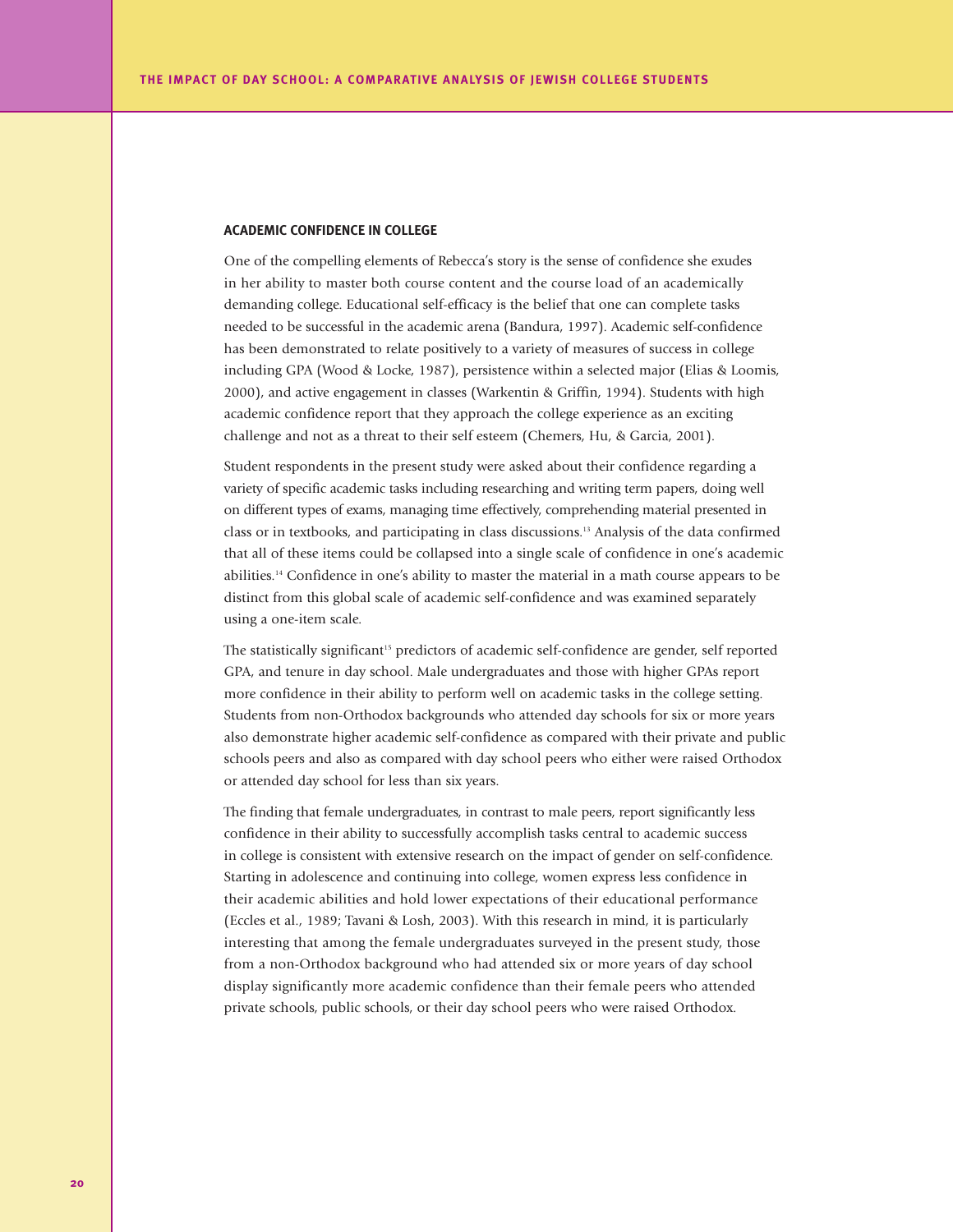#### **MATH CONFIDENCE**

The findings on confidence in the ability to master math content are, in part, similar to those for overall academic self-confidence.16 Once again as compared with their male peers, female undergraduates, across the board, are less confident in their math abilities as are students with lower GPAs. Although there are no significant differences among those who attended private or public schools and those who attended day schools for different lengths of time, denominational background does appear to significantly predict math confidence. Day school students who were raised Orthodox are significantly lower on math confidence as compared with their peers.

The finding that math confidence is lower among day school students raised Orthodox is especially important in light of the previously reported finding that Jewish high school alumni, especially those from Orthodox backgrounds, are significantly less positive (as compared with public and private high school alumni) in rating their high school training in math and science. It seems that as these students approach math-related college work, they feel limited by the level of math preparation they received in their day schools. The absence of differences in math confidence between non-Orthodox raised day school students and peers from private and public school backgrounds is just as important and suggests that these day school students do not experience their prior math preparation as a continuing handicap. The survey also found that students who attended day schools, regardless of denominational background, are no more likely (as compared with public or private school peers) to report that they have had or expect they will need tutoring or remedial work in math or science.

#### **ACADEMIC PERFORMANCE IN COLLEGE**

Perhaps the most commonly used benchmark of academic performance in college is the grade point average (GPA). In the present sample there are no significant differences in the self-reported GPAs of those who attended public, private, or day schools regardless of denominational background or length of attendance. The only significant predictor of GPA is gender with female students more likely to do better in college, as reflected in their GPA.

#### **SELECTION OF MAJOR FIELD OF STUDY**

Students in the sample are enrolled in over 75 major fields of study. Former day school students with more or less than six years of attendance and those from Orthodox and non-Orthodox backgrounds as well as private and public school alumni do not differ in their choice of major fields of study (Figure 8). Given the data previously reported on perceptions of pre-college preparation in math and science, and lower math confidence among day school students from an Orthodox background, it is worth noting that regardless of their educational history, the different groups of undergraduates in the sample are almost equally represented in majors dependent on facility with math including the physical and social sciences as well as business, accounting, and finance. The only exception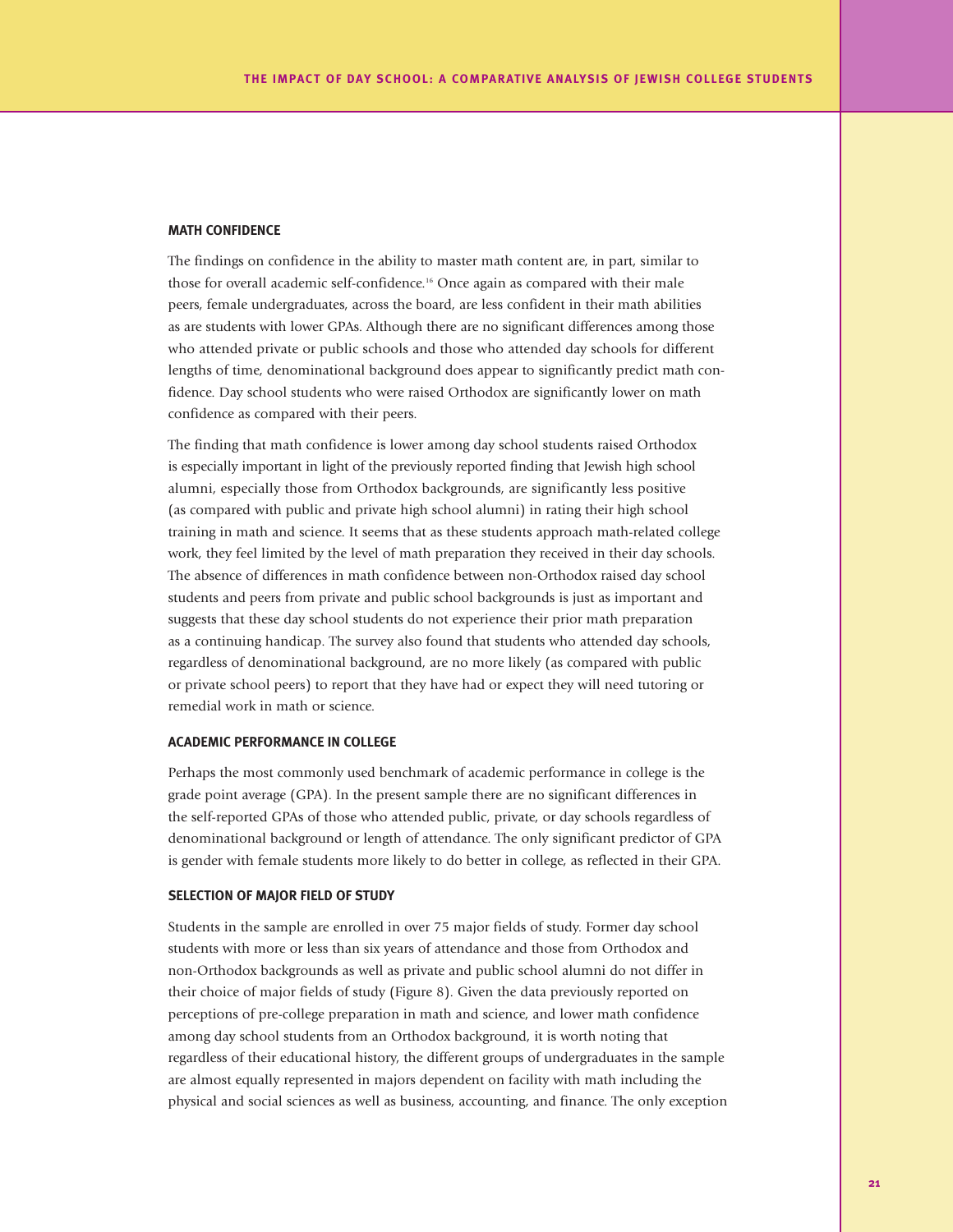is in engineering-related fields where those with fewer than six years of day school and from non-Orthodox backgrounds appear to be somewhat overrepresented. Looking specifically at Jewish high school alumni reveals that evaluations of high school preparation in the areas of math and science do not predict choice of math related major fields of study such as physical sciences, finance/business or engineering. However, for this group, higher math confidence does predict greater likelihood of enrolling in physical science and finance related majors.



**Figure 8: Distribution by Major Area of Study**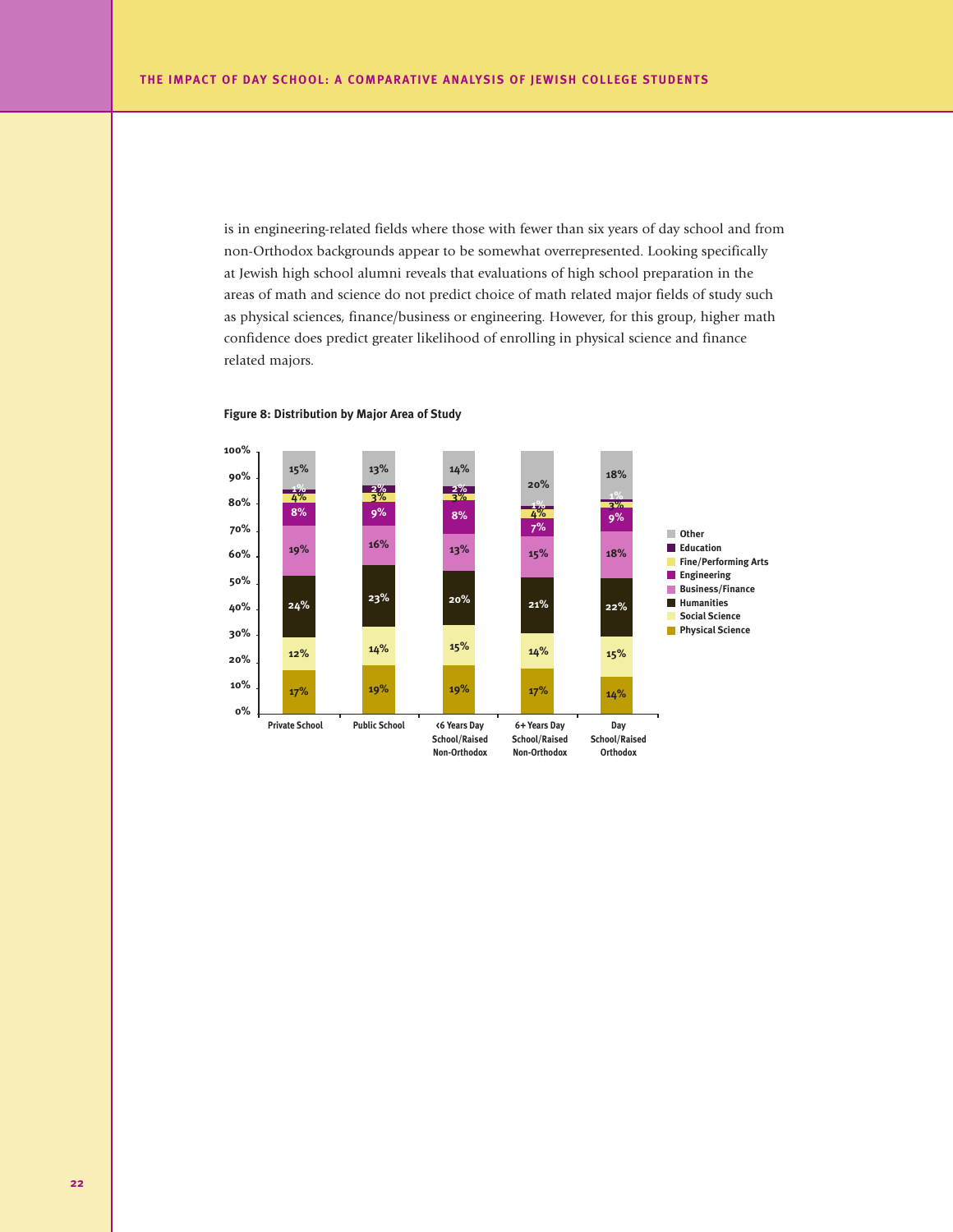Students from public, private, and day school backgrounds are also similar in their academic aspirations. There are no significant differences in the highest academic degrees that students from different pre-college backgrounds intend to pursue (Figure 9).





Jewish high school alumni recall educational settings characterized by a high level of academic challenge and engagement. Like Rebecca, they feel that the academic selfconfidence they acquired in day school helps them successfully conduct themselves in college. As they consider the level of academic work they face in college, Jewish high school alumni from non-Orthodox backgrounds feel very positive about their preparation in language arts, humanities, and overall study skills, even indicating evaluations as positive as their peers who attended private high schools. At the same time, these Jewish high school alumni, especially those from an Orthodox background, perceive that their schools did a less satisfactory job of preparing them in the areas of math, science, and computer literacy.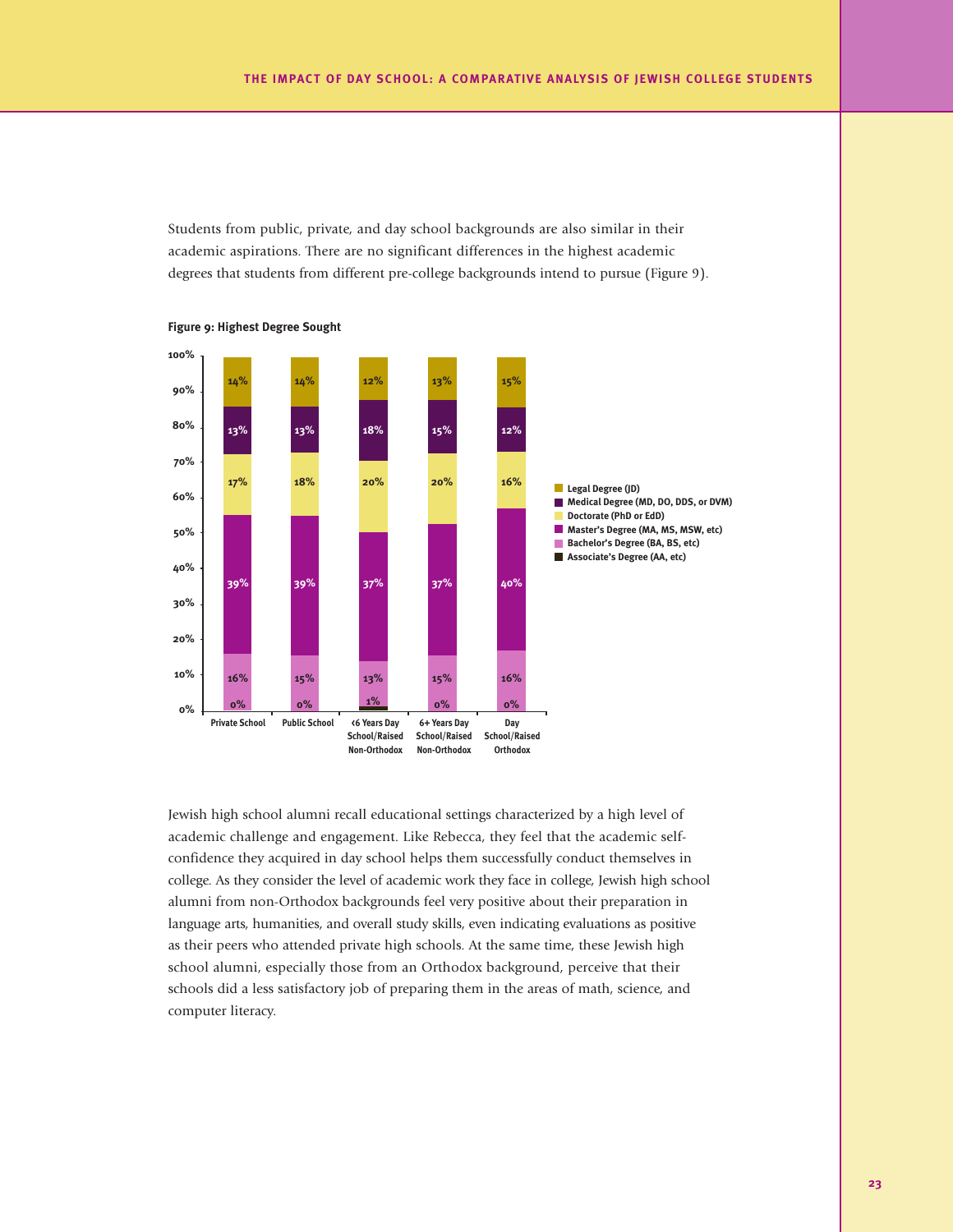The findings of this study on academic performance in college strongly suggest that students with a day school history are acquitting themselves well. Their overall confidence in their ability to master the tasks required for success in college courses as well as their GPAs indicate that they are doing as well as, or in the case of non-Orthodox raised students with extensive day school background, better than their peers from either non-Jewish independent schools or public schools. While day school students from an Orthodox background experience lower math confidence, they like other students who attended day schools, do not appear to experience any skill deficits that limit their willingness to select major fields of study that are dependent on skills related to math and science. Nor are they any more likely than other students to feel the need for tutoring or remedial work in math or science.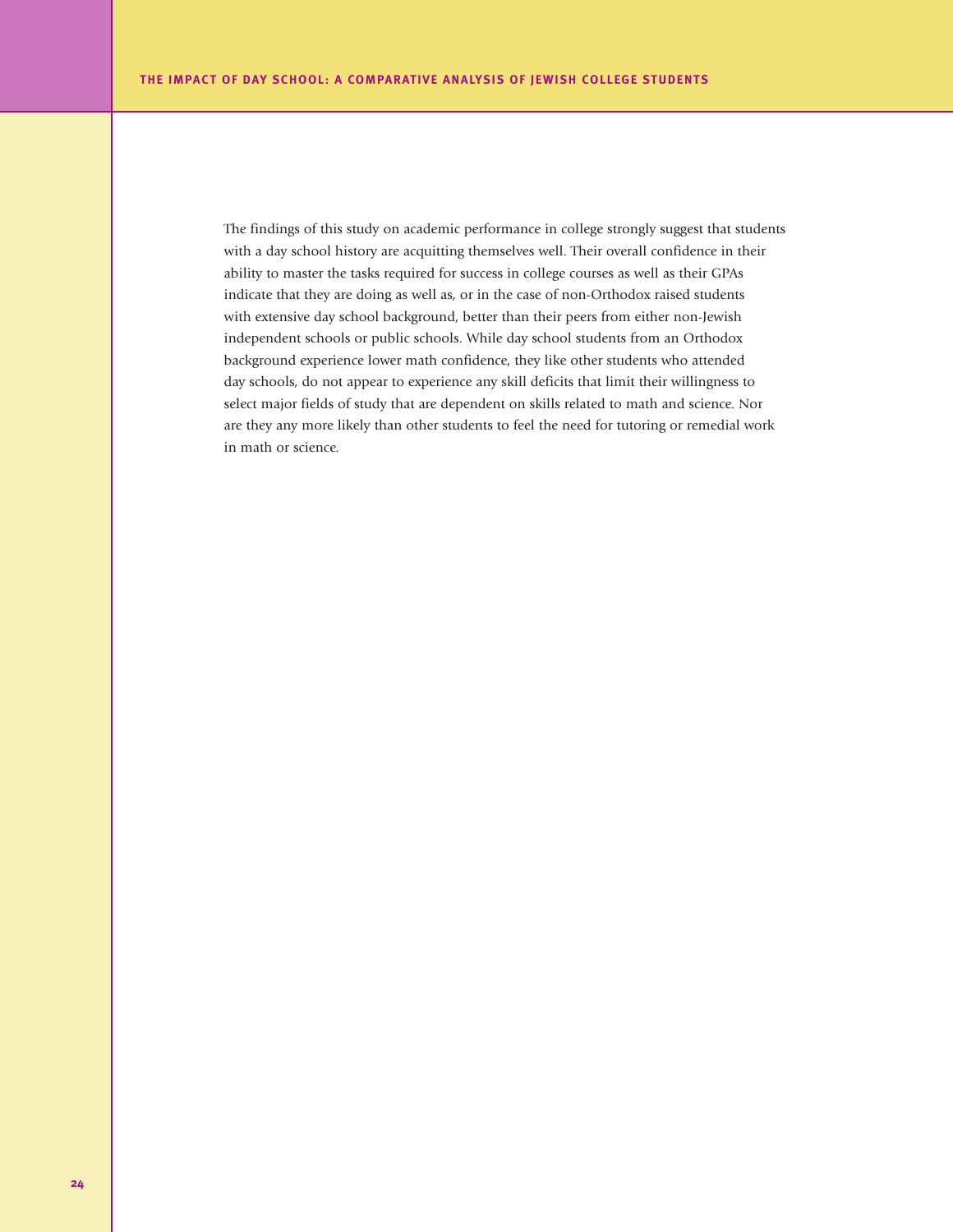#### **RESPONDING TO INDIVIDUAL NEEDS**

*Jon, a college junior, comes up after a focus group and asks if he can speak privately. Clearly upset, it takes him a few minutes to calm down and talk about his experiences in Jewish elementary school. He begins by saying emphatically, "I know now that I'm not stupid and I'm doing well at school." He goes on to say of his learning needs, "I had trouble learning by listening. I needed to be shown things." Jon becomes sad as he talks about how his difficulties in a Conservative day school came to a head in third grade. Faced with challenges in many of his subjects, he fell behind. Still feeling some anger, he recalls how his teacher and the administration suggested to his parents that the day school was not the best place for him. "I just didn't want to leave like that so I convinced them that I could do the work. I worked really hard but it was an uphill struggle." Finally in middle school Jon "gave up" and transferred to a charter school where "they really knew how to help me learn." Jon shrugs his shoulders and sadly says that he wishes his day school teachers could see how well he is doing now.*

The most recent study to consider the educational decision-making of Jewish parents suggests that parents are motivated by their strong desire to find an educational setting that will meet the individual learning needs of their child (Wertheimer, 2005). In the present study, survey responses indicate a mixed story of support for divergent educational needs with Jewish high school alumni differing in their perceptions along denominational lines. Students who attended Jewish high schools and are from non-Orthodox backgrounds are the most positive about the encouragement and support they received from teachers, and are second only to private high school peers when it comes to their evaluations of the availability of extra help or attention to individual learning needs (Figure 10). Although at least eight-tenths of Jewish high school alumni from Orthodox backgrounds indicate that they received the support and help they needed, they are also consistently the least positive in their evaluations of their high school's response to their individual learning needs, and significantly lower than all other groups in their assessment of the availability of supplementary help.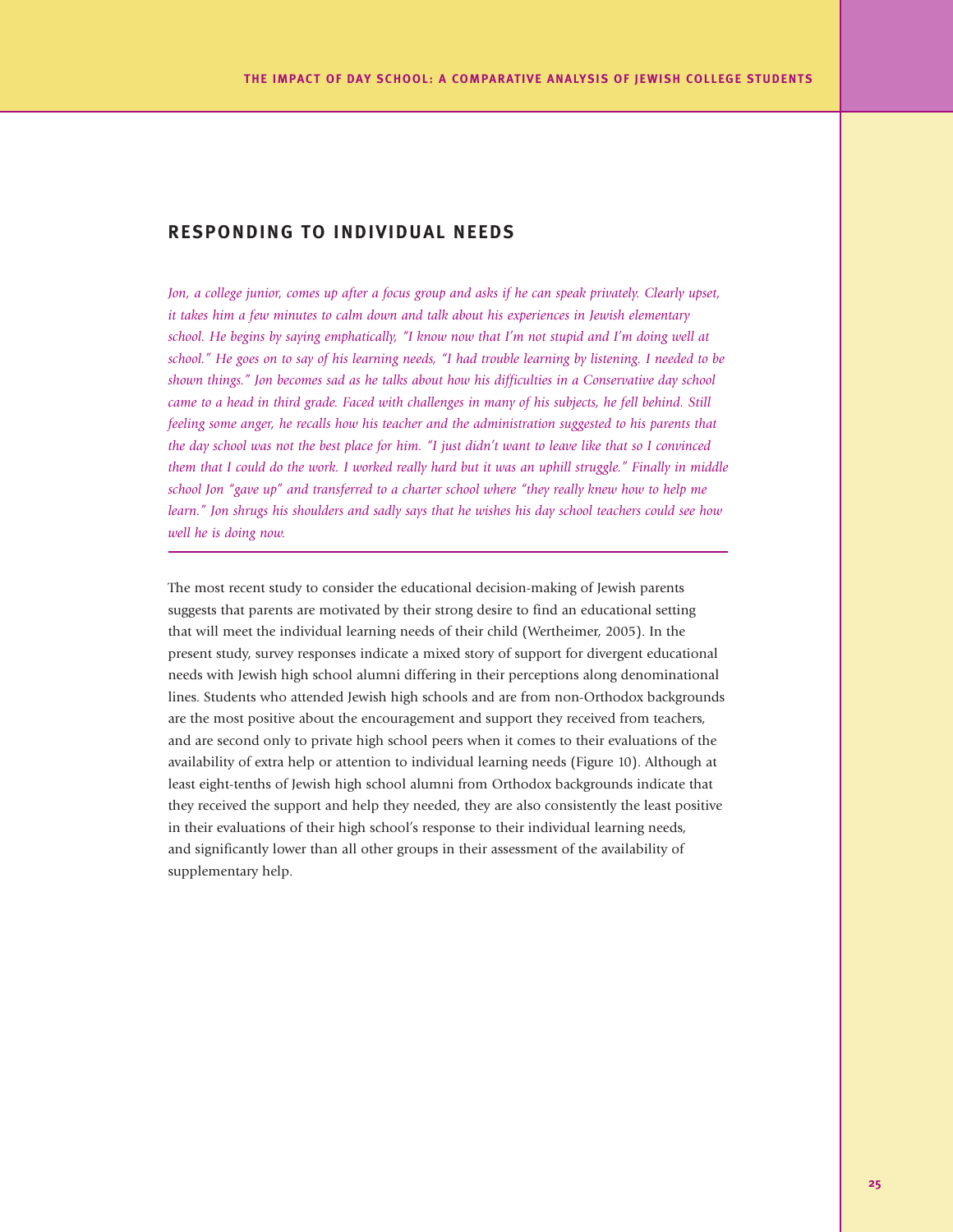

**Figure 10: Perceptions of High School**

Data from the focus groups indicate that former day school students almost universally express their appreciation for the close connections they were able to develop with teachers but at the same time acknowledge that students at both ends of the spectrum of educational needs had a difficult time getting the resources they needed. Academically gifted students describe being limited in their access to more advanced and specialized classes, and those with academic challenges describe unmet educational needs. The majority of students are not personally affected by this limitation; nevertheless, for some it becomes a detriment to their educational experience and for others it colors their day school experience and may mean their departure from a day school that they otherwise enjoy. "Counseling a student out" of day school, as Jon was, can feel like a failure for students and their parents and is a situation that needs to be treated with sensitivity (Miller-Jacobs & Koren, 2003).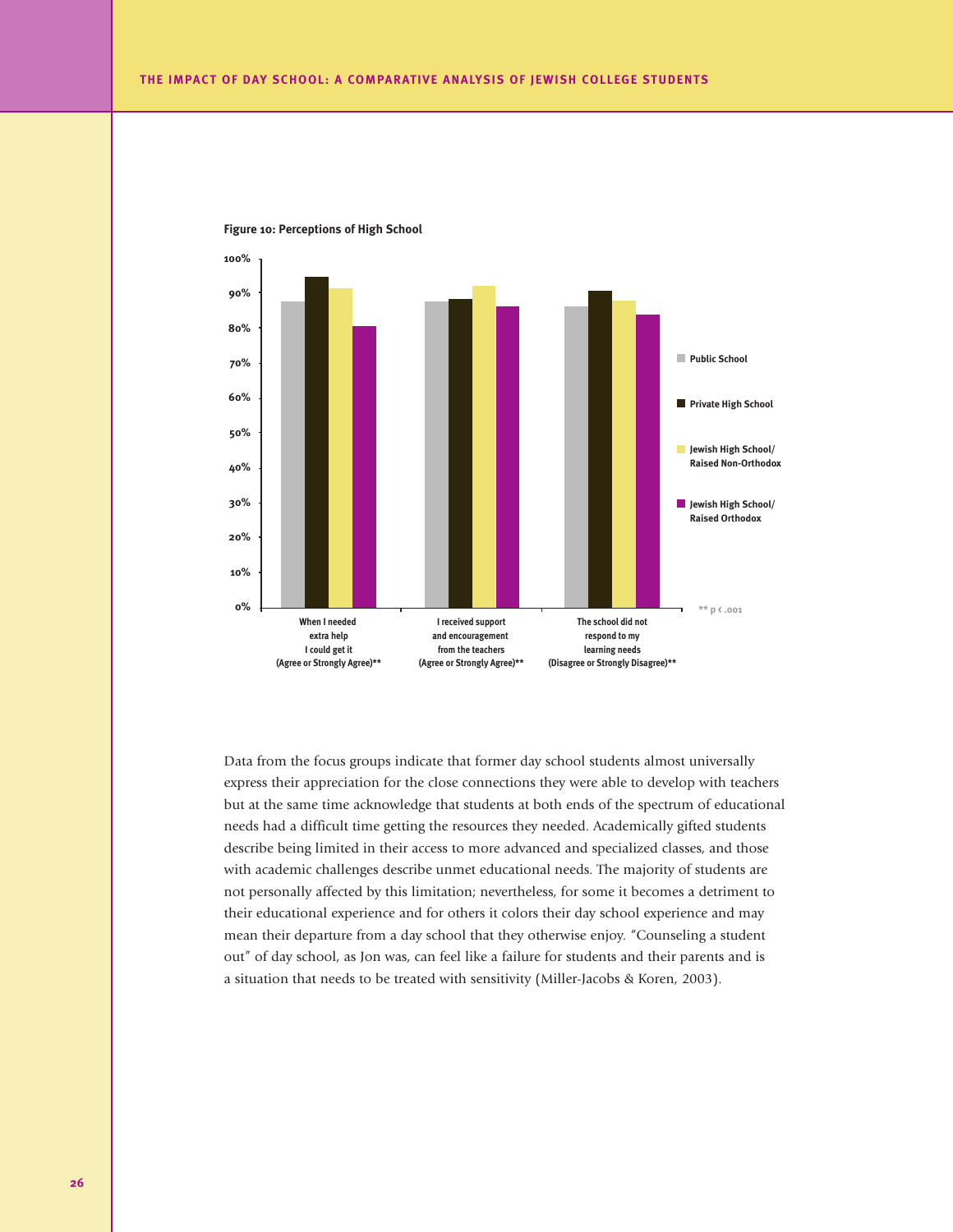#### **BURSTING THE DAY SCHOOL "BUBBLE": SOCIAL LIFE ON CAMPUS**

*Andrea, an attractive, soft-spoken senior at an East Coast university grew up in a suburban community with a palpable Jewish presence and attended Conservative and non-denominational day schools from first through twelfth grade. She shakes her head remembering her freshman year with amusement, "I didn't know how to make small talk. It was something I had to work on. When you're with the same twenty people from age five until you are 18—you don't develop those skills because you don't need to." She goes on to talk about her transition to college and the process she affectionately refers to as "coming out of the day school bubble." "When I got here, I was overwhelmed by college. The university was such a large place and I sought out the familiar. Not only was I almost exclusively involved in the Jewish community as a freshman, but many of my friends were still from my day school. As I have become more comfortable here, I've gotten to know a lot of other people and now many of my friends are not Jewish. But they're open and interested in learning about my religion, culture, and tradition. At the beginning, I was looking for the familiar and that became a trap, but it wasn't impossible to break out of."*

Non-Orthodox parents often question whether children educated in day schools are able to interact with peers from diverse backgrounds, to break out of the "social bubble" that Andrea describes (Wertheimer, 2005). Indeed, schools serve as central institutions in the lives of children and adolescents forming the social milieu in which they hone their interpersonal skills and attitudes (Bronfenbrenner, 1979). This section of the report considers how undergraduates recall the social climate of their day schools and then examines how they are faring in the larger and more diverse world of college.

#### **SOCIAL CLIMATE IN HIGH SCHOOL**

The sense of community or belonging that students experience in the school setting has been shown to contribute to greater social and coping skills, academic self-confidence, altruistic or pro-social behavior, and academic performance (Pretty, et. al.,1996; Royal & Rossi, 1996). When students are asked to reflect on the social climate of the high schools they attended, Jewish high school alumni describe a greater sense of belonging in their schools and feel more strongly that their peers enjoyed being together than do respondents who attended either private or public high schools (Figure 11).<sup>17</sup> Jewish high school alumni with an Orthodox background are, in fact, the most positive in describing the sense of community experienced in their schools.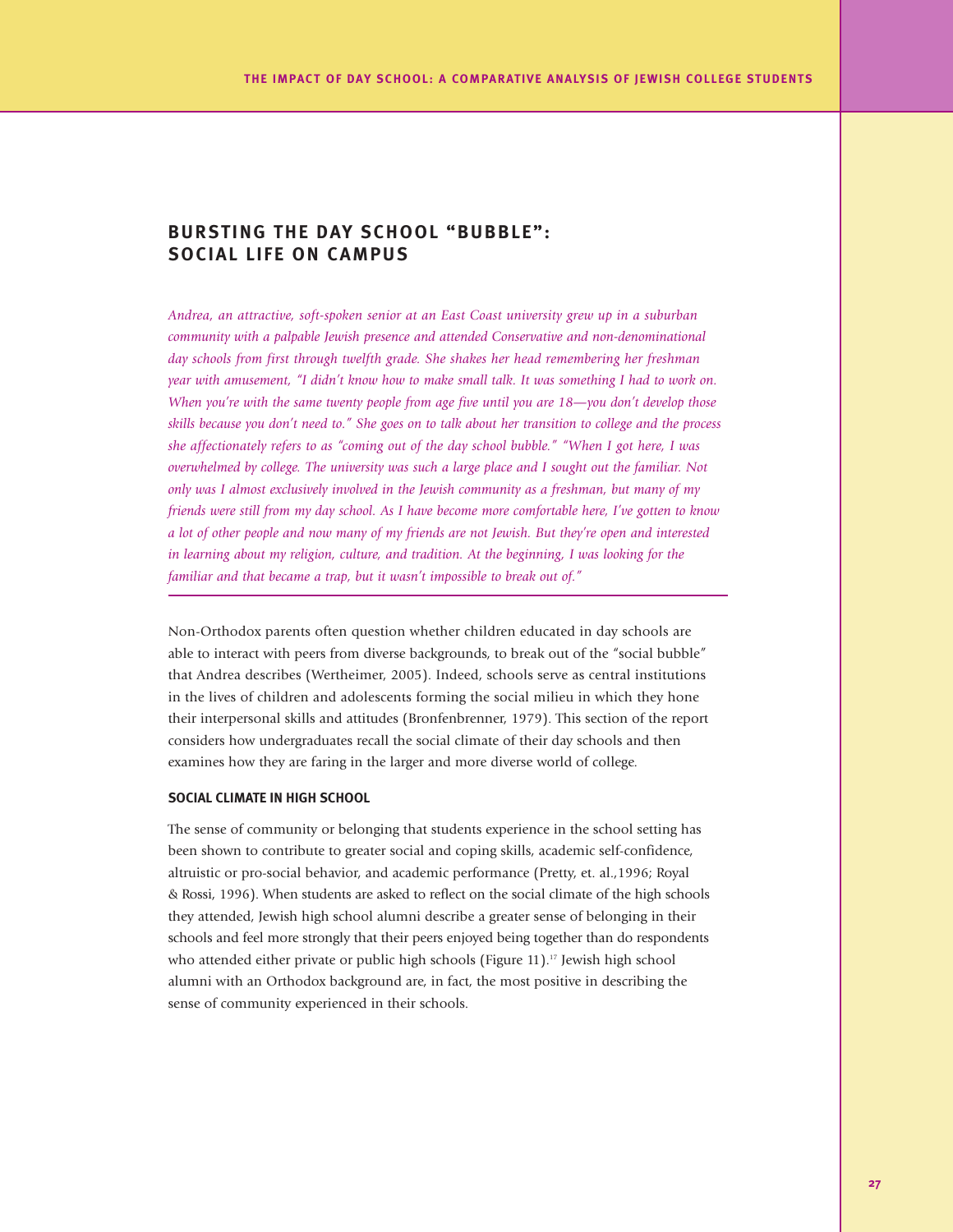

**Figure 11: Perceptions of High School Social Climate**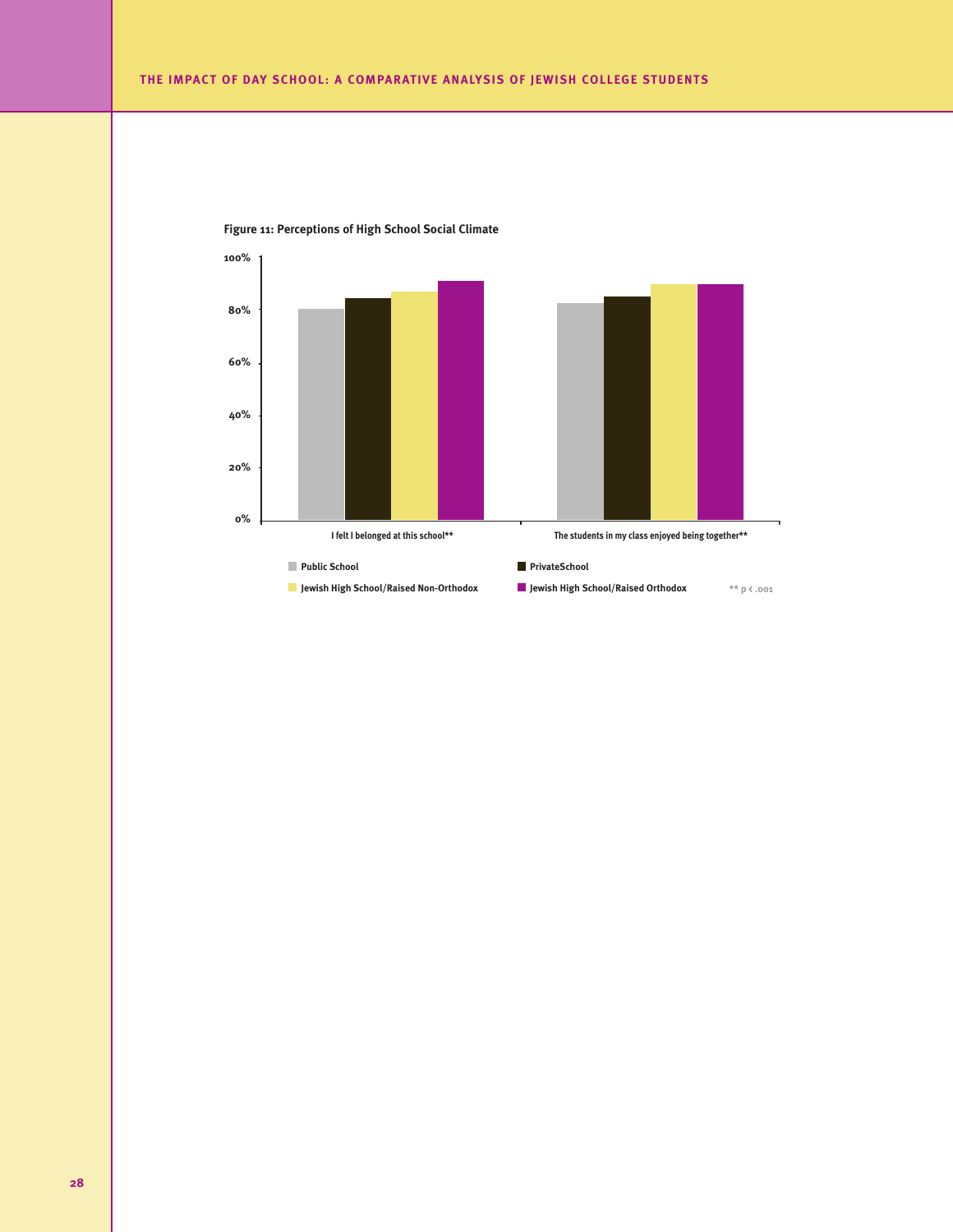#### **INVOLVEMENT IN CAMPUS LIFE**

Like other undergraduates, students who attended day schools participate in all aspects of undergraduate life (Figures 12 and 13). Non-Orthodox raised students with six or more years of day school attendance are second only to public school graduates in terms of their level of involvement in community service and sports. Although former day school students who were raised Orthodox are significantly less likely to become involved in either fraternities and sororities or performing art groups on campus, they along with other day school students (regardless of the number of years of attendance or denominational background) are significantly more likely to become involved in political action groups and in Jewish campus life. Involvement in Jewish campus life will be explored in more depth later in the report. Former day school students are also well represented in the ranks of student leaders with just over a third (36%) assuming leadership positions, similar to the proportions obtained for private and public school alumni (40% and 39% respectively).



#### **Figure 12: Involvement in Extra-Curricular Activities**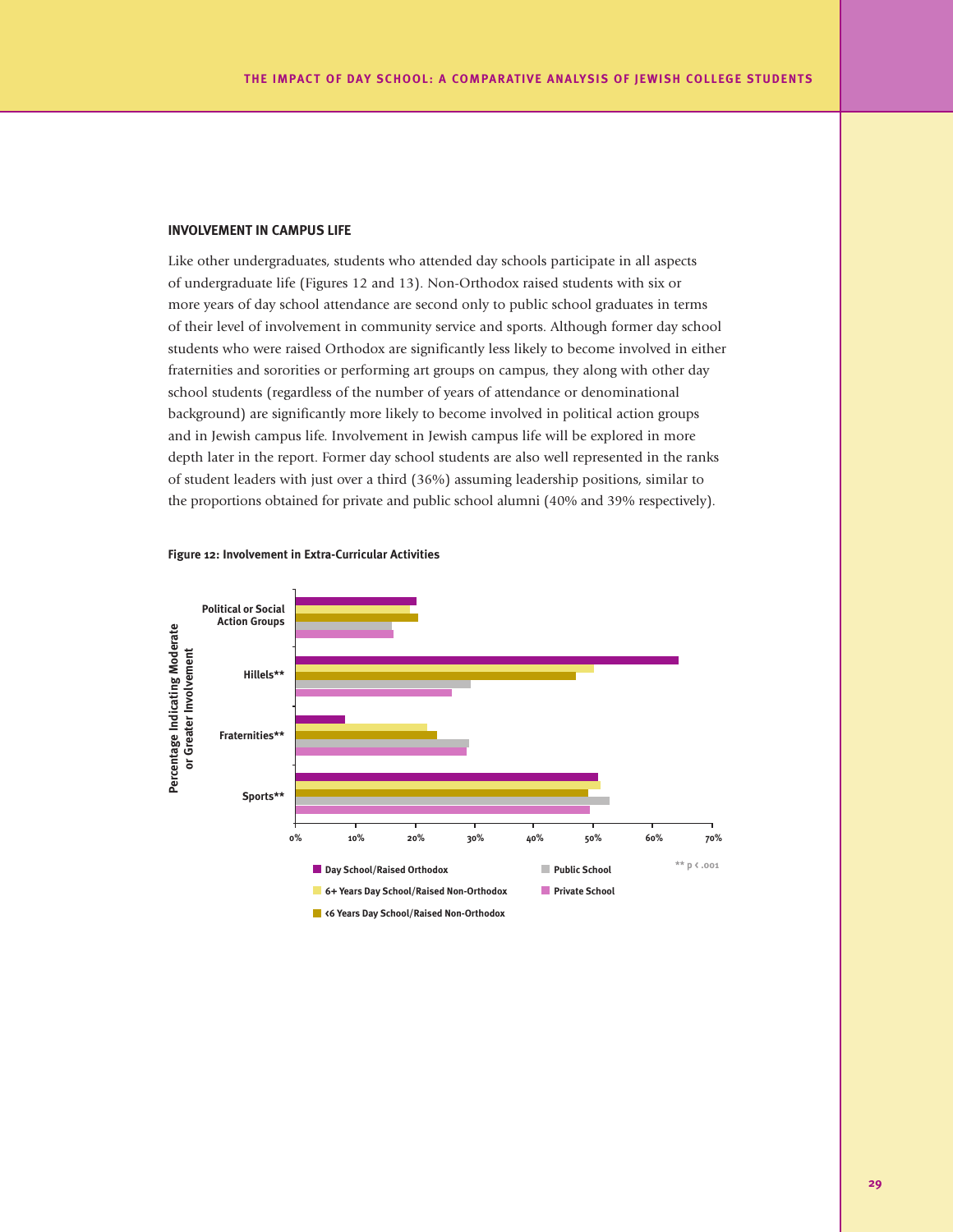

#### **Figure 13: Involvement in Extra-Curricular Activities**

#### **SOCIAL CONNECTIONS IN COLLEGE**

For many of those who attended day schools, pre-college social networks continue to provide a source of connection even after they enter college. Over a third (36%) of those who attended six or more years of day school indicate that they continue to feel a strong sense of connection to other students on campus who attended day schools. Those who graduated from Jewish high schools are significantly more likely to continue to have at least some friends from their high school (71%), as compared with those who graduated from public (44%) or private (48%) high schools. However, even as they maintain strong connections to their day school friends, Jewish high school alumni have also expanded their social networks beyond their day school peers. Only one-tenth (11%) of Jewish high school alumni indicate that most of their friends continue to be those they met in high school. This is larger than the 4% of private and public high school alumni who indicate that most of their friends carry over from high school, but it still indicates that the college social networks of Jewish high school alumni are overwhelmingly comprised of new friendships.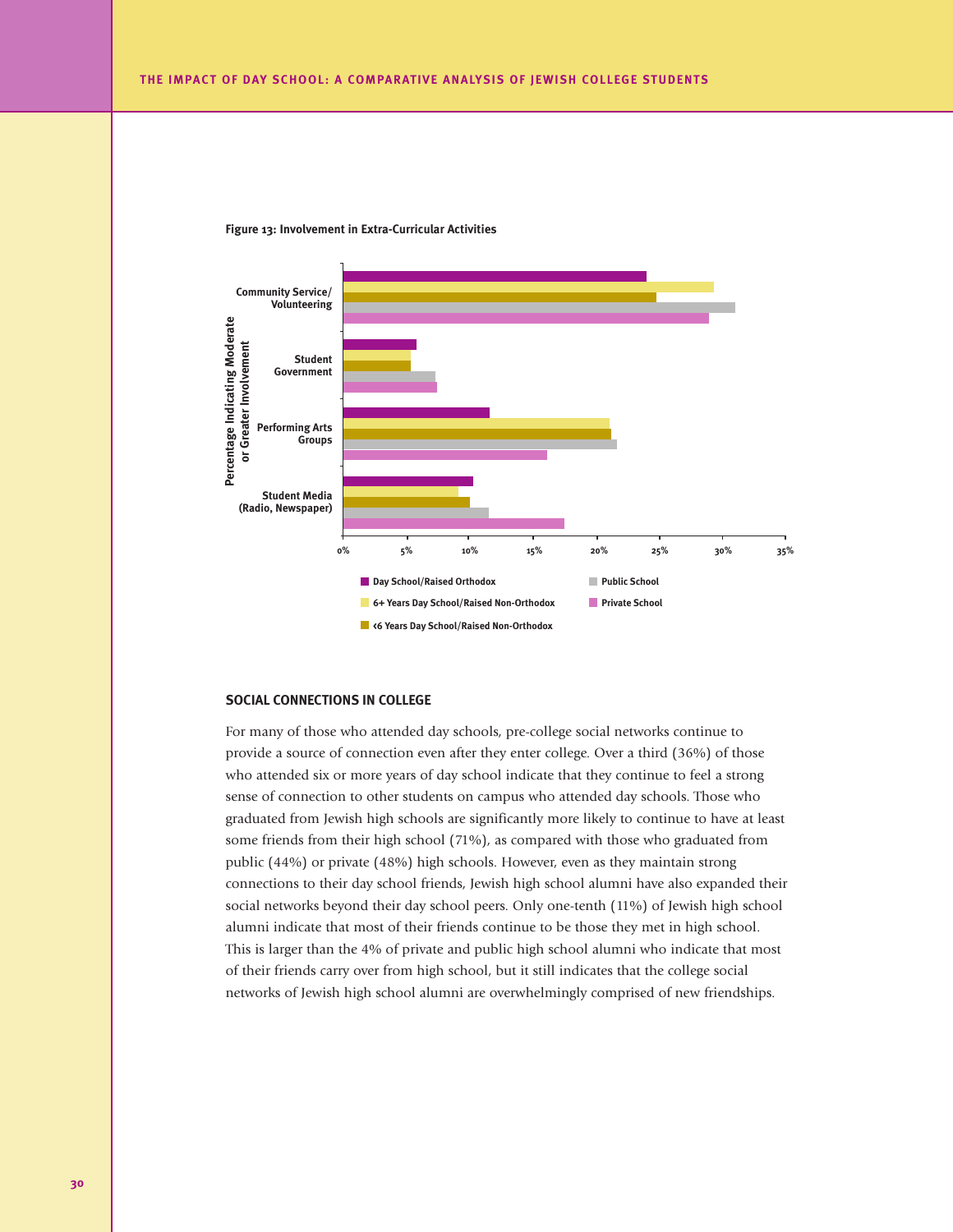Like their private and public school peers, undergraduates with a day school history find friends in their dorms, in classes and through the clubs and organizations in which they participate with their residence being the primary source of social connections (Figure 14).





Perhaps the most striking feature of the college social networks of those who attended day schools is the density of their connections with Jewish peers. Undergraduates who attended day schools are significantly more likely to feel strongly connected to the other Jewish students on their campus (60%) as compared with those who attended private schools (37%) or public schools (40%). Almost half (46%) of non-Orthodox students who attended six or more years of day school and almost two-thirds (65%) of day school students from an Orthodox background describe their peer networks as predominantly Jewish. This is compared with one-quarter (26%) of those who attended private school and just under one-third (30%) of those who attended public school who describe their friendship networks as mostly composed of Jewish friends. While students with a day school history and raised in Orthodox homes are the most likely to limit their dating to Jewish peers, those who attended day schools for more than six years from non-Orthodox backgrounds are also significantly less likely to date non-Jews as compared with their private and public school peers (Figure 15).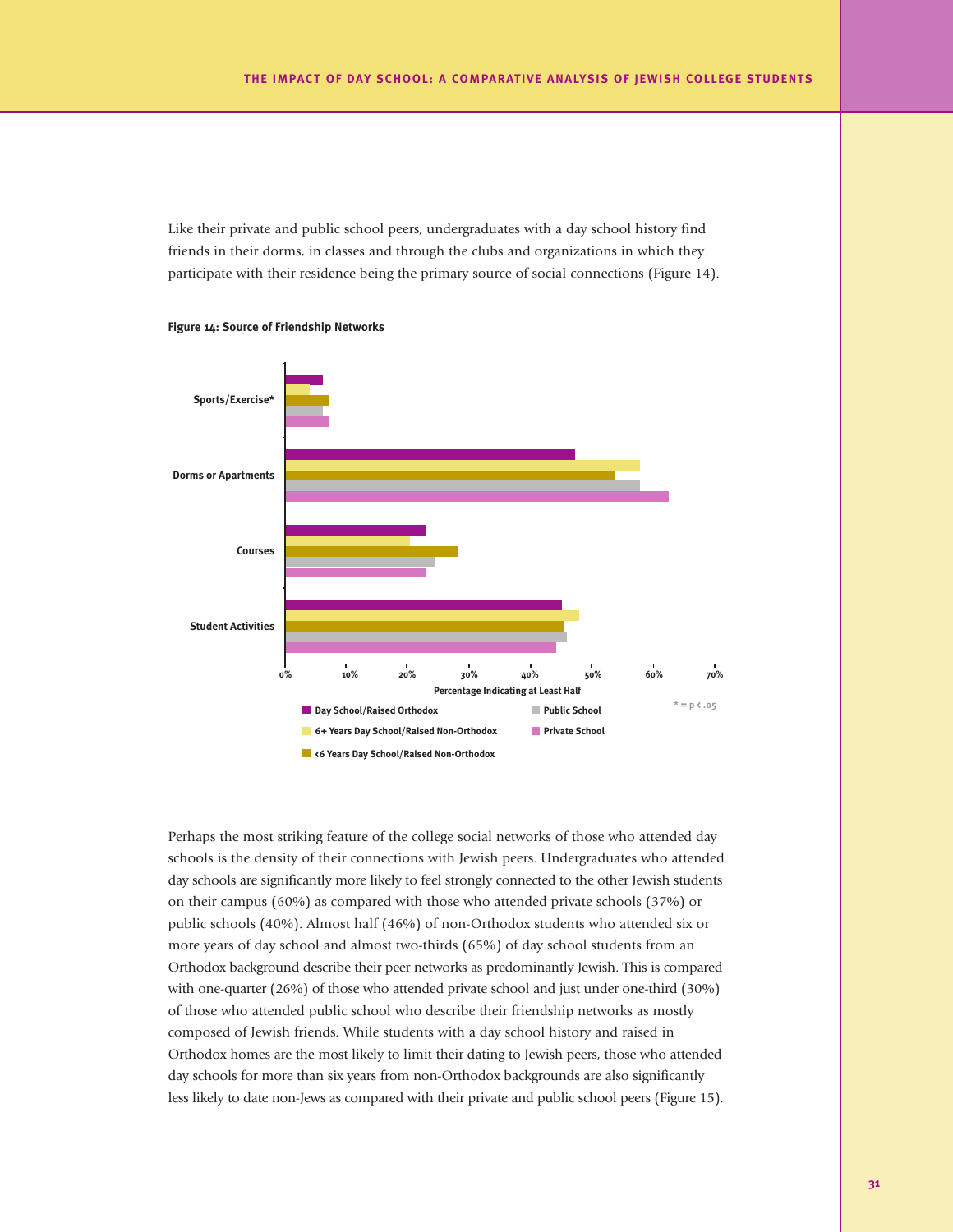

**Figure 15: Percentage Dating "All" or "Mostly" Jewish Peers\*\***

The data from the present study suggest that the "social bubble" of day school is not a sealed social network but is more akin to a safe foundation from which day school students venture forth to meet new friends. Even as they maintain strongly Jewish social networks, undergraduates with a day school history are also immersing themselves in all aspects of campus life and making friends through these activities. Even among Orthodox students who have attended day schools, and might be expected to have the most insular social networks, the vast majority (92%) indicate that at least some of their friends are non-Jewish.

#### **USE AND ABUSE OF ALCOHOL**

Integration into the wider social world of undergraduate life is an important developmental milestone. Unfortunately, the social pressures present on college campuses coupled with diminished parental oversight can have negative outcomes, and for some this translates into heavy use of alcohol. The present study demonstrates that day school students are able to move into the larger social world of college and to do so while avoiding the risky behaviors that often go hand-in-hand with an active campus social life.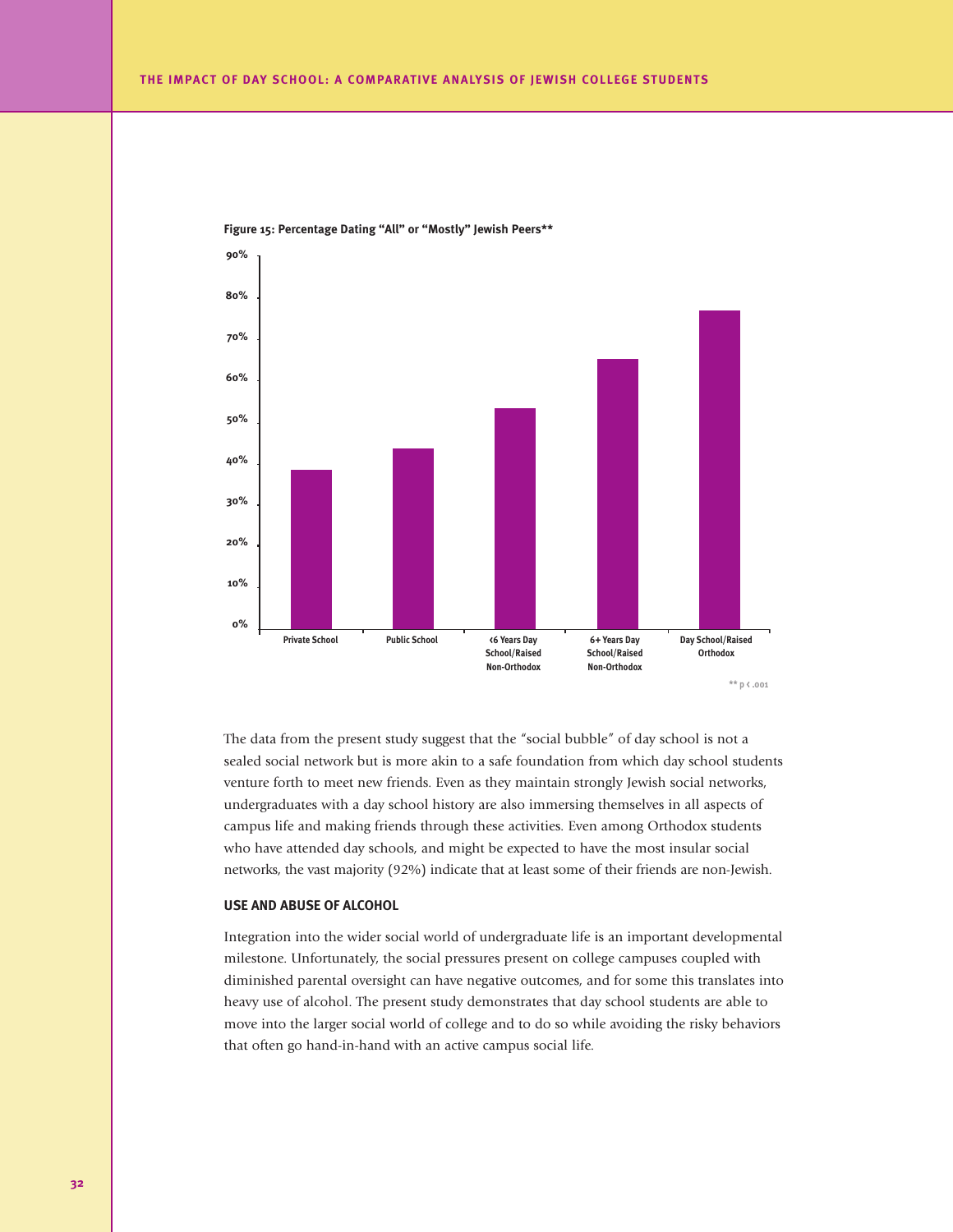Wechsler, Dowdall, Davenport, and Rimm (1995) define binge drinking as having five drinks for men and four drinks for women, and the rates of students engaging in this excessive use of alcohol (over half of men and about one-third of women) have remained steady over the last decade (Wechsler & Isaac, 1992; Wechsler, Lee, Kuo, & Lee, 2000). Problematic drinking serves as a gateway to other risky behaviors including the increased likelihood of driving while intoxicated or with a driver who is drunk (Wechsler & Isaac, 1992), participation in unsafe sex (Meilman, 1993), and exposure to unwanted sexual advances (Wechsler, Moeykens, Davenport, Castillo, & Hansen, 1995).

In the present study a history of attendance at a day school appears to be a "protective" factor limiting binge drinking. Analysis of the primary college sample, which allows comparisons for students from different educational backgrounds who are now exposed to the same campus climates and norms related to drinking, reveals that the strongest predictors of binge drinking are participation in Greek life and gender (females are less likely to binge drink).<sup>18</sup> However, when these factors are statistically accounted for, the data reveal that former day school students from Orthodox backgrounds are the least likely to engage in heavy drinking. Non-Orthodox students who went to day school for six or more years are significantly less likely to binge drink than those who went to public schools and demonstrated a level of binge drinking similar to their private school peers. Non-Orthodox students with less than six years of day school experience do not show significantly different rates of binge drinking as compared with public school alumni.

Previous research with undergraduates on American college campuses drew the unequivocal conclusion that "peer social networks are the fabric of campus life" (Sales & Saxe, 2006). Like "urban tribes" (Watters, 2003), friendship groups provide a sense of family-like support and become the foundation for life on campus. The current data suggest that undergraduates with a day school history have successfully negotiated the social transition from the small and socially intimate world of day schools to the larger and more pluralistic environment of college campuses. Bursting out of the "social bubble" of day school, they have demonstrated their ability to venture beyond their day school connections and weave social networks based in all aspects of campus life. At the same time, former day school students have shown themselves to be more resistant than their public school peers to social pressures for the type of heavy drinking that leads to other risky situations and behaviors.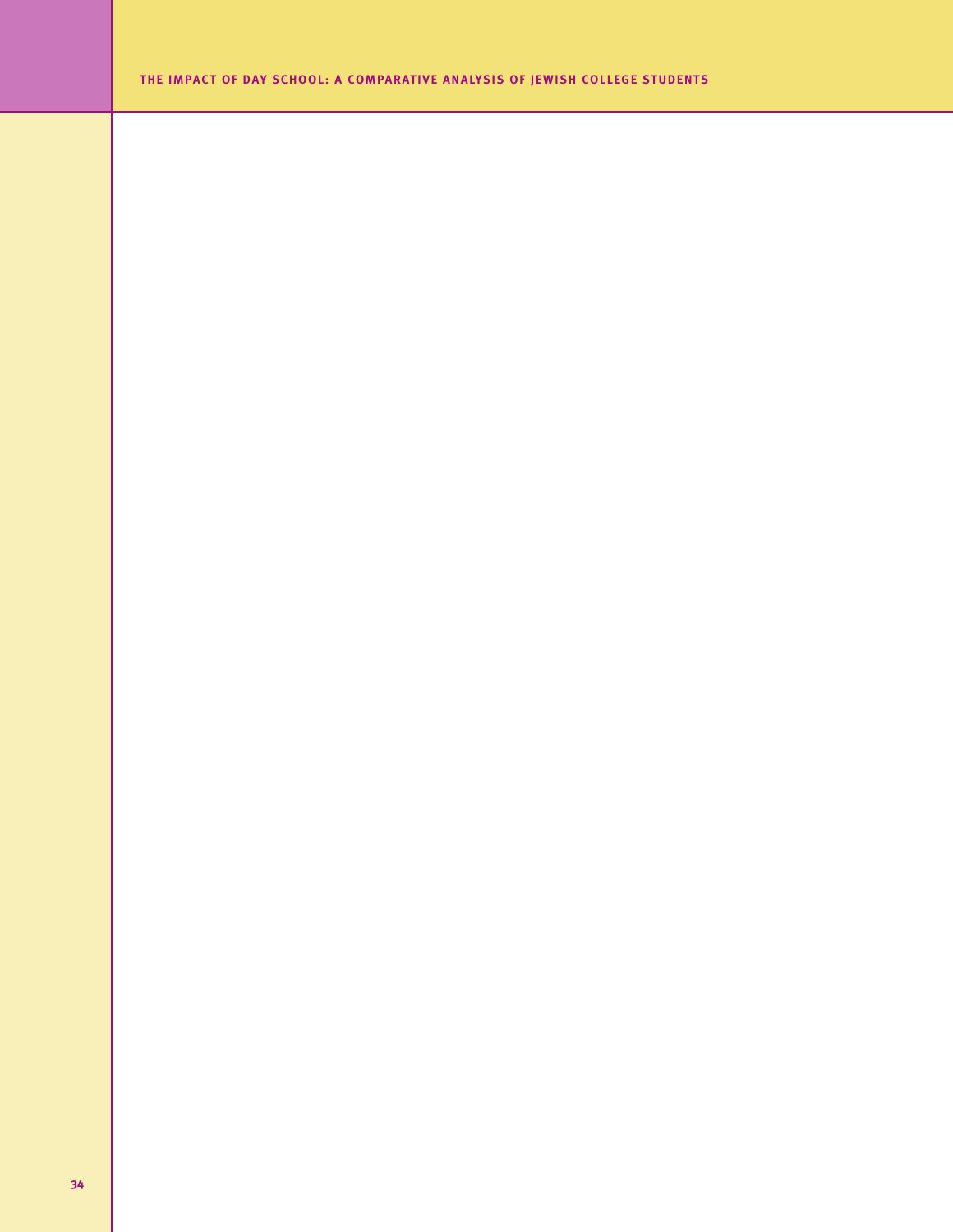#### **REMAINING INVOLVED IN JEWISH LIFE**

*Miriam, a sophomore at a southern college, practically bursts out of her seat in her enthusiasm to talk about one of her favorite memories of her Conservative day school: "We were in Israel and one day our group was going through the tunnel under the wall in Jerusalem. There were thirty of us in there it was dark, we were feeling the wall and holding hands all the time singing. We sang songs from our day school choir, a Lubavitch niggun, and so on–it was the most beautiful experience." Now that she is attending a secular college, Miriam has gained some perspective on how secure she feels in her Jewish identity. Comparing herself to friends who did not attend a day school, she is proud and somewhat amazed at how much she learned in day school about Judaism and Jewish text almost "without realizing it happened." Looking back she says, "It was nothing then but I have something now. I think of all the progress I made learning tefillot and everything... I gained a body of knowledge." She sums up her day school experience by declaring, "I was happy to be Jewish there," and from her current involvement in Jewish arts on campus, it is clear that she is still happy to be Jewish at college.*

Research on the outcomes of day schooling has repeatedly shown that attending a day school strengthens Jewish identity, connections, and behaviors (Cohen, 1995; Schiff & Schneider, 1994a; Schiff & Schneider, 1994b). Although many undergraduates remain untouched by Jewish life during their college years and may feel distant from their Jewish roots, the former day school attendees in the present study, especially those from Orthodox backgrounds, stand out from their public and private school peers in the importance that they attribute to being Jewish at this point in their lives (Figure 16). Perhaps just as noteworthy is that day schooling appears to significantly raise the salience of being Jewish for non-Orthodox students with either more or less than six years of day school attendance.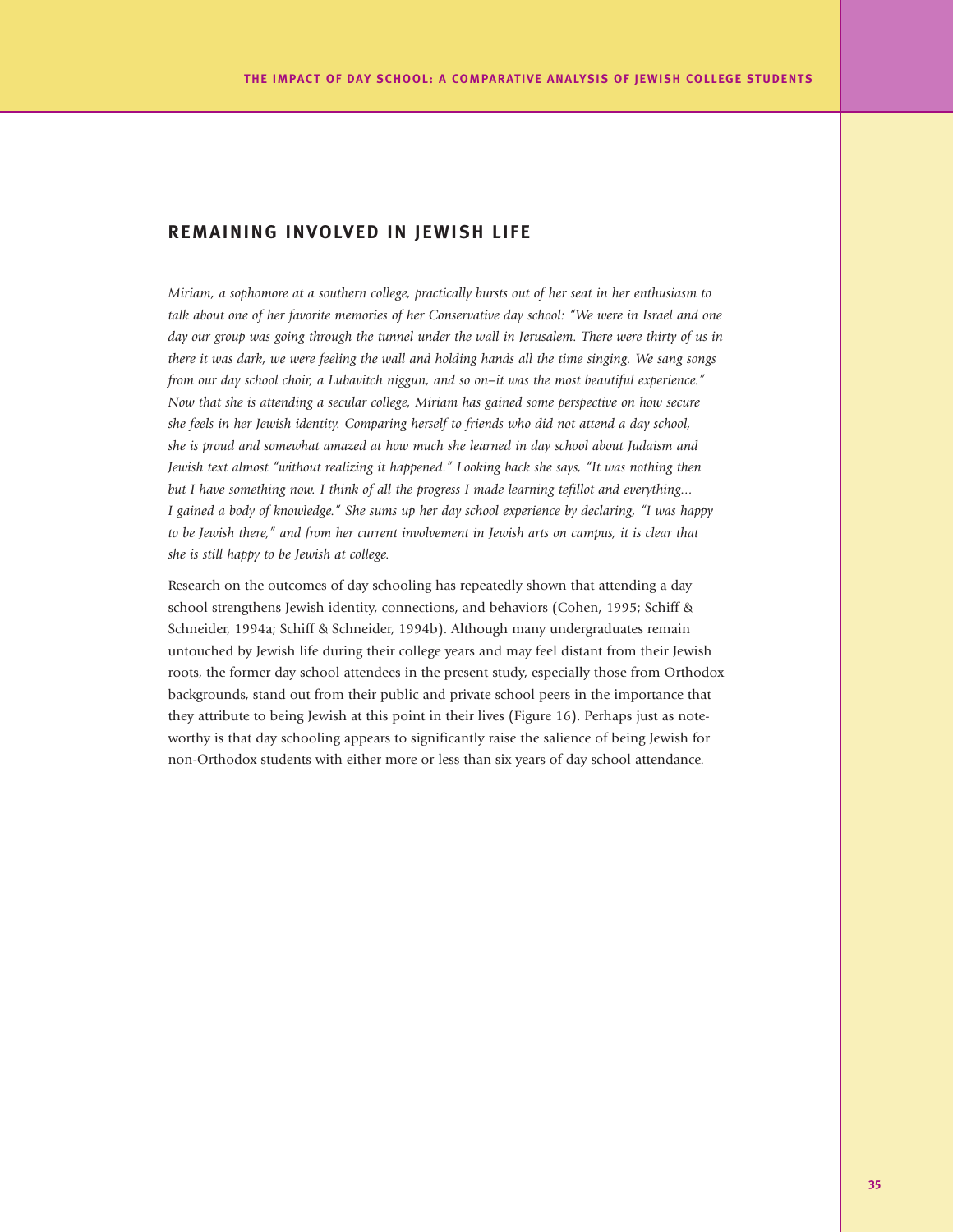

**Figure 16: Importance of Being Jewish While in College\*\***

Whether the focus is involvement in formal Jewish learning, observance of holidays, programs on the Holocaust, Israel and Jewish culture, opportunities to do community service sponsored by a Jewish organization, or informal celebrations of Jewish holidays with friends, undergraduates who have attended day schools Orthodox and non-Orthodox, and regardless of the number of years of attendance, are more likely to participate as compared with those who did not attend a day school (Figure 17). The data also indicate that Orthodox students who attended day schools are the most likely to participate in Jewish programs related to text study, socializing, community service, and holiday celebrations both formal and informal.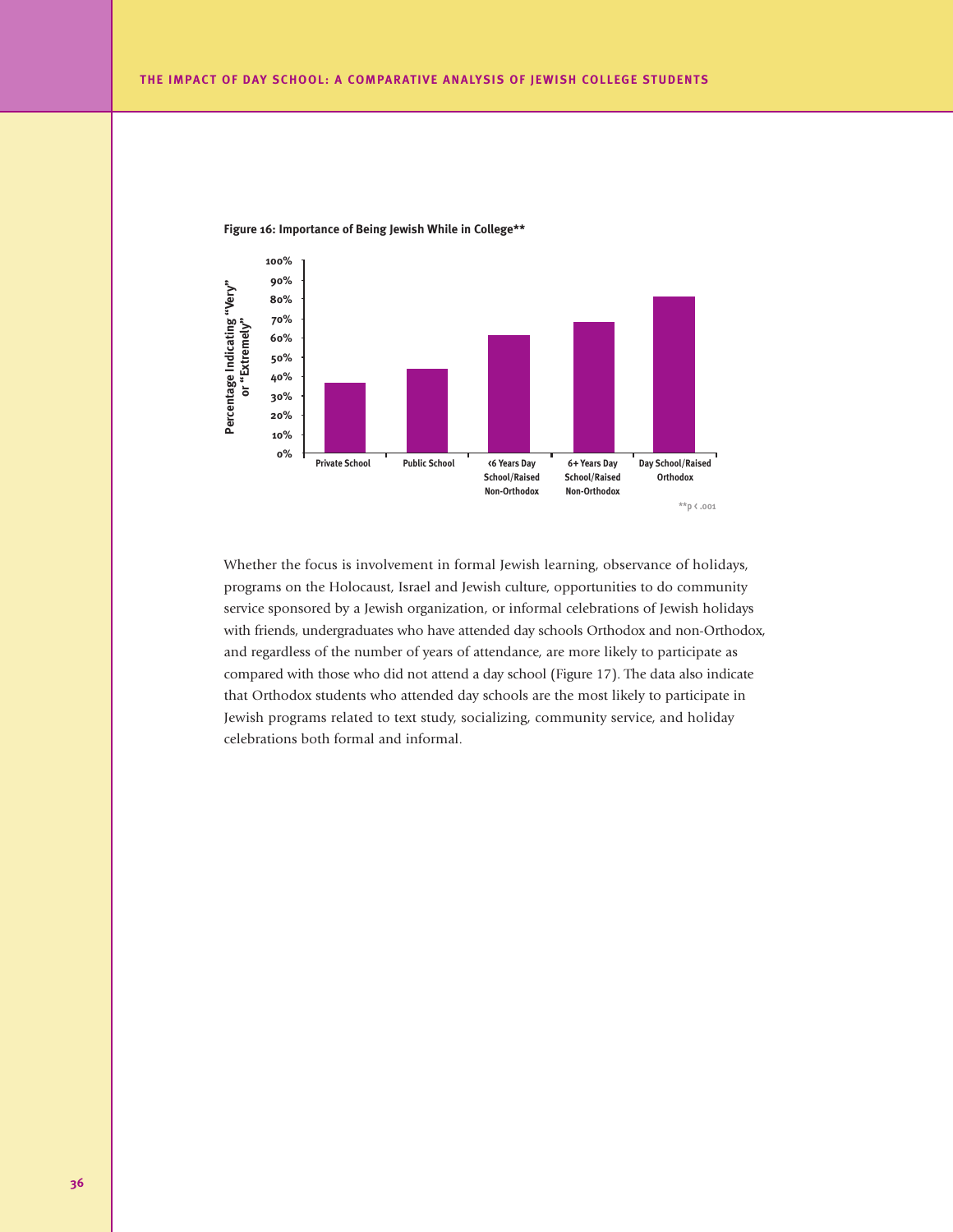

#### **Figure 17: Participation in Jewish Campus Activities**

To discern overall involvement in Jewish campus programming, responses to seven questions were combined to form a Jewish Campus Involvement Scale.<sup>19</sup> Scores on this scale reveal that attendance at a Jewish day school, even among those raised non-Orthodox, has a significant impact on participation in Jewish activities and organizations on campus (Figure 18). The fact that day school attendance is such a strong predictor of Jewish campus involvement among the non-Orthodox is particularly impressive given the substantial Jewish backgrounds of the overall sample including those who never attended a day school. For example, the vast majority (91%) come from households where all of their parental figures are Jewish, including any stepparents. In addition, nine-tenths indicate that they had a bar or bat mitzvah, and a clear majority participated in Jewish youth groups (62%) or attended summer camps with Jewish content (71%).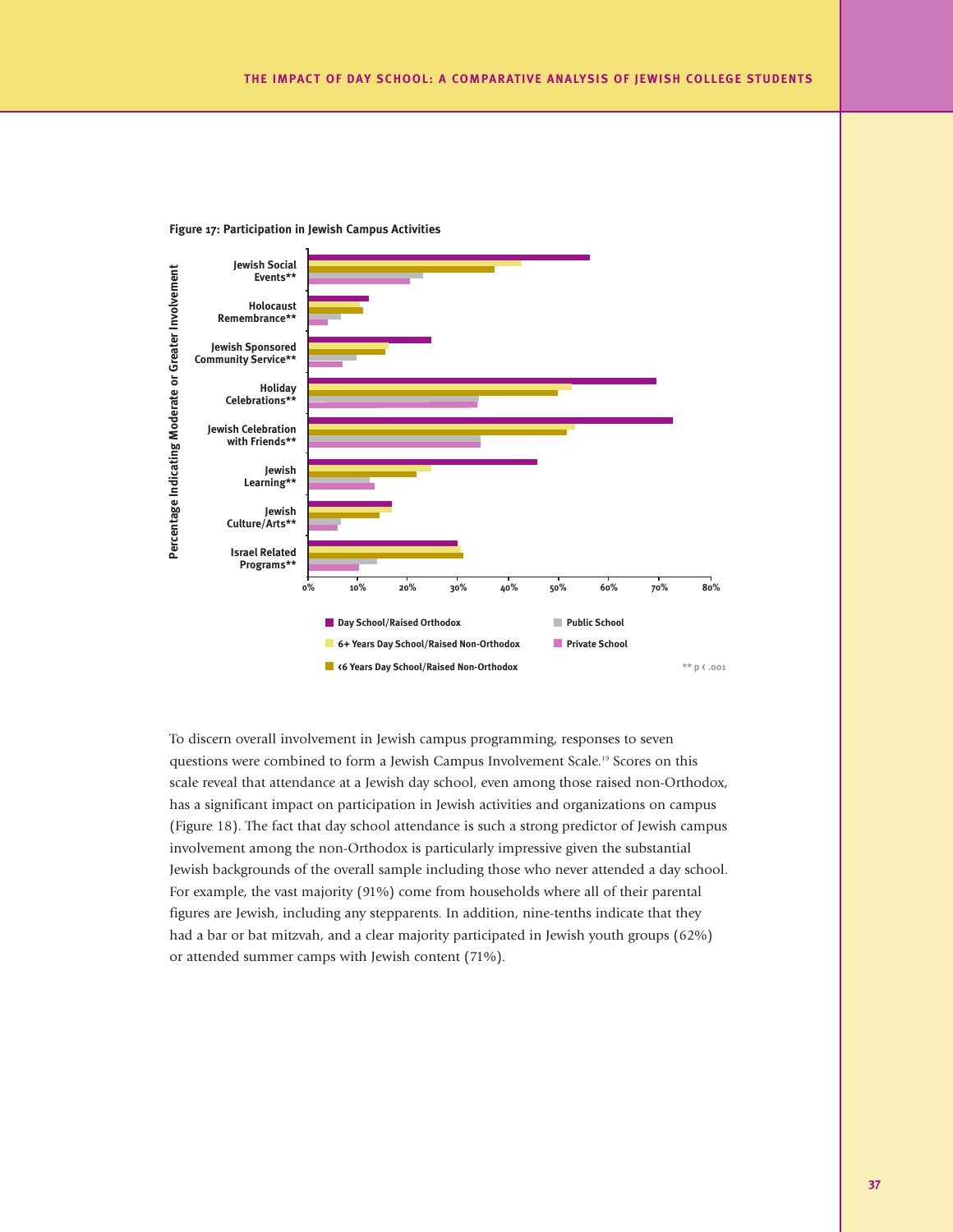

**Figure 18: Mean Jewish Campus Involvement Score**

Students who attended day schools also report significantly more frequent participation in Jewish religious services while on campus (Figure 19). It is clear that former day school attendees raised in Orthodox homes have the most consistent pattern of attendance at religious services, but the impact of day schooling on ritual observance can also be seen among those raised in non-Orthodox homes and even among those who experienced less than six years of day school.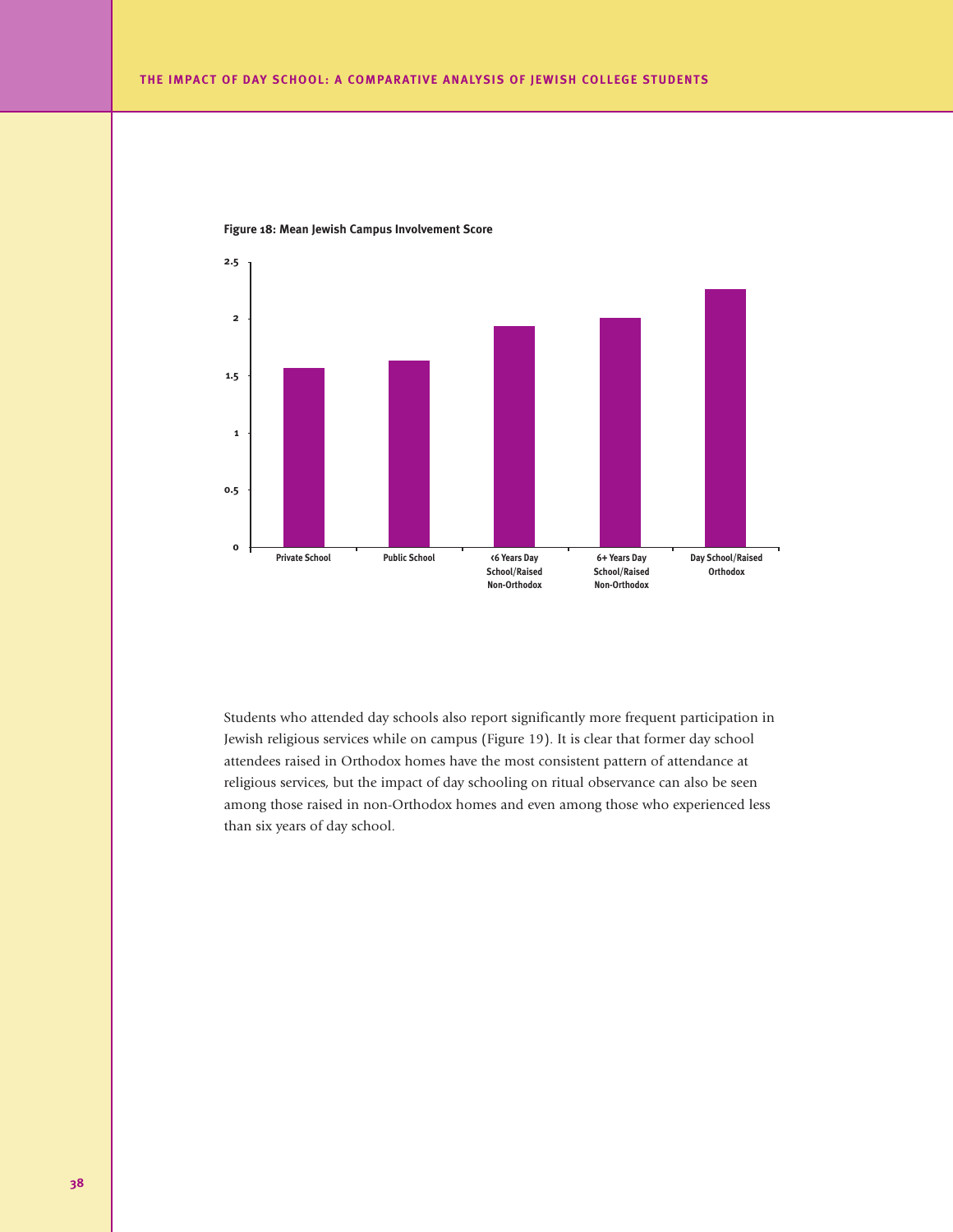

**Figure 19: Attendance at Jewish Religious Services\*\***

#### **CONNECTION TO ISRAEL**

Most (61%) of the undergraduates responding to the survey have been to Israel. Travel to Israel is almost universal for those raised Orthodox (91%) and very high among those non-Orthodox students who went to day school (73% for those who went less than six years, and 89% for those who went more than six years). While the proportion of private (47%) and public school alumni (46%) that have been to Israel is substantially lower, it is still true that almost half of the students in these groups have also traveled to Israel.

Previous research has shown that "the majority of Jewish college students feel ill-informed and relatively distant from Israel" (Sales & Saxe, 2006). In the present study the strongest predictor of self-perceived knowledge of Israeli history, culture, social problems, and current conflicts is the experience of having actually traveled to Israel. However, the data also indicate that for Orthodox and non-Orthodox students alike, a history of day school attendance is a significant predictor of knowledge and understanding of Israel. Undergraduates who have attended day schools are confident in their knowledge of Israel.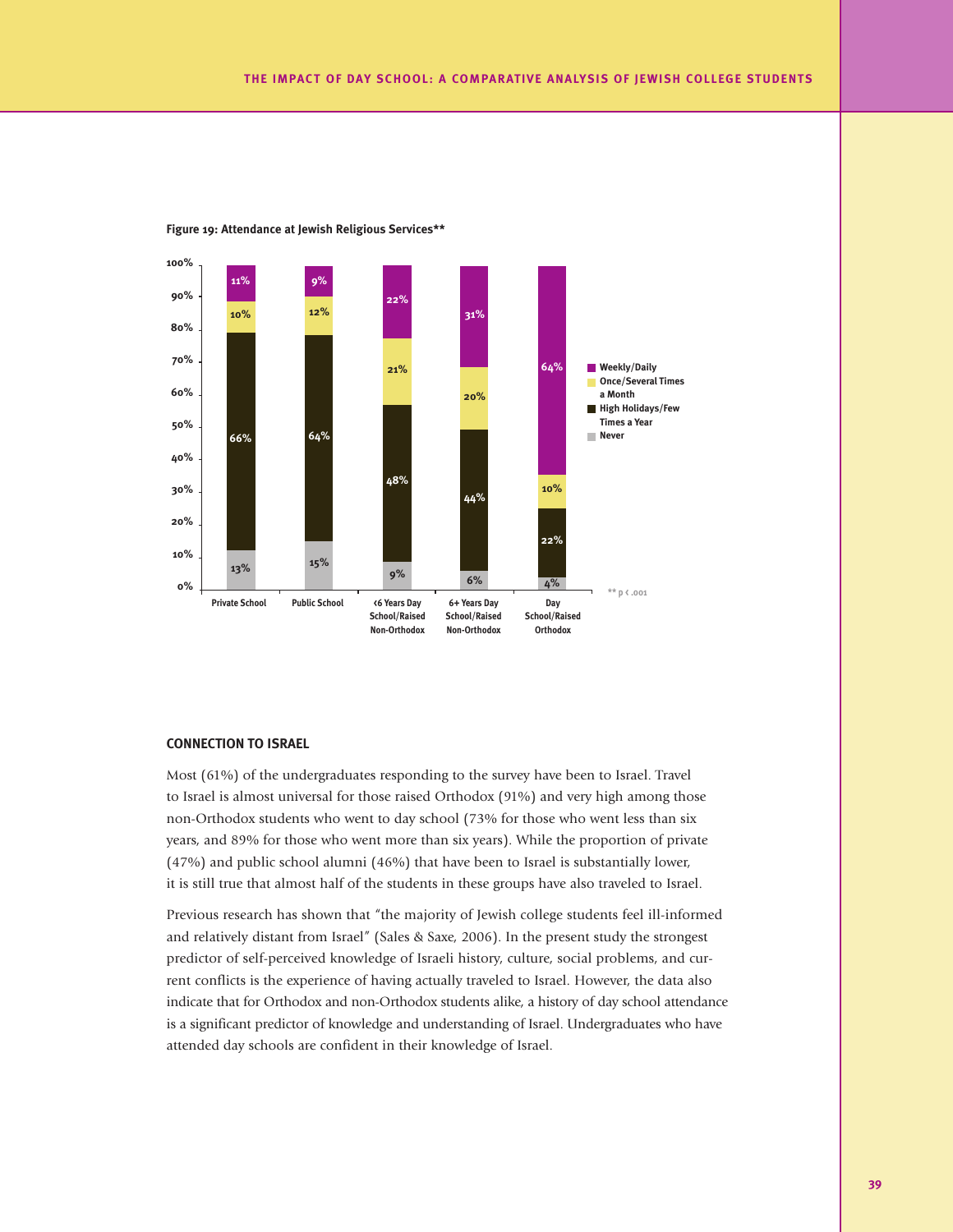#### **ENROLLMENT IN JEWISH STUDIES COURSES**

Jewish studies classes have become an important component of Jewish life on many college campuses. Jewish studies courses are often attractive to students because they fulfill requirements for majors in other departments such as history or literature, but also because they serve a more personal desire to connect with and learn about Jewish heritage. Even with the burgeoning popularity of Jewish studies courses among all Jewish students, the present data reveal a distinct effect for having attended a day school. Over one-half of those who attended day school for any length of time, regardless of their denominational upbringing, have taken at least one Jewish studies course. By contrast, only around onethird of either private or public school peers have taken a Jewish studies course (Figure 20).



**Figure 20: Percentage Who Have Taken at Least One Jewish Studies Course\*\***

**\*\*p < .001**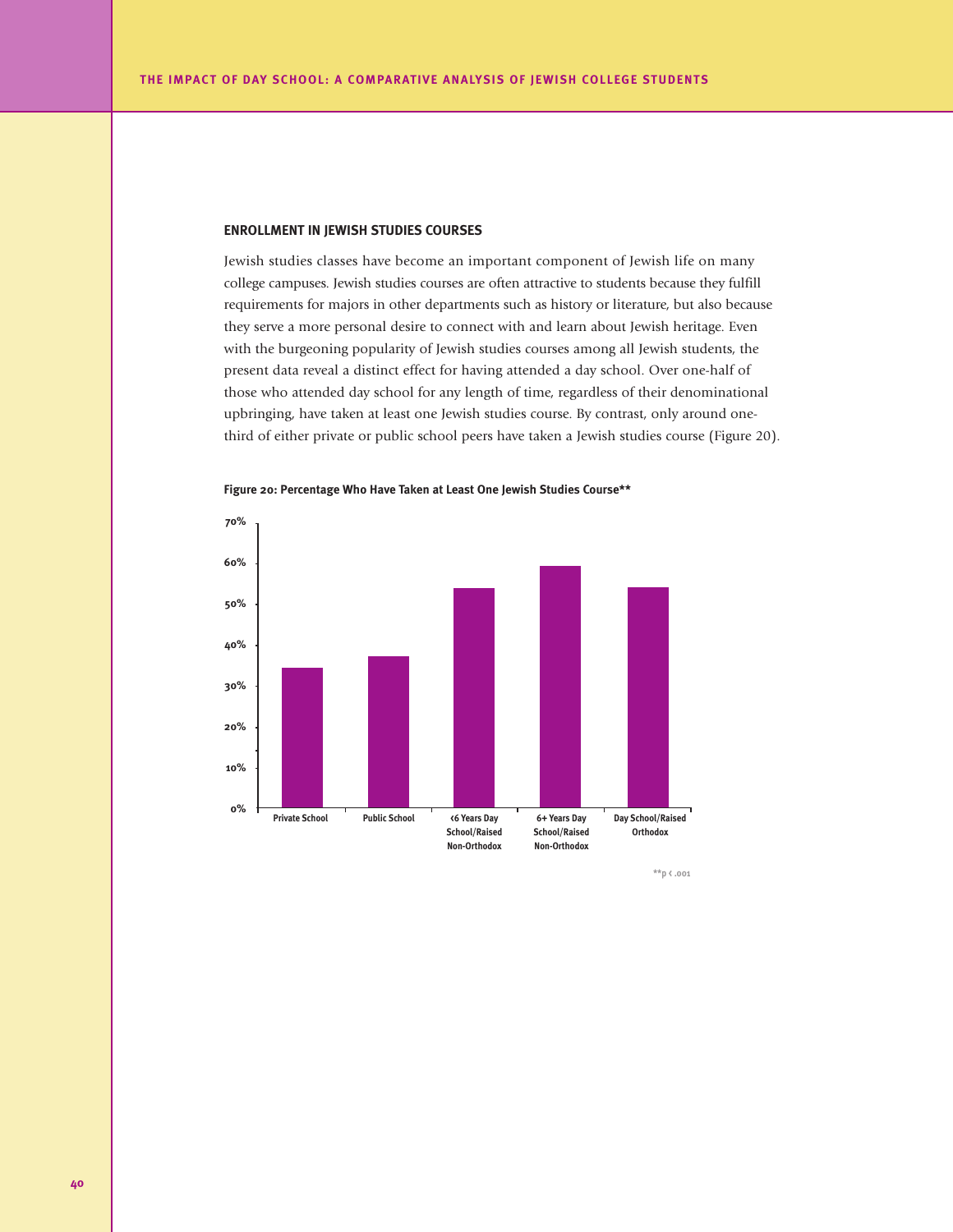Whether the focus is on the salience of their Jewish identity, Jewish ritual observance, participation in Jewish campus life, or exploration of Jewish history and culture in academic courses, undergraduates with a history of day school attendance stand out. In terms of most aspects of Jewish campus life and ritual observance, former day school attendees from Orthodox homes are far and away the most involved. But perhaps even more striking is the demonstrated power of day schools to build strong Jewish identities and connections among students who come from non-Orthodox backgrounds. Although it is not possible, using the present data, to separate the influence of attitudes and behaviors of families who select day schools from the impact of day schools themselves, the strong Jewish identities and connections of former day school students, especially among those from non-Orthodox backgrounds, is striking.

The findings above strongly suggest that Miriam, the student whose story began this section, is not alone in continuing to "be happy to be Jewish."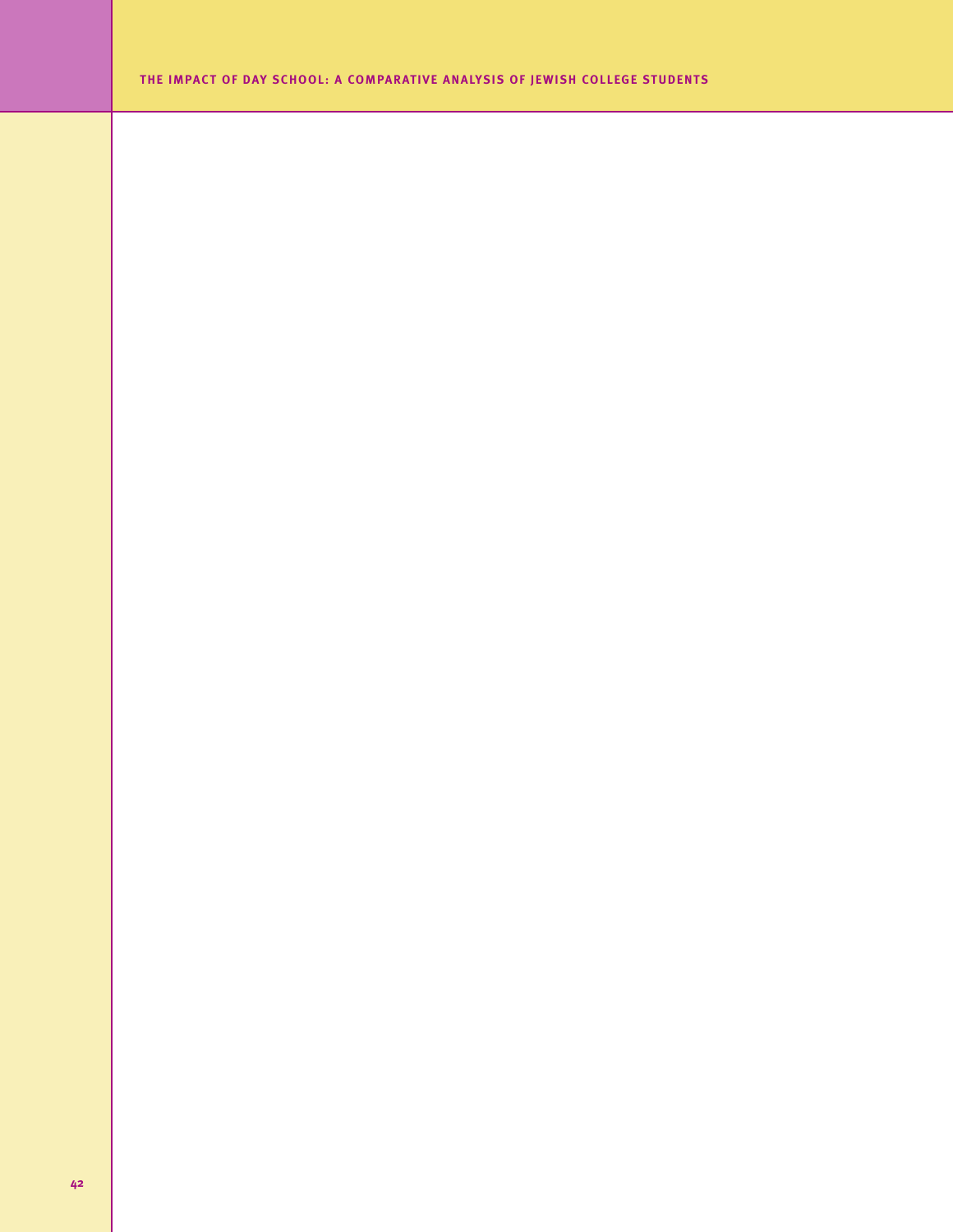#### **THE LEGACY OF A "VALUES-ADDED" EDUCATION**

*Sam, a sophomore at a small liberal arts college, went to a public school until ninth grade and then enrolled in a pluralistic Jewish high school. He has just finished talking about his involvement in campus leadership. He pauses thoughtfully and declares, "I gained leadership skills in day school, but what I really learned is an understanding that my life and religion are not separate." Sam goes on to describe the combined sense of empowerment and commitment to both the Jewish community and the larger community that he developed in his Jewish high school: "I felt like a leader in my day school, I could start things, I had a voice." While his career plans are still undecided, what is clear is that Sam will continue to carry his sense of communal responsibility with him into his adult life.*

Community service and social justice work have become more salient, central, and valued avenues for engaging young adults. Jewish communal leaders remind us that service is a central theme of Jewish tradition (Greenberg, 2001), and that it has the potential to be a powerful strategy to strengthen individual Jewish identity and the larger Jewish community (Steinhardt, 2001). In their marketing materials, day schools promote the idea that the value of a day school education lies in the fact that students learn in a context imbued with Jewish ethics, and non-Orthodox day schools often emphasize their focus on community service and Jewish social responsibility. To explore the impact of Jewish "value-added" education the survey asked students a series of questions about how important it is to them to influence social values, help those in need, volunteer their time to social change efforts, and find careers that allow them to be of service to the larger community.<sup>20</sup> Individual items were combined to form a scale of Social Responsibility.<sup>21</sup> When the impact of gender is statistically accounted for (female students as compared with their male peers, indicate significantly more sense of responsibility for addressing social problems), responses to this scale indicate that non-Orthodox students who attended day school for at least six years are by far the most likely to express their intention to become involved in community volunteerism and advocacy, closely followed by peers who attended day school for less than six years. <sup>22</sup> While Orthodox students who attended day schools score higher on social responsibility as compared with public and private school alumni, they do not show the same strength of commitment to civic engagement demonstrated by their non-Orthodox peers who attended day schools.

A civic orientation, such as that demonstrated by students from day schools has important personal and communal benefits. Social responsibility in late adolescence is a key predictor of continued volunteer engagement beyond college and into young adulthood (Oesterle, Johnson, & Mortimer, 2004).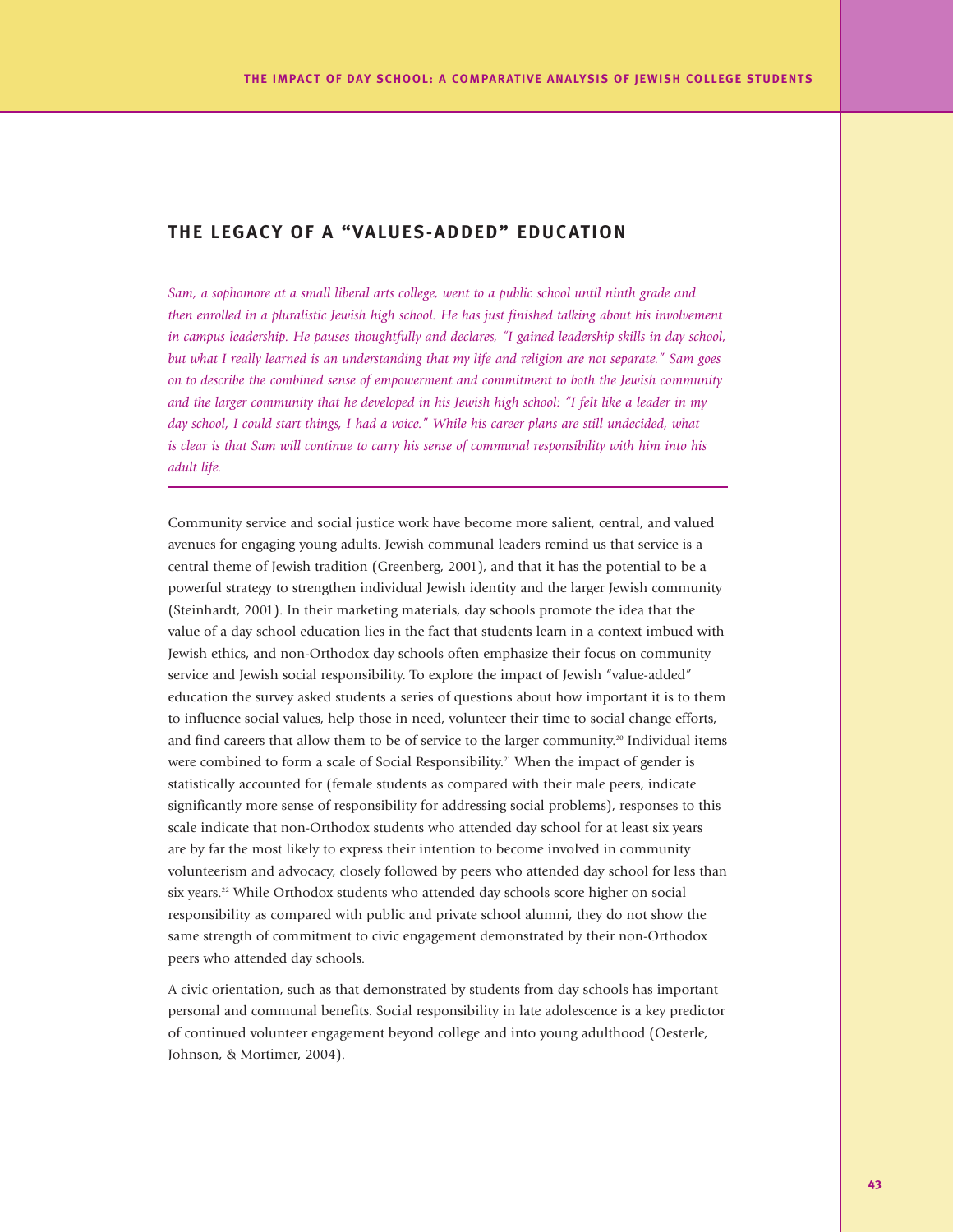In addition to their greater sense of responsibility towards addressing the needs of the larger society, students with day school experience also feel a greater commitment to the Jewish community, as reflected in their intent to pursue Jewish communal careers. When asked about the extent to which they have considered careers working at a JCC or Jewish federation, as a Jewish educator, or in the field of Jewish camping, students from a day school background, especially those raised Orthodox, were more likely than private or public school peers to say that they have given strong consideration to these vocations (Figure 21). Perhaps most striking is the apparent influence of day school education on the career aspirations of students from non-Orthodox backgrounds even among those with only limited day school experience.





 **\* p < .05 \*\* p < .001**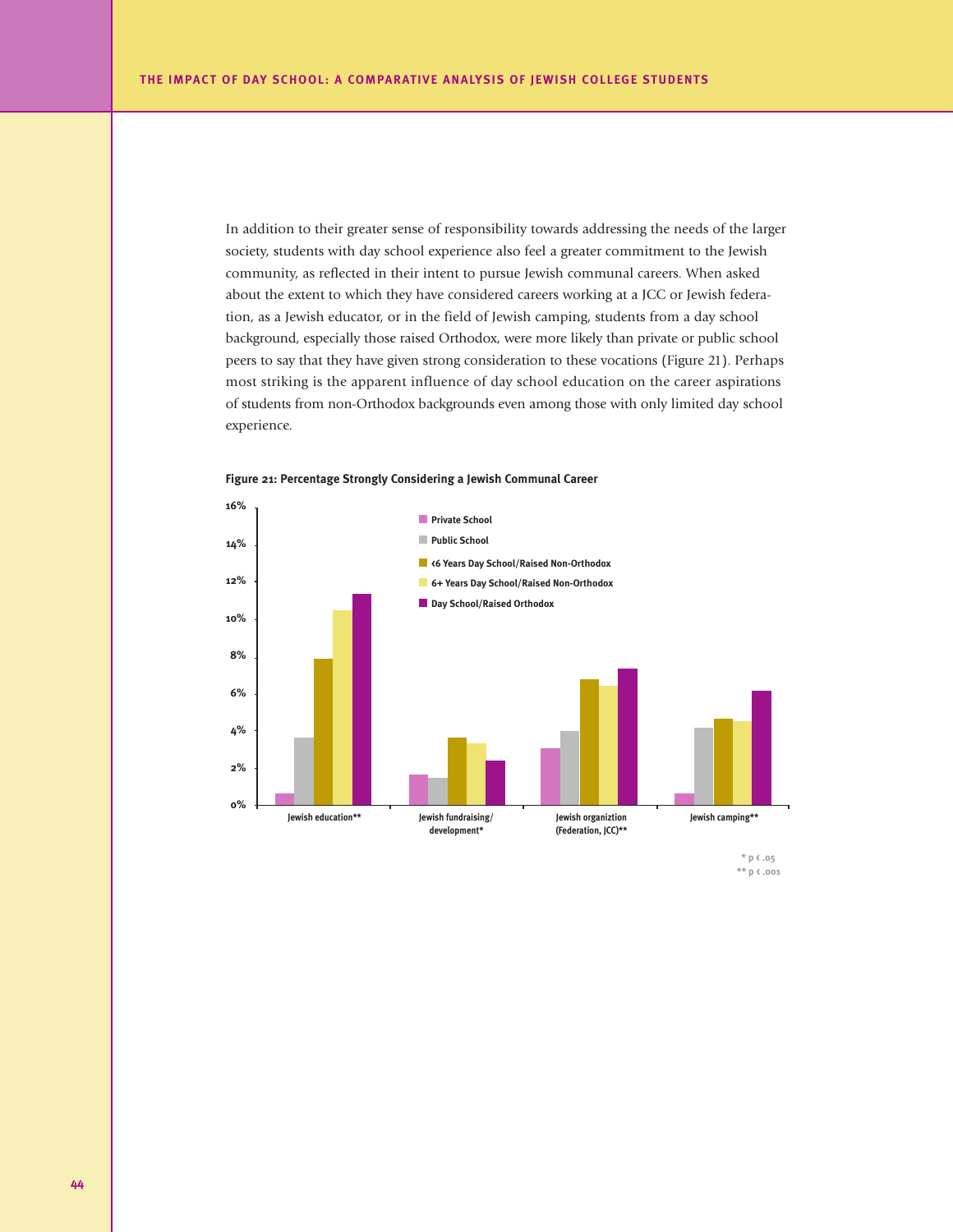#### **SUMMARY AND RECOMMENDATIONS**

For parents, the decision to send their children to a day school is a substantial financial investment and a profound decision about the child's future. It is obviously a major commitment to engaging their children in Jewish life. In the face of this decision, parents understandably want to know whether attendance at a day school will, along with engaging them in Jewish life, prepare their children to succeed in the academic arena of higher education, and to function in a pluralistic society. They also want to know that these are schools where their children will thrive emotionally and academically and where their individual learning styles and needs will be addressed.

Looking at the present study for answers reveals not one but three responses to these parental concerns. The first story in the data is one of similarity; in many ways college-age day school alumni look indistinguishable from their peers. Like students who attended public and private schools, those who went to day schools gain entrance to a wide range of universities–including the nation's most select schools. Overall academic performance as measured by self-reported GPA is not different for day school alumni than it is for their peers from public or private schools. Day school students from Orthodox backgrounds and those with less than six years of day school have levels of self-confidence in their academic abilities that are similar to their private and public school peers. In addition, all groups of day school students pursue major concentrations in similar percentages as their peers. They seek higher degrees in similar percentages as well. In other words, they attain academic success in college and feel secure in their ability to do so. Day school alumni also show no greater likelihood of running into social network problems in college than their peers from public or private schools. Like their peers, they join organizations, make friends, assume campus leadership roles and become integrated into the social and extra-curricular life of college.

Although students who attended day schools have much in common with their private and public school peers, similarity is not the only story in the data. The present study also describes a tale of day school students doing better than their peers on several important dimensions. Non-Orthodox students with extensive day school experience have the highest levels of academic confidence. Regardless of what facet of Jewish campus life is considered, day school students stand out in their strong engagement with Judaism. They participate in Jewish activities, worship services, and Jewish studies courses in much higher percentages than their peers from public and private school backgrounds. They self-report greater knowledge of Israel, and they stay connected to Judaism and other Jews on campus. As expected, many of these effects are strongest for Orthodox students but are also reflected in the attitudes and behavior of day school students from non-Orthodox backgrounds.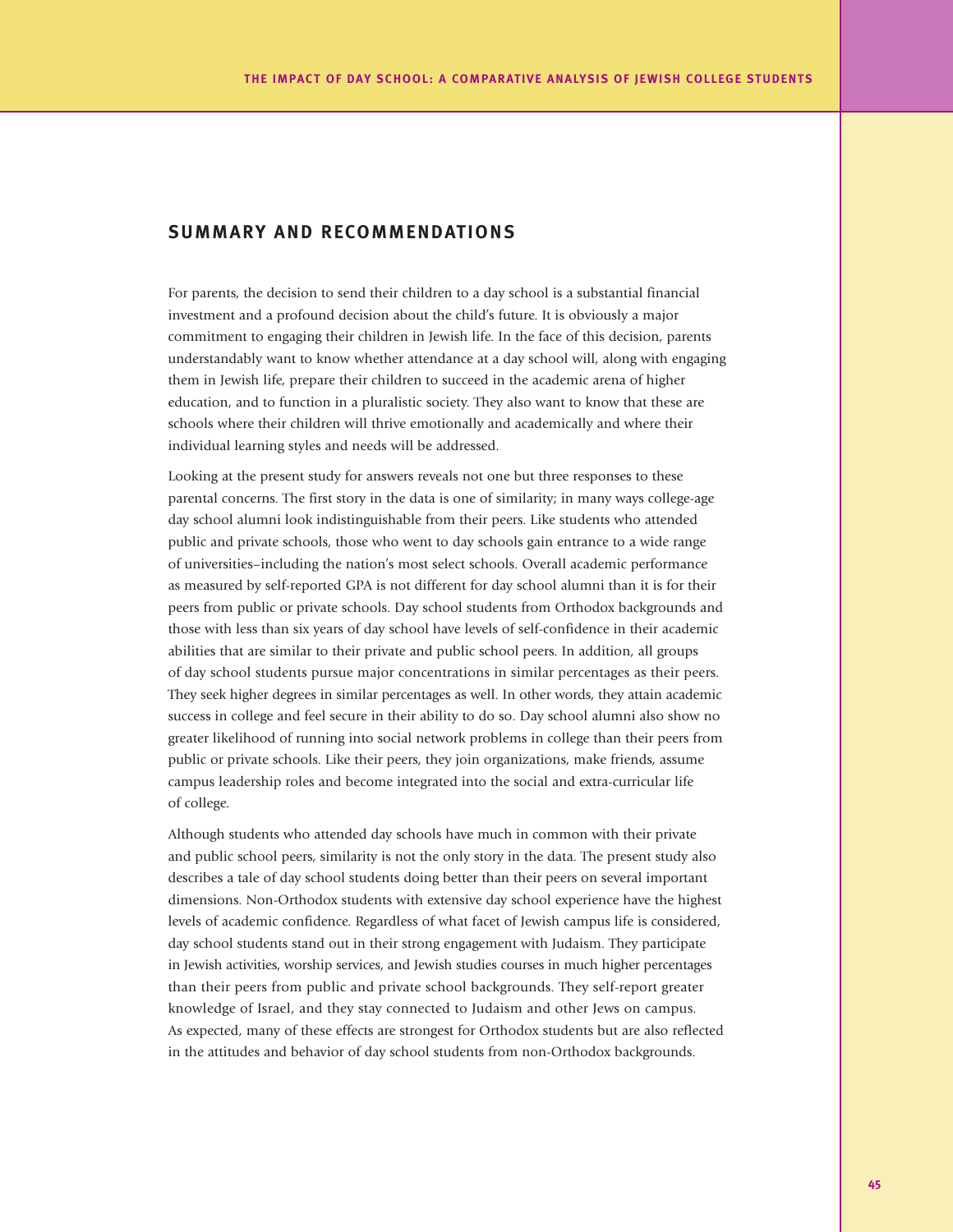Day schools, especially those that attract students from non-Orthodox backgrounds, succeed at imparting an orientation of civic and social responsibility to their students. Former day school students express a stronger sense of responsibility towards addressing the needs of the larger society by influencing social values, helping those in need, volunteering their time to social change efforts, and finding careers that allow them to be of service to the larger community as compared with their public and private school peers.

Day school attendance of six or more years also appears to prepare students to resist the social pressures found on college campuses to engage in dangerous behaviors such as binge drinking. Whether this results from Jewish values inculcated by their day schools, lessons in resisting peer-pressure, or something else, this study, by using a comparison group of Jewish students from public and private education, indicates that it is more than a matter of family characteristics.

And there is a third less positive story in the present study. The current data suggest that the academic concerns of parents are not without some support. Particularly among alumni from Orthodox backgrounds, Jewish high schools are perceived to be less effective in the preparation they provide in the areas of math, science, and computer literacy. As they approach college coursework, these Orthodox raised day school alumni report the lowest levels of confidence in their ability to master content in math courses. Even though these perceptions do not limit the ability of students to enroll in math-related fields of study, these curriculum areas may need increased attention in Jewish high schools.

Day schools have also not been able to provide the same level of resources as private schools when it comes to meeting individual learning needs. This research shows that students from private high schools rate their education more highly in its ability to respond to individual learning needs than do the alumni of Jewish high schools. At both ends of the spectrum of ability, day schools appear to be less able to serve the needs of diverse learners, both those who are academically gifted and those who need additional or specialized educational supports.

There is much to celebrate in the successes of day school students, both in terms of the ways they are similar to and the ways they do better than their public and private school peers. Nevertheless, this study suggests that day schools may need to do more to address parental and student concerns that are supported by the current data. The finding that day school alumni, compared to other Jewish students, perceive themselves as less well prepared in math, science, and computer literacy suggests an area ripe for improvement. Day schools may need to strengthen math and science education, probably by engaging more sophisticated teachers and investing in curriculum and facility development. This is clearly important given that many day school alumni go on to major in math-intensive fields such as business, social sciences, and the hard sciences. Parents need to know that their children will receive education in quantitative skills and mathematical thinking second to none.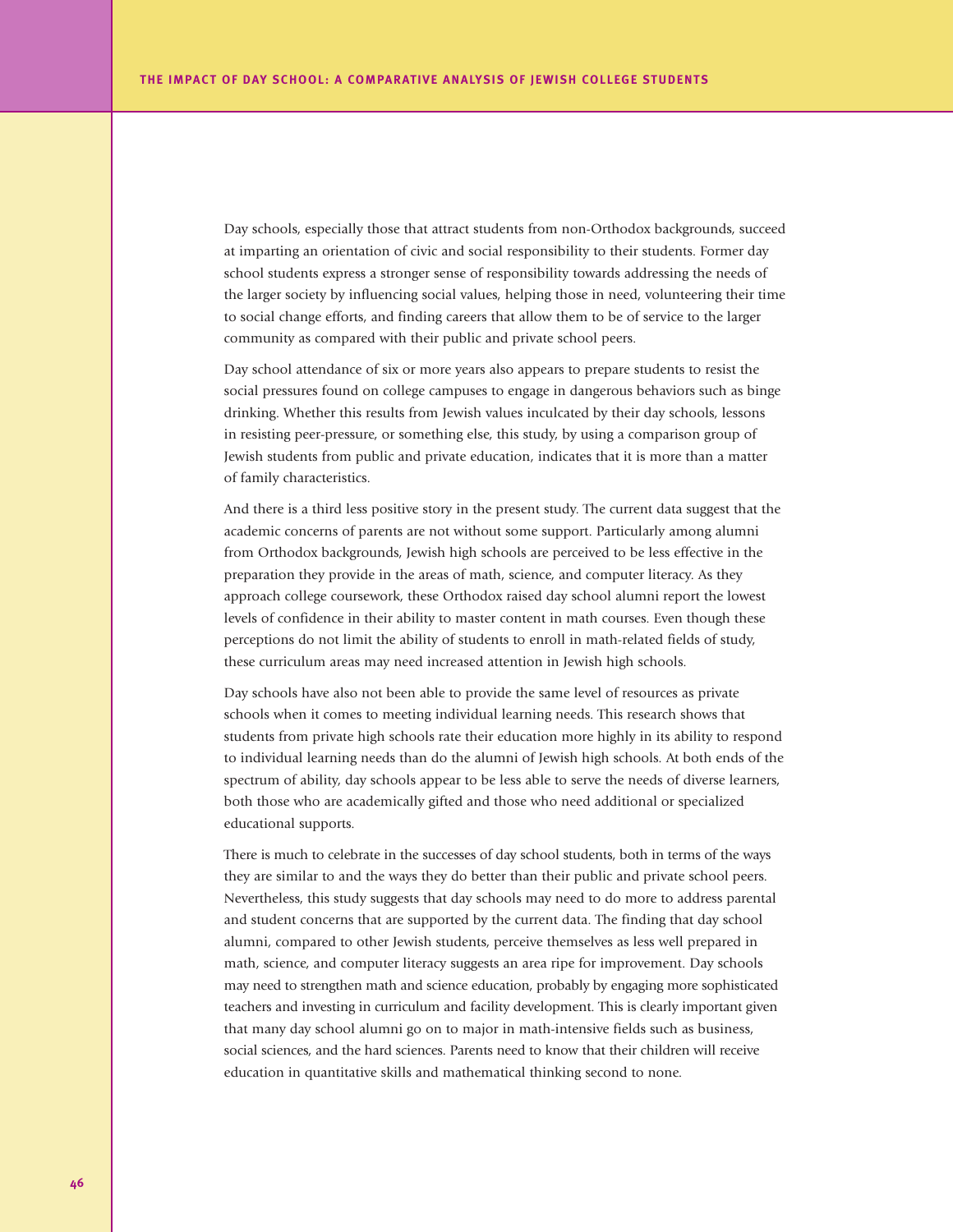Second, day schools need to attend to the individual learning needs of all their students, including those who may need greater challenge and enrichment as well as those who may require extra educational supports. Neither parents nor students should feel that their educational needs are unmet.

Along with drawing attention to these areas for change, this report reveals areas of success and presents a substantial opportunity to communicate that success to a wider audience of parents. This report presents the strengths day school alumni bring with them into college. Although the present findings suggest that day schools can do more to improve math and science learning and to address the needs of diverse learners, the report also validates that day schools provide top-notch preparation for a broad range of colleges and universities, including those that are the most selective. Parents who consider day school for their children want to know that they are not shortchanging their children or restricting their options for higher education. With very little discernible difference in academic performance or social networking and a world of difference in Jewish living, undergraduates with a history of day school are evidence of the value of the day school choice. Perhaps most important, given the communal agenda of increasing day school enrollment among the non-Orthodox, the present study provides clear evidence that day schools are successful in launching students from these backgrounds into trajectories of secular academic success and Jewish communal engagement.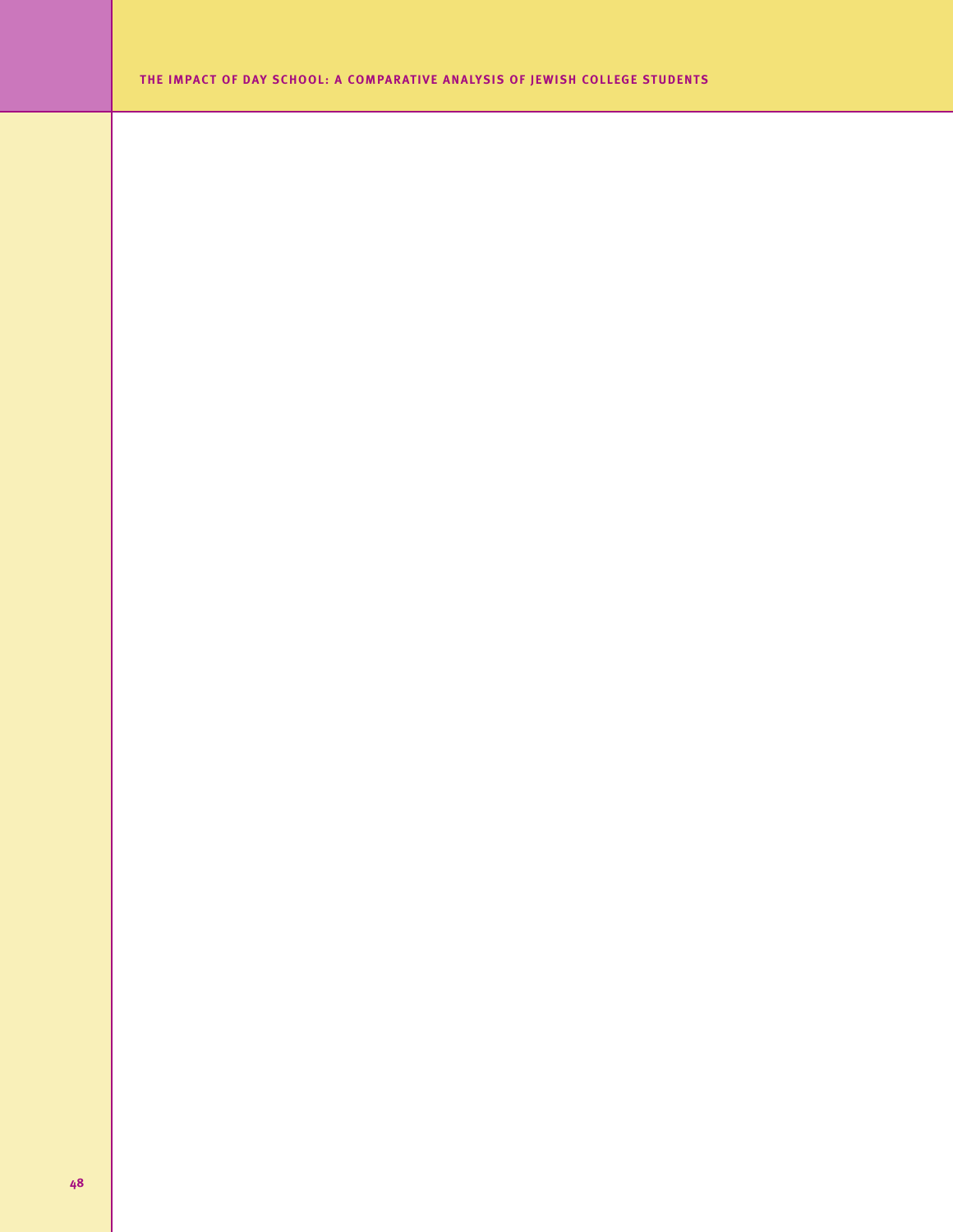#### **NOTES**

- <sup>1</sup> Does not include those enrolled in Jewish affiliated but segregated special education schools.
- <sup>2</sup> Although the National Jewish Population Survey 2000-01 estimated that nearly 29% of Jewish children were enrolled in day schools, Saxe et al. (2007) indicate that this finding is an error and that it is likely that day schools enroll less than 15% of the total number of Jewish children.
- <sup>3</sup> See Methodological Appendix available from http://www.brandeis.edu/cmjs for details.
- <sup>4</sup> All of the day schools from which the "over-sample" is drawn consider themselves to be preparatory for academic trajectories leading to a college education.
- <sup>5</sup> Day school contact lists were only used if schools indicated that they contained at least 75% of the eligible college-age alumni.
- <sup>6</sup> Individuals represented on both day school and college lists were treated as part of the primary college sample. In addition, day school alumni currently attending institutions of higher education with explicitly Jewish religious mandates were excluded from further analysis.
- <sup>7</sup> Each column totals 100% of students indicating that particular denominational identity.
- <sup>8</sup> Throughout the remainder of the report the category of "Public School" is comprised of all three forms of publicly-funded schools including charter and magnet schools.
- <sup>9</sup> Throughout the remainder of the report the category of "Private School" is comprised of both secular and non-Jewish but religiously affiliated private schools.
- <sup>10</sup>The very small group of Orthodox students who did not attend day schools is removed from further analysis.
- 11 All names are fictional and some personal details have been changed to protect the identity of students.
- $12$ The lines on top of the bars on Figure 6 and on following figures indicate confidence intervals. Confidence Intervals describe the likelihood of finding the same result if the survey were repeated, with different random samples. A confidence interval of .05 indicates that were this to be done, the true value would fall within the confidence interval 95% of the time. Non-overlapping confidence intervals indicate results that are significantly different at least at the .05 level.
- <sup>13</sup>Items were derived from several scales of academic self-efficacy that have been extensively used with college undergraduates (Owen & Froman 1988; Solberg, O'Brien, Villareal, Kenner, & Davis, 1993).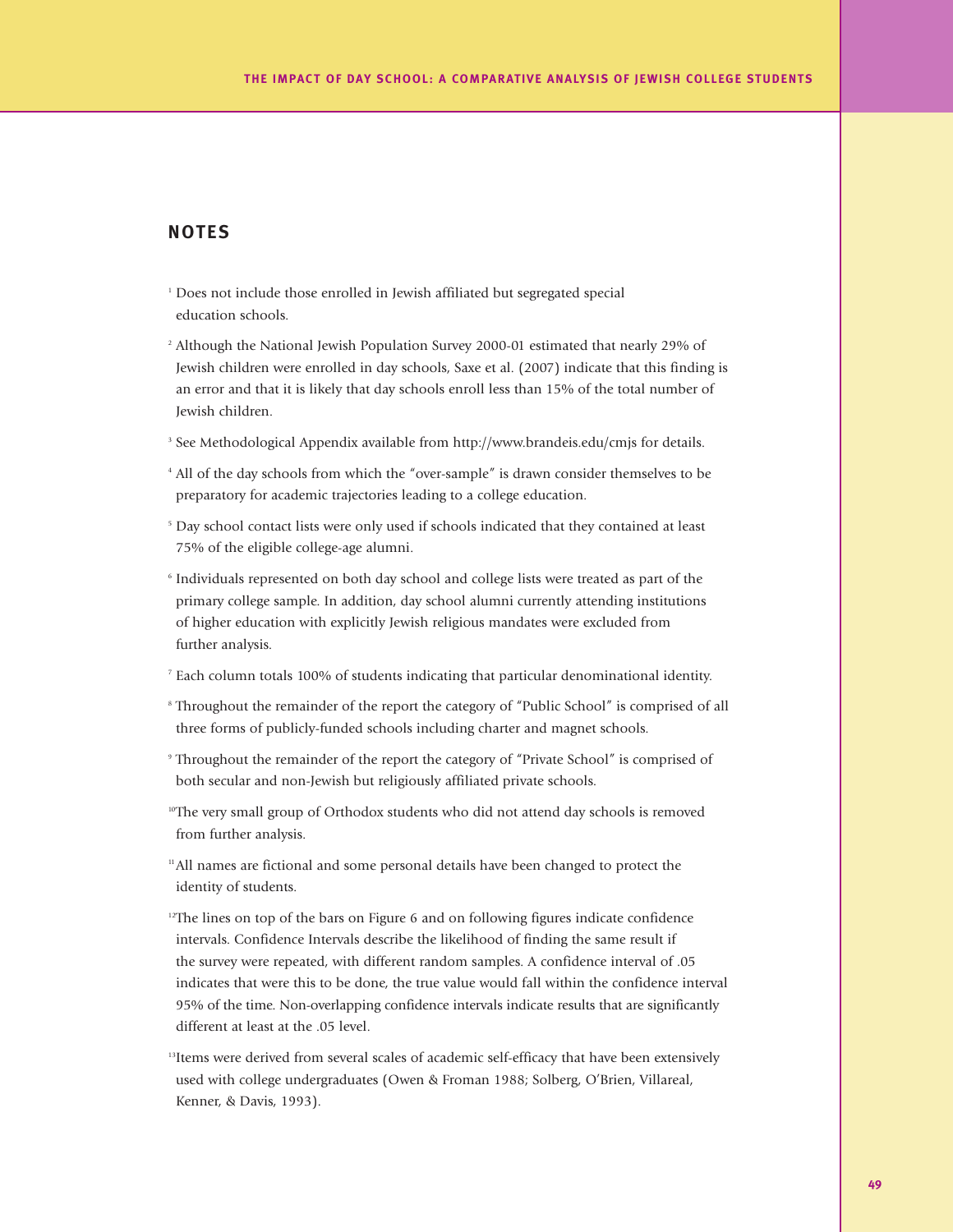14 Cronbach's Alpha=.92.

- <sup>15</sup>Results of OLS regression of composite scale measure, GPA, and gender.
- <sup>16</sup>Results of OLS regression of one-item scale of confidence in ability to master most content in a math course on type of school graduated from (public school as suppressed category), GPA, and gender.
- <sup>17</sup>Items were derived from a scale that has been extensively used to measure high school social climate (Samdal, Wold, & Torsheim, 1998).
- <sup>18</sup>Results of OLS regression on binge drinking among those who drink on type of school graduated from (public school as suppressed category), gender, and participation in fraternities or sororities.
- 19Cronbach's alpha=.86.
- <sup>20</sup>Items were derived from several scales of civic and social responsibility that have been extensively used with college undergraduates (HERI, 2005; Parker-Gwin & Mabry, 1998).

21Cronbach's alpha=.88.

<sup>22</sup>Results of an OLS regression on social responsibility scale controlling for gender and school type (private school suppressed category).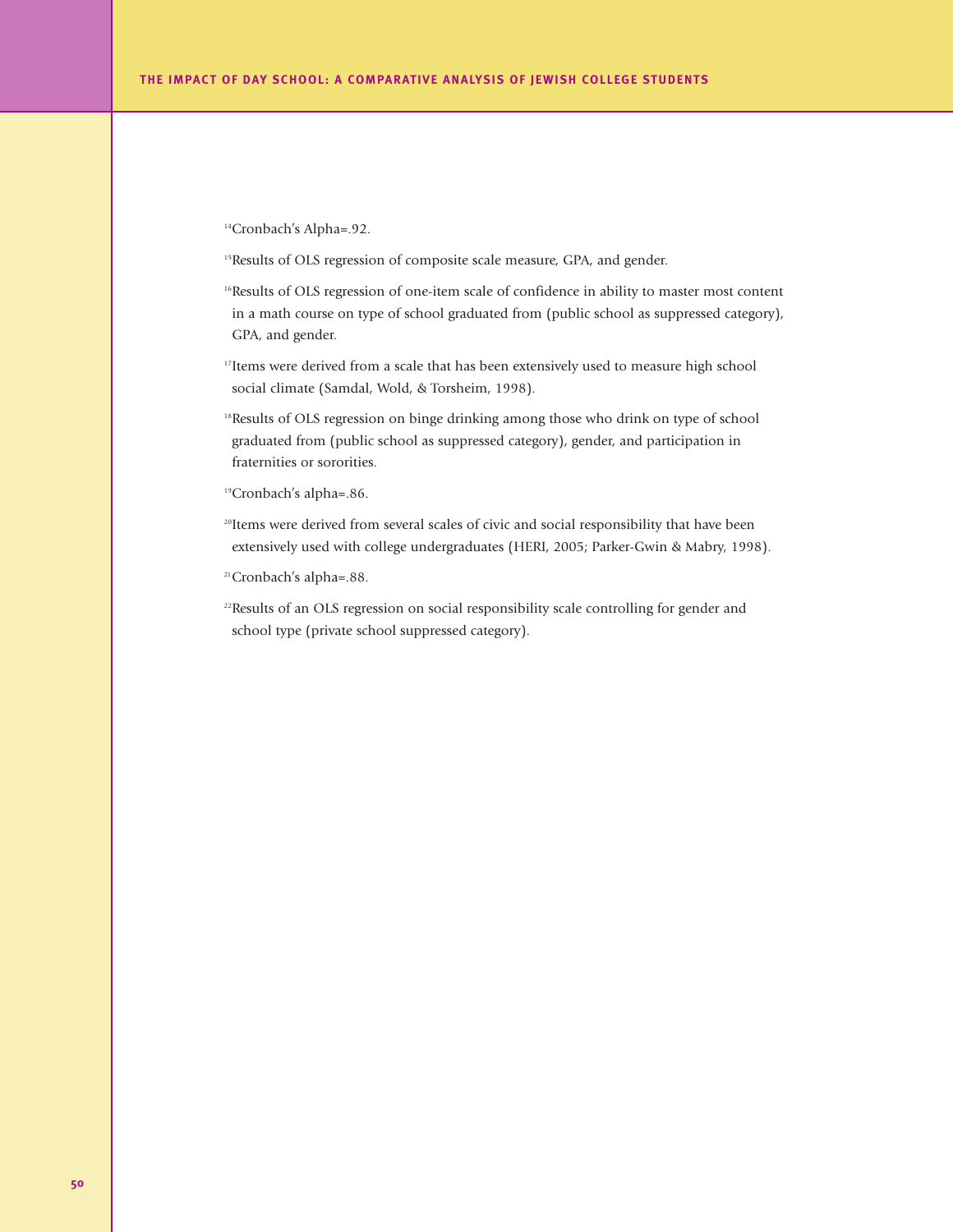#### **REFERENCES**

American Jewish Committee (AJC) (1999). *AJC policy statement on Jewish education.*  New York: American Jewish Committee.

Bandura, A. (1997). *Self –efficacy: the exercise of control.* New York: Freeman Press.

Bronfenbrenner, U. (1979). *The ecology of human development: Experiments by nature and design.* Cambridge, MA: Harvard University Press.

Chemers, M.M., Hu, L., & Garcia, B.F. (2001). Academic self-efficacy and first-year college student performance and adjustment. *Journal of Educational Psychology, 93*, 53-64.

Chertok, F. & Saxe, L. (2004). *The Florence Melton parent education program: Evaluating an innovative approach to adult Jewish education for parents of preschoolers.* Waltham, MA: Brandeis University, Maurice and Marilyn Cohen Center for Modern Jewish Studies.

Cohen, S.M. (1995). The impact of varieties of Jewish education upon Jewish identity: An intergenerational perspective. *Contemporary Jewry, 16,* 68-96.

Cohen, S.M. & Kotler-Berkowitz, L. (2004). *The impact of childhood Jewish education on adults' Jewish identity: Schooling, Israel travel, camping and youth groups.* New York: United Jewish Communities.

Eccles, J.S., Wigfield, A., Flanagan, C.C., Millier, C., Reuman, D.A., & Yee, D. (1989). Self-concepts, domain values, and self-esteem: Relations and changes at early adolescence. *Journal of Personality, 57,* 283-310.

Elias, S.M. & Loomis, R.J. (2000). Using an academic self-efficacy scale to address university major persistence. *Journal of College Student Development, 41,* 450-454.

Greenberg, Y. (2001). Personal service: A central Jewish norm for our time. *Contact, 4,* 3-4.

HERI (2005). *CIRP Freshman Survey 2005.* Los Angeles, CA: University of California, Los Angeles, Higher Education Research Institute.

Kadushin, C., Phillips, B., & Saxe, L. (2005). National Jewish population survey 2000-01: A guide for the perplexed. *Contemporary Jewry, 25,* 1-32.

Lieberman Research Worldwide (2004). *Understanding the needs of Jewish parents of greater Boston to more effectively market day schools.* Los Angeles, CA: Lieberman Research Worldwide.

Meilman, P.W. (1993). Alcohol induces sexual behavior on campus. *Journal of American College Health, 42,* 27-31.

Miller-Jacobs, S. & Koren, A. (2003). *Special learning needs in day schools: Parent and community responses.* Boston: Bureau of Jewish Education of Greater Boston.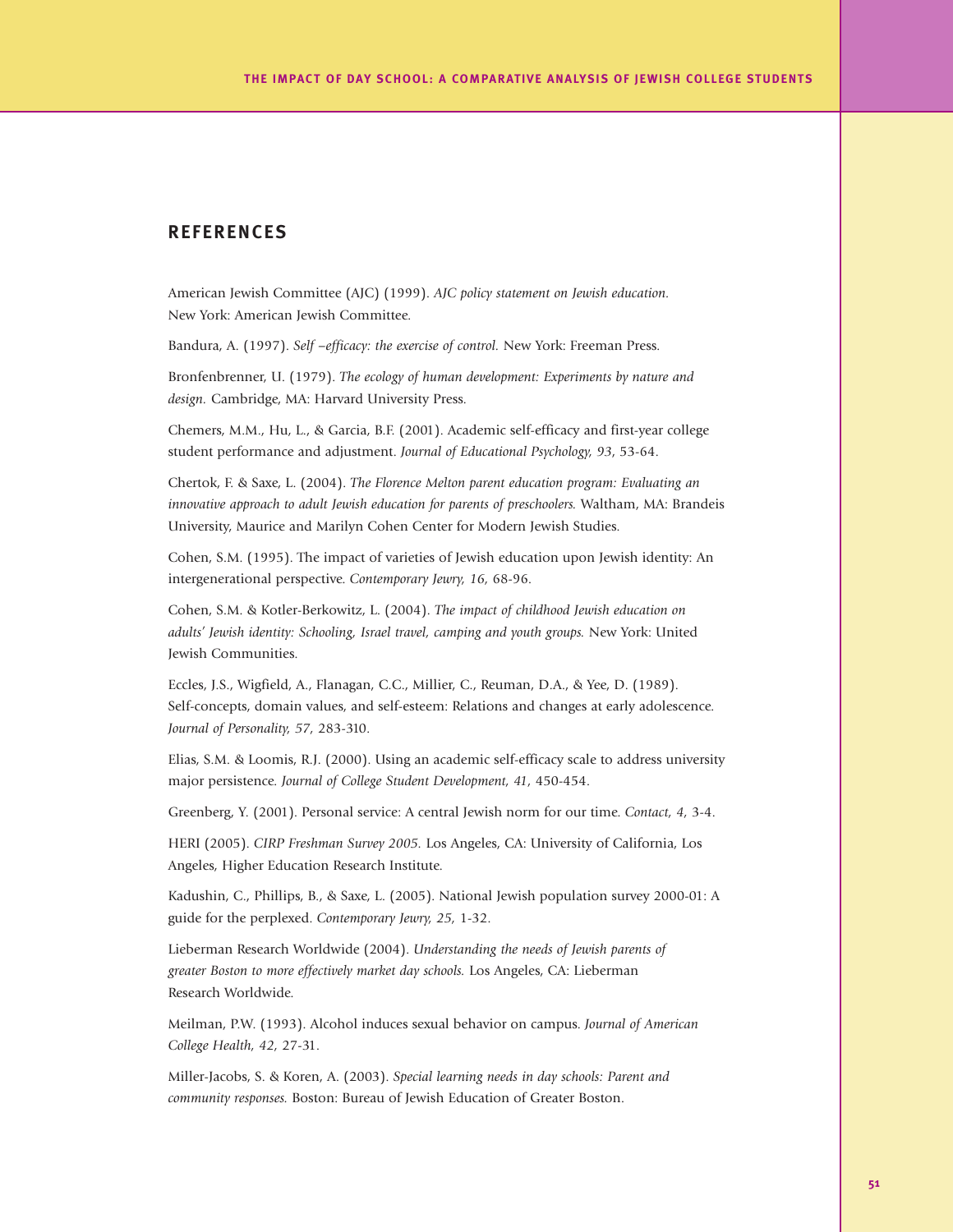Oesterle, S., Johnson, M.K., & Mortimer, J.T. (2004). Volunteerism during the transitions to adulthood: A life course perspective. *Social Forces, 82,* 1123-1149.

Owen, S.V., & and Froman, R.D. (1988). *Development of a college academic self-efficacy scale.* (Report No. TM 012263). East Lansing, MI: National Center for Research on Teacher Learning.

Parker-Gwin, R., & Mabry, J. B. (1998). Service learning as pedagogy and civic education: Comparing outcomes for three models. *Teaching Sociology, 26,* 276-291.

PEJE (2006). *2005 PEJE college matriculation report.* Boston, MA: Partnership for Excellence in Jewish Education.

Pew Research Center (2004). *Polls Face Growing Resistance, But Still Representative.* Retrieved 4 May, 2007, from http://people-press.org/reports/display.php3?ReportID=211.

Porter, S.R. & Umbach, P.D. (2006). Student survey response rates across institutions: Why do they vary? *Research in Higher Education, 47,* 229-247.

Pretty, G. M. H., Conroy, C., Dugay, J., Fowler, K., & Williams, D. (1996). Sense of *community and its relevance to adolescents of all ages. Journal of Community Psychology, 24,* 365-379.

Royal, M.A., & Rossi, R.J. (1996). Individual-level correlates of sense of community: findings from workplace and school. *Journal of Community Psychology, 24,* 395-416.

Samdal, O., Wold, B., & Torscheim, T. (1998). Rationale for school: The relationship between students' perception of school and their reported health and quality of life. In C.Currie (Ed.), *Health behavior in school-aged children. Research protocol* (pp. 51-59). Scotland: University of Edinburg.

Sales, A. L. & Saxe, L. (2006). *Particularism in the university: Realities and opportunities for Jewish life on campus.* New York: AVI CHAI Foundation.

Sax, L. J., Gilmartin, S. K., & Bryant, A. N., (2003). Assessing response rates and nonresponse bias in web and paper surveys. *Research in Higher Education, 44(4)*, 409-432.

Saxe, L., Kelner, S., Rosen, M.I., & Kadushin, C. (2001). *Integrating new families into Jewish day schools: The experience of AVI CHAI voucher recipients.* Waltham, MA: Brandeis University, Maurice and Marilyn Cohen Center for Modern Jewish Studies.

Saxe, L., Tighe, E., Phillips, B., & Kadushin, C. (2007). *Reconsidering the size and characteristics of the American Jewish population.* Waltham, MA: Brandeis University, Steinhardt Social Research Institute at the Maurice and Marilyn Cohen Center for Modern Jewish Studies.

Schick, M. (2000). Jewish day schools. In D. Ravitch & J.P. Viteritti (Eds.), *Lessons from New York: City schools* (pp. 269-290). Baltimore, MD: Johns Hopkins University Press.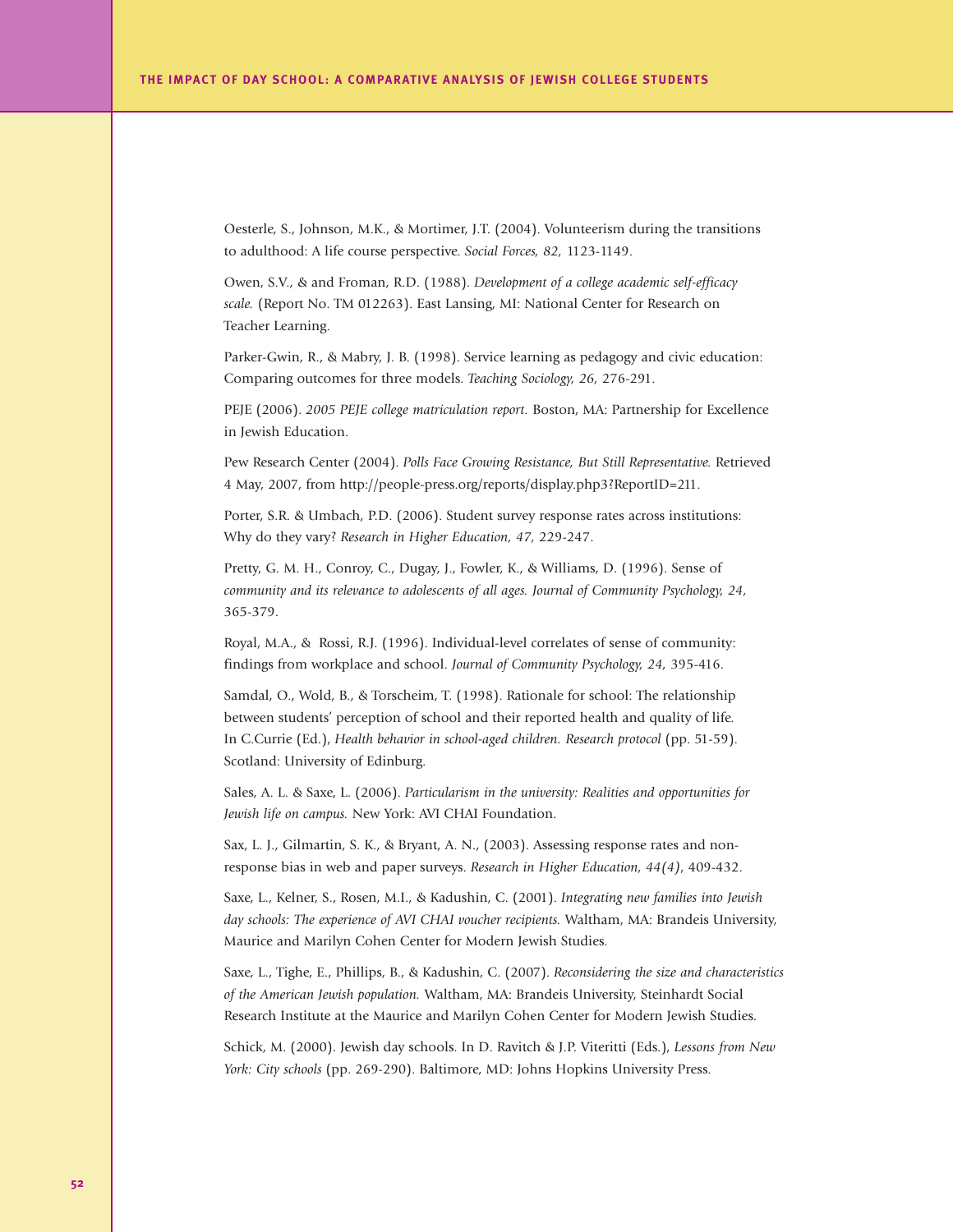Schick, M. (2005). *A census of Jewish day schools in the United States 2003-2003.* New York: AVI CHAI Foundation.

Schiff, A.I. & Schneider, M. (1994a) *The Jewishness quotient of Jewish day school graduates: Studying the effect of Jewish education on adult Jewish behavior.* New York: David J. Azrieli Graduate Institute of Jewish Education and Administration, Yeshiva University, Research Report 1.

Schiff, A.I. & Schneider, M. (1994b). *Far reaching effects of extensive Jewish day school attendance: The impact of Jewish education on Jewish behavior and attitudes.* New York: David J. Azrieli Graduate Institute of Jewish Education and Administration, Yeshiva University, Research Report 2.

Solberg, V.S., O'Brien, K., Villareal, P., Kenner, R., & Davis, A. (1993). Self-efficacy and Hispanic college students: Validation of the College Self-Efficacy Instrument. *Hispanic Journal of Behavioral Science, 15,* 80-95.

Steinhardt, M.H. (2001). Service as strategy to strengthen the Jewish community. *Contact, 4,* 7.

Tavani, C.M. & Losh, S.C. (2003). Motivation, self-confidence, and expectations as predictors of the academic performances among our high school students. *Child Study Journal, 33,* 141-151.

United Jewish Communities (2003). *National Jewish Population Survey.* Storrs, CT: North American Jewish Data Bank. Retrieved from http://www.jewishdatabank.org/NJPS2000.asp.

US News and World Report (2007a): America's Best Colleges 2007: Liberal Arts Colleges: Top Schools (n.d.). Retrieved March 2007 from http://www.usnews.com/usnews/edu/ college/rankings/brief/t1libartco\_brief.php.

US News and World Report (2007b). America's Best Colleges 2007: National Universities: Top Schools (n.d.). Retrieved March 2007 from http://www.usnews.com/usnews/edu/ college/rankings/brief/t1natudoc\_brief.php.

Warkentin, R. & Griffin, B. (1994). *The relationship between college students' study activities,* content knowledge structure, academic self-efficacy and classroom achievement. Paper presented at the annual conference of the American Educational Research Association, New Orleans, LA.

Watters, E. (2003). *Urban tribes: A generation redefines friendship, family, and commitment.* New York: Bloomsbury.

Wechsler, H., Dowdall, G.W., Davenport, A., & Rimm, E.B. (1995). A gender-specific measure of binge drinking among college students. *American Journal of Public Health, 85,* 982-985.

Wechsler, H., & Isaac, N., (1992). 'Binge' drinkers at Massachusetts colleges: Prevalence, drinking style, time trends, and associated problems. *JAMA, 267,* 2929-2931.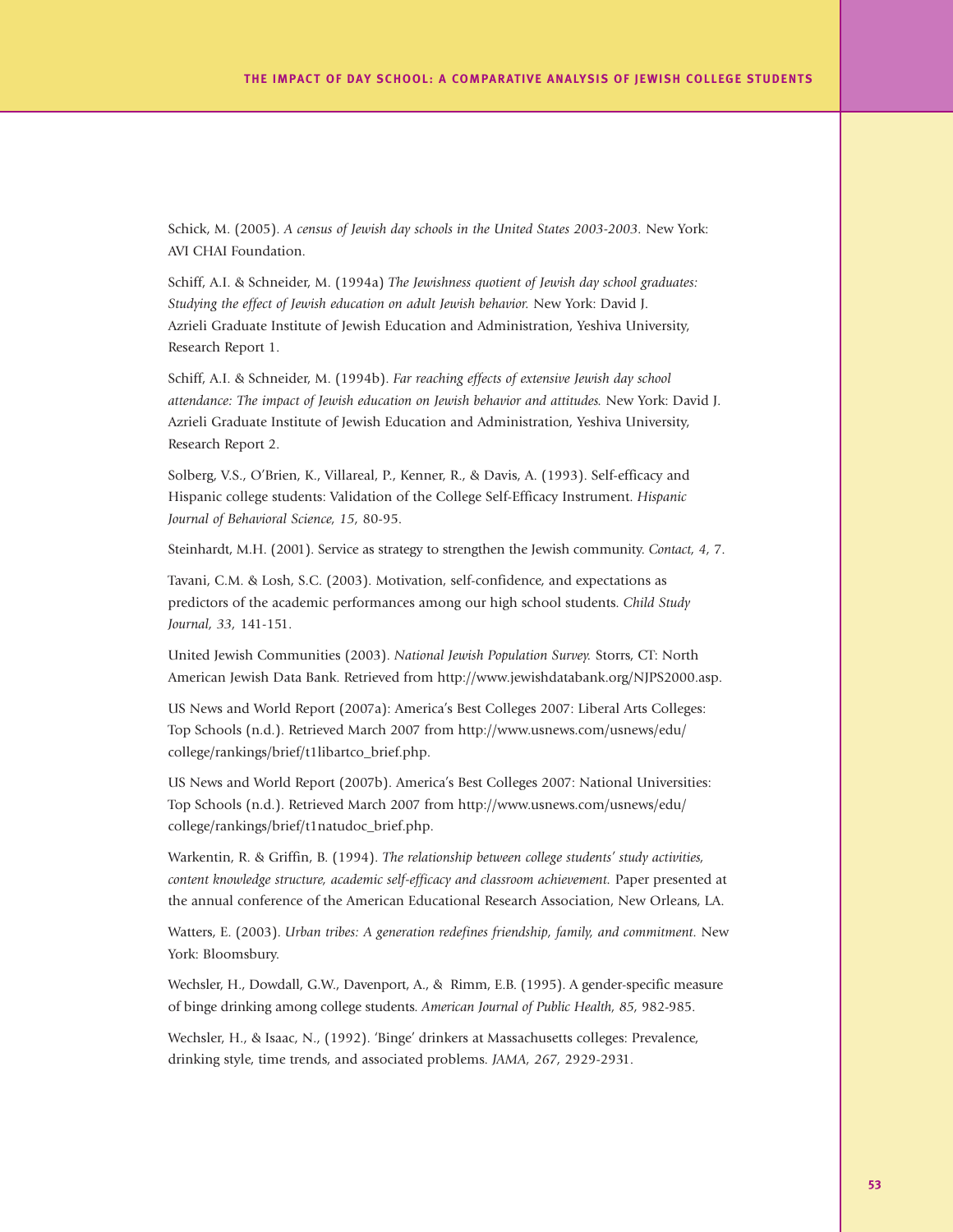Wechsler, H., Lee, J.E., Kuo, M. & Lee, H. (2000). College binge drinking in the 1990's: A continuing problem. *Journal of American College Health, 48,* 199-210.

Wechsler, H., Moeykens, B., Davenport, A., Castillo, S. & Hansen, J. (1995). The adverse impact of heavy episodic drinkers on other college students. *Journal of Studies in Alcohol, 56,* 628-634.

Wertheimer, J. (2005). *Linking the silos: How to accelerate the momentum in Jewish education today.* New York: AVI CHAI Foundation.

Wood, R.E. & Locke, E.A. (1987). The relation of self-efficacy and grade goals to academic performance. *Educational and Psychological Measurement, 47,* 1013-1024.